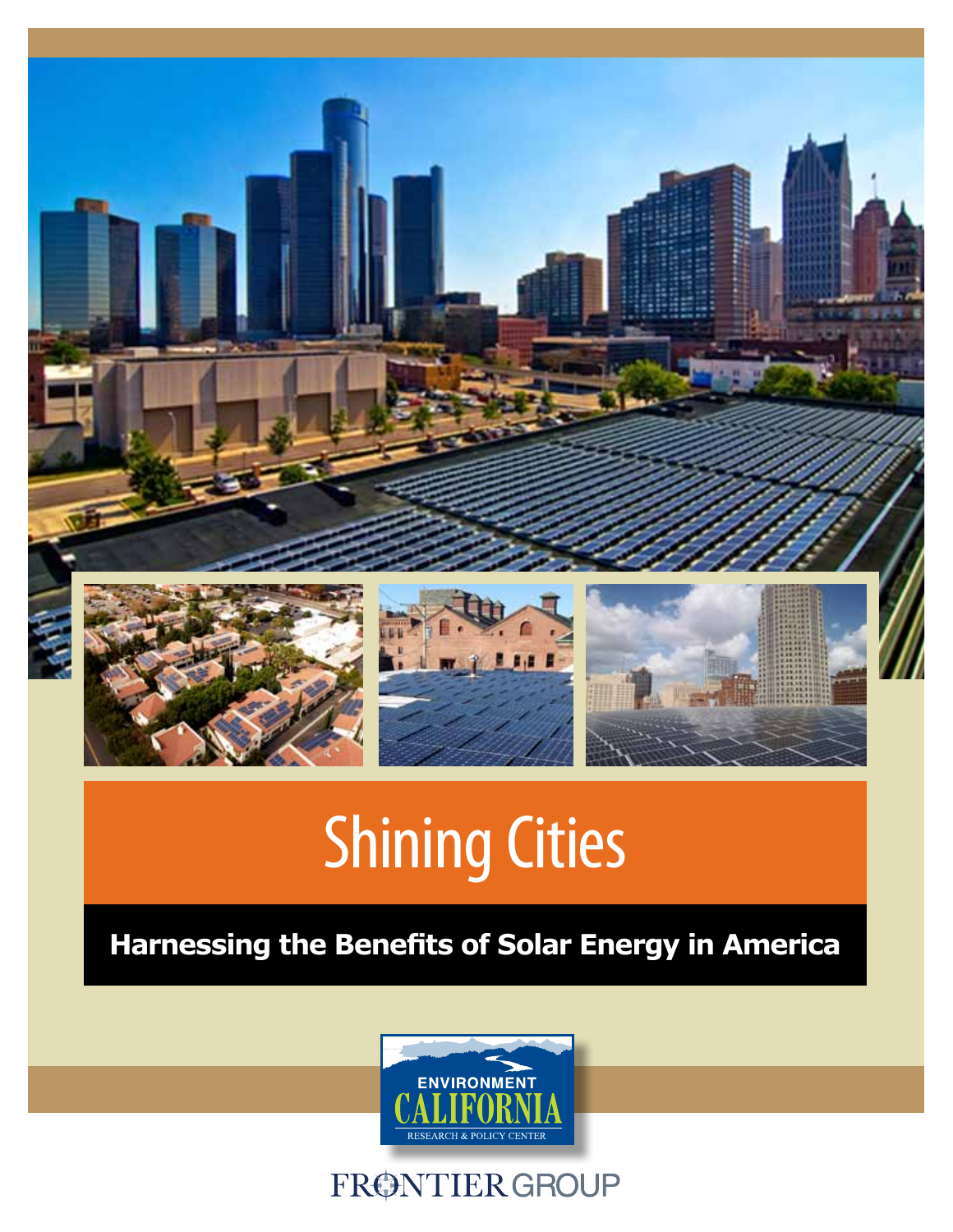## **Shining Cities**

## **Harnessing the Benefits of Solar Energy in America**



## FRØNTIER GROUP

## Written by:

Judee Burr and Lindsey Hallock, Frontier Group

Rob Sargent, Environment America Research & Policy Center

Spring 2015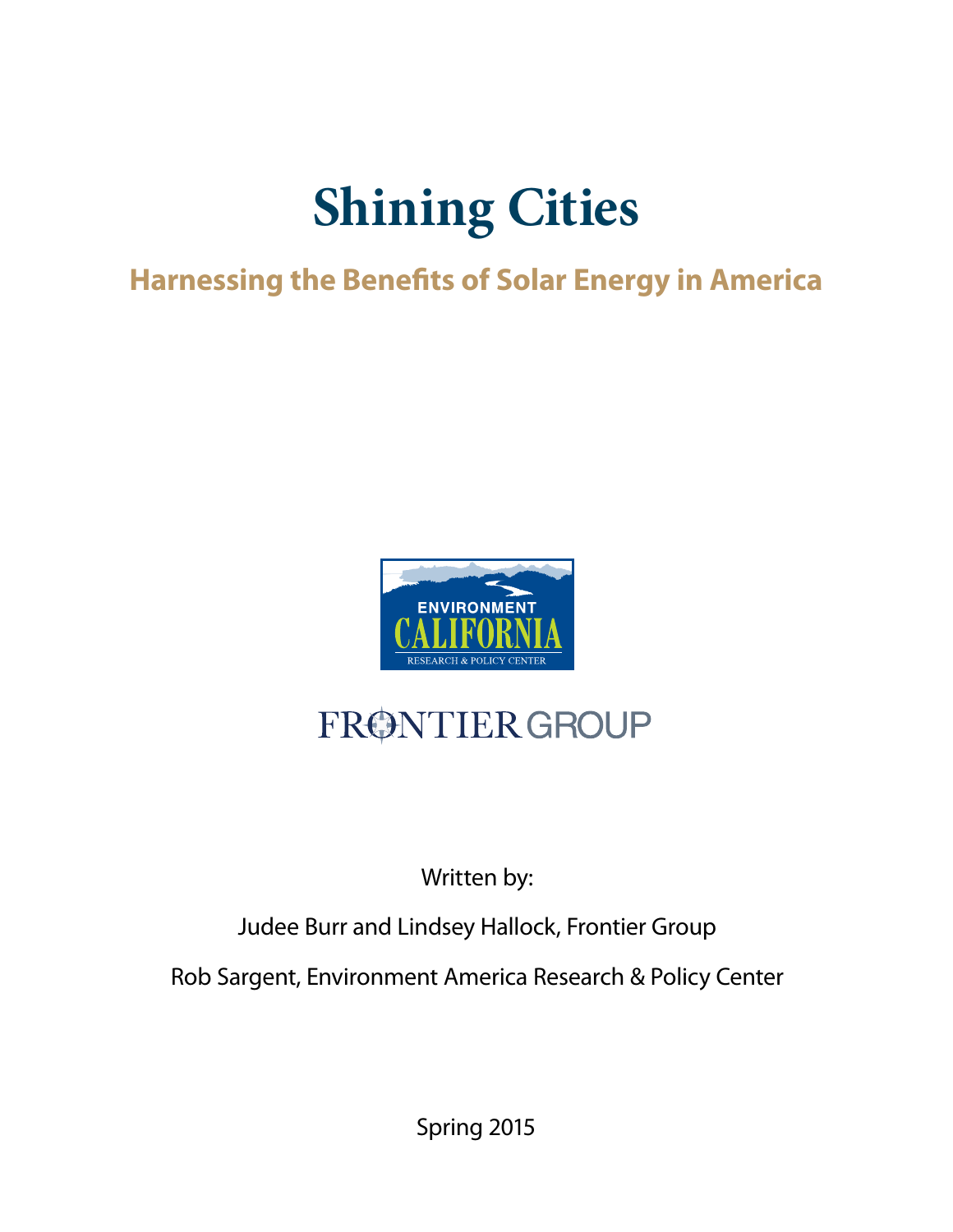# **Acknowledgments**

Environment California Research & Policy Center sincerely thanks Chad Laurent, Meister Consultants Group, Inc.; Anya Schoolman, Community Power Network; Pierre Bull, Natural Resources Defense Council; Andrea Luecke, The Solar Foundation; John Farrell, Institute for Local Self-Reliance and Riana Ackley, ICLEI-Local Governments for Sustainability for their review of drafts of this document, as well as their insights and suggestions. Thanks to everyone who went out of their way to provide us with data for this report. Thanks also to Jeff Inglis, Tony Dutzik and Gideon Weissman of Frontier Group for editorial support, and to ESRI for their grant of ArcGIS software that we used for our data analysis in this report.

Environment California Research & Policy Center sincerely thanks The Tilia Fund, The Barr Foundation, The John Merck Fund, The Scherman Foundation, The Arntz Family Fund, The Carolyn Foundation, The Fred and Alice Stanback Foundation, The Meyer Memorial Trust, Fund for New Jersey, The Town Creek Foundation, The Rauch Foundation, The McCune Charitable Foundation , Edna Wardlaw Charitable Trust, The Waterfall Fund, The Morris Foundation, The Krieger Fund, The Fund for Change and The Bancroft Foundation for making this report possible.

The authors bear responsibility for any factual errors. The recommendations are those of Environment California Research & Policy Center. The views expressed in this report are those of the authors and do not necessarily reflect the views of our funders or those who provided review.

© 2015 Environment California Research & Policy Center



The Environment California Research & Policy Center is a 501(c)(3) organization. We are dedicated to protecting California's air, water and open spaces. We investigate problems, craft solutions, educate the public and decision-makers, and help Californians make their voices heard in local, state and national debates over the

quality of our environment and our lives.. For more information about Environment California Research & Policy Center or for additional copies of this report, please visit www.environmentcaliforniacenter.org.

## FRØNTIER GROUP

Frontier Group provides information and ideas to help citizens build a cleaner, healthier, fairer and more democratic America. We address issues that will define our nation's course in the 21<sup>st</sup> century – from fracking to solar energy, global warming to transportation, clean water to clean elections. Our experts and writers deliver timely research and analysis that is accessible to the public, applying insights gleaned from a variety of disciplines to arrive at new ideas for solving pressing problems. For more information about Frontier Group, please visit www.frontiergroup.org.

Layout: To The Point Publications, tothepointpublications.com

Cover photos: top center, Detroit, Applied Energy Technologies; bottom left, Poway, California, Community Housing Works; bottom center, Boston, Renew Boston; bottom right, Raleigh, City of Raleigh.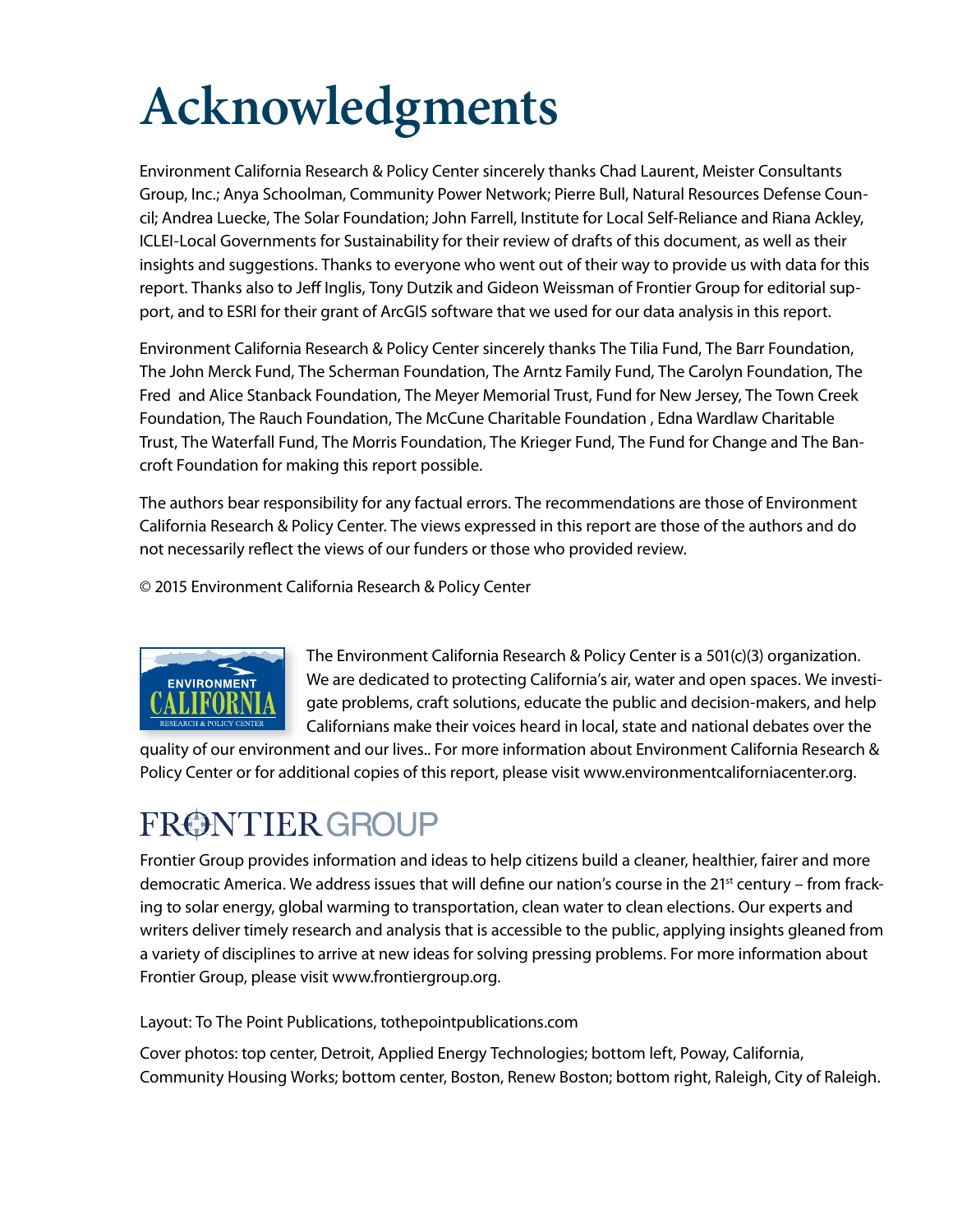# **Table of Contents**

| Solar Energy Use Is Rapidly Expanding in the United States 12                        |
|--------------------------------------------------------------------------------------|
| Solar Energy Has the Potential to Power the United States 100 Times Over 12          |
| Solar Energy in the United States Has Quadrupled in the Past Three Years  13         |
| Solar Energy Can Power Sustainable Cities and Strong Economies 14                    |
|                                                                                      |
|                                                                                      |
| Solar Energy Fortifies Cities Against Severe Storms and Drought  16                  |
| Solar Energy Reduces the Cost of Electricity and Spurs Economic Growth 16            |
| America's Top Solar Cities Are Building a Clean Energy Future  18                    |
|                                                                                      |
| Cities with Ambitious Solar Energy Goals and Pro-Solar Policies Are Creating a Clean |
|                                                                                      |
|                                                                                      |
|                                                                                      |
|                                                                                      |
|                                                                                      |
|                                                                                      |
|                                                                                      |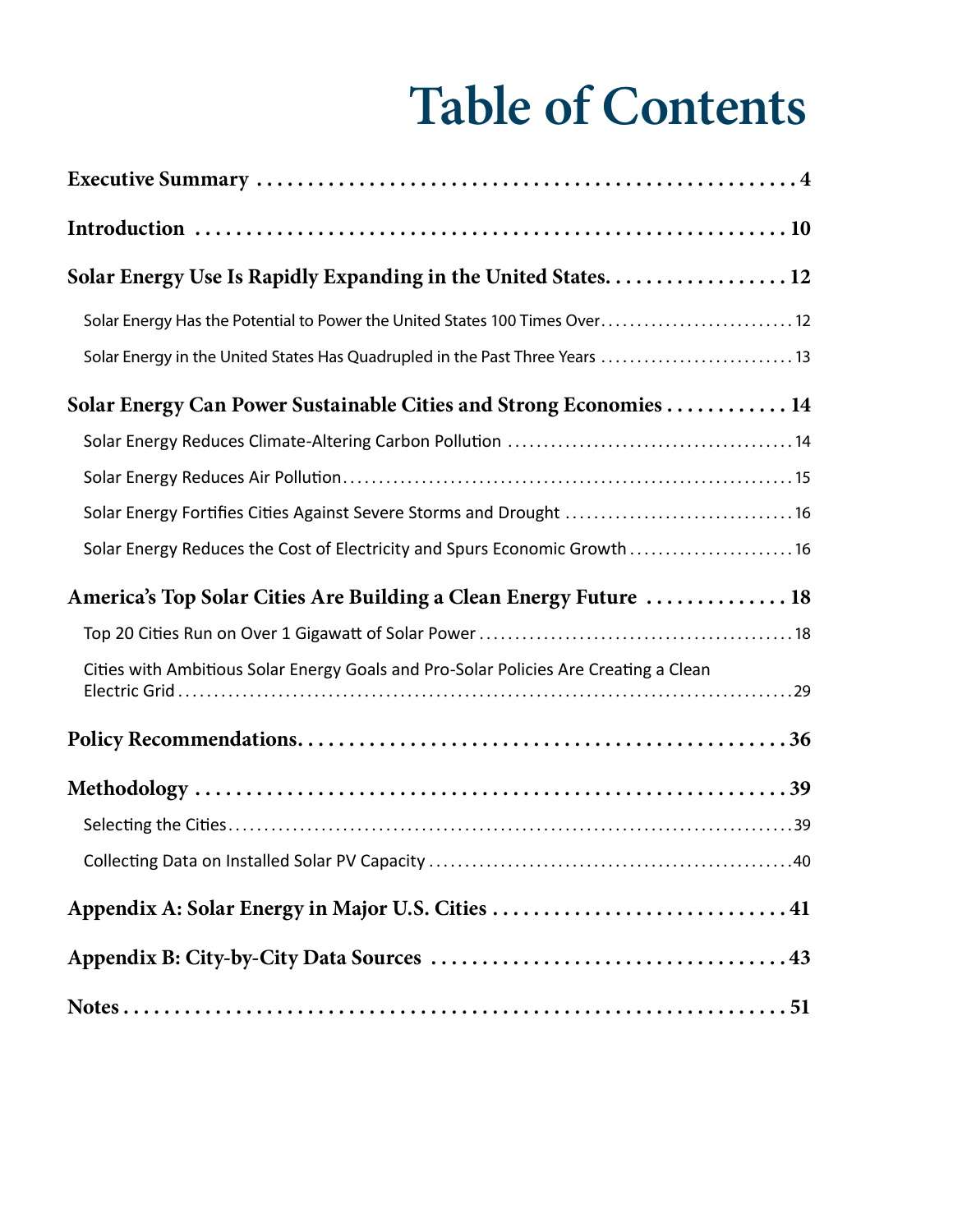## **Executive Summary**

The use of solar power is expanding rapidly<br>across the United States. By the end of 2014<br>the United States had 20,500 megawatts<br>(MW) of cumulative solar electric capacity, enough across the United States. By the end of 2014, the United States had 20,500 megawatts (MW) of cumulative solar electric capacity, enough to power four million average U.S. homes. This success is the outcome of federal, state and local programs that are working in concert to make solar power

accessible to more Americans, thereby cleaning our air, protecting our health, and hedging against volatile electricity prices.

America's major cities have played key roles in the clean energy revolution and stand to reap significant benefits from solar energy adoption. As population

| <b>City</b>   | <b>State</b> | <b>Total Solar PV</b><br><b>Installed (MW-DC)</b> | <b>Total Solar PV</b><br><b>Rank</b> | <b>Per Capita Solar PV</b><br><b>Installed (Watts-</b><br><b>DC/Person)</b> | <b>Per Capita Rank</b> |
|---------------|--------------|---------------------------------------------------|--------------------------------------|-----------------------------------------------------------------------------|------------------------|
| Los Angeles   | CA           | 170                                               | 1                                    | 44                                                                          | 15                     |
| San Diego     | CA           | 149                                               | $\overline{2}$                       | 110                                                                         | 4                      |
| Phoenix       | <b>AZ</b>    | 115                                               | 3                                    | 76                                                                          | 9                      |
| Indianapolis  | IN           | 107                                               | $\overline{4}$                       | 127                                                                         | $\overline{2}$         |
| San Jose      | <b>CA</b>    | 105                                               | 5                                    | 110                                                                         | 3                      |
| Honolulu      | HI.          | 96                                                | 6                                    | 276                                                                         | 1                      |
| San Antonio   | <b>TX</b>    | 88                                                | $\overline{7}$                       | 63                                                                          | 10                     |
| Denver        | CO           | 58                                                | 8                                    | 89                                                                          | $\overline{7}$         |
| New York      | <b>NY</b>    | 41                                                | 9                                    | 5                                                                           | 44                     |
| New Orleans   | LA           | 36                                                | 10                                   | 94                                                                          | 6                      |
| San Francisco | <b>CA</b>    | 30                                                | 11                                   | 36                                                                          | 19                     |
| Albuquerque   | <b>NM</b>    | 28                                                | 12                                   | 50                                                                          | 14                     |
| Raleigh       | <b>NC</b>    | 27                                                | 13                                   | 62                                                                          | 11                     |
| Sacramento    | CA           | 25                                                | 14                                   | 53                                                                          | 12                     |
| Las Vegas     | <b>NV</b>    | 24                                                | 15                                   | 40                                                                          | 16                     |
| <b>Newark</b> | <b>NJ</b>    | 22                                                | 16                                   | 78                                                                          | 8                      |
| Austin        | <b>TX</b>    | 21                                                | 17                                   | 24                                                                          | 23                     |
| Portland      | <b>OR</b>    | 21                                                | 18                                   | 34                                                                          | 21                     |
| Jacksonville  | FL.          | 14                                                | 19                                   | 17                                                                          | 27                     |
| Boston        | MA           | 13                                                | 20                                   | 20                                                                          | 24                     |

#### **Table ES-1: Top 20 Solar Cities by Total Installed Solar PV Capacity, End of 2014\***

**\*** *This includes all solar PV capacity (rooftop and utility-scale solar installations) within the city limits of each city. See methodology for an explanation of how these rankings were calculated. See Appendix B for city-specific sources of data.*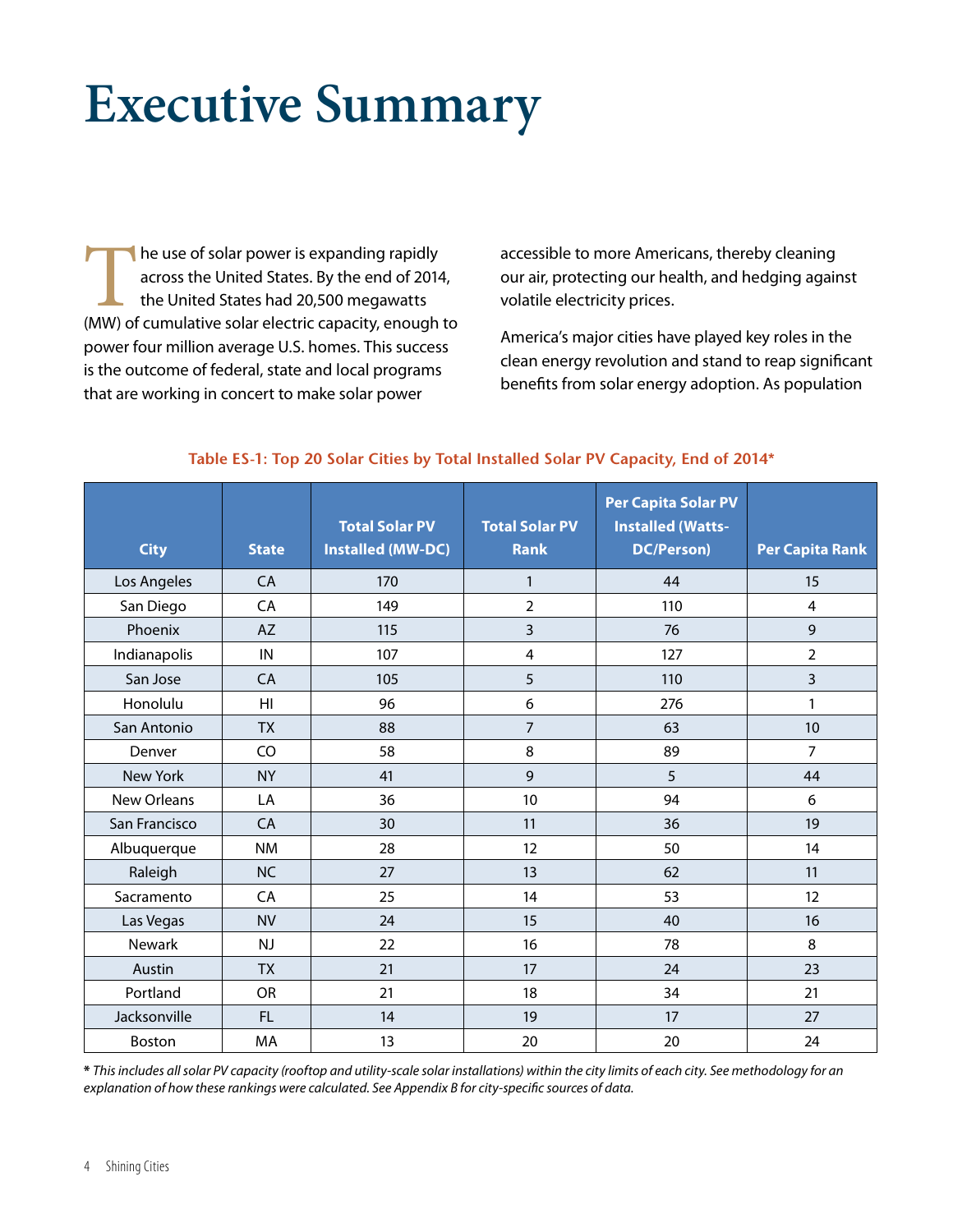

**Figure ES-1: U.S. Cities by Cumulative Installed Solar PV Capacity, End of 2014**

centers, they are home to the largest electricity markets and can have an important influence on the way we power our grid. Many cities are already benefitting from smart policies that encourage investment in solar energy.

As of the end of 2014, 20 cities – representing just 0.1 percent of U.S. land area – account for 7 percent of solar photovoltaic (PV) capacity in the United States. **The 65 cities in this report have installed 1.3 gigawatts (GW) of solar PV capacity – more solar** 

**PV than was installed in the entire country at the end of 2009.** Los Angeles leads the nation in total installed solar PV capacity, followed by San Diego, Phoenix, Indianapolis and San Jose. (See Figure ES-1 and Table ES-1.)

The cities with the most solar PV installed per person are the "Solar Stars" – cities with 50 or more watts of installed solar PV capacity per person. These cities have experienced dramatic growth in solar energy and are setting the pace nationally for solar energy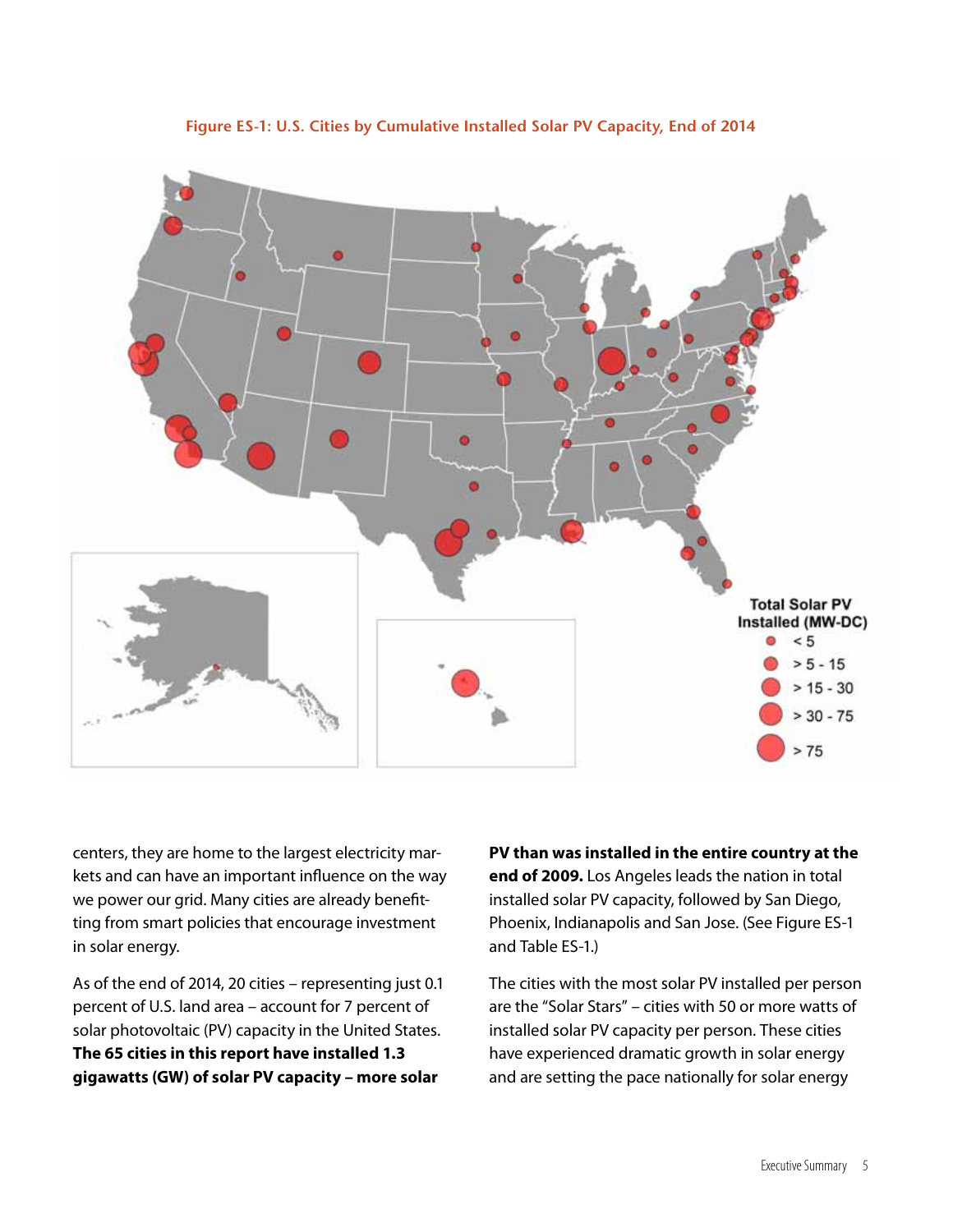development. **Honolulu, Indianapolis, San Jose, San Diego and Wilmington, Delaware, are the top 5 cities in the nation for installed solar PV capacity per person**. (See Figure ES-2 and Table ES-2.)

Cities were also divided into U.S. Census sub-regions and ranked by solar PV capacity installed per person. New cities stand out when categorized and ranked by U.S. region. Regional leaders are **Honolulu** in the Pacific region, **Denver** in the Mountain region, **Indianapolis** in the North Central regions, **New Orleans** in the South Central regions, **Wilmington, Delaware** in the South Atlantic region, and **Newark, New Jersey** in the New England and Mid-Atlantic regions.

**Solar power makes sense for cities.** Solar power reduces the threat to cities posed by global warming, cuts down on toxic air pollution, fortifies cities against severe weather events and boosts local economies**:** 

• *By switching to solar energy, cities can do their part to mitigate the dangerous impacts of global warming*. Solar power produces 96 percent less global warming pollution than coal-fired power plants over its entire life-cycle. Mitigating global warming pollution is important for cities: in 2014, there were eight weather events that caused damage valued at more than \$1 billion each in



**Figure ES-2: U.S. Cities by Per Capita Installed Solar PV Capacity, End of 2014**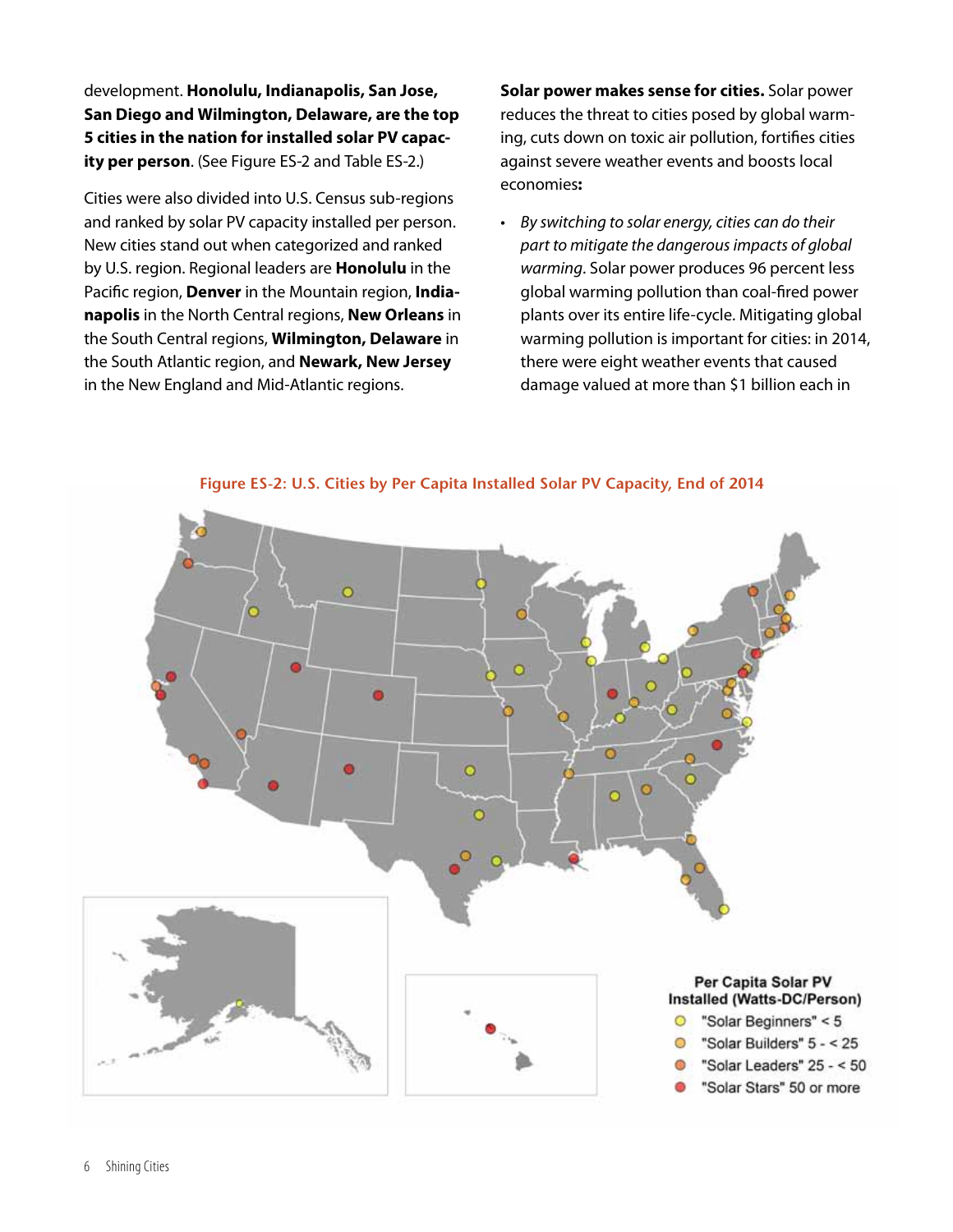| <b>City</b>    | <b>State</b> | <b>Total Solar PV</b><br><b>Installed (MW-DC)</b> | <b>Total Solar PV</b><br><b>Rank</b> | Per Capita Solar PV Installed<br>(Watts-DC/Person) | <b>Per Capita</b><br><b>Rank</b> |
|----------------|--------------|---------------------------------------------------|--------------------------------------|----------------------------------------------------|----------------------------------|
| Honolulu       | HI           | 96                                                | 6                                    | 276                                                | 1                                |
| Indianapolis   | IN           | 107                                               | 4                                    | 127                                                | $\overline{2}$                   |
| San Jose       | CA           | 105                                               | 5                                    | 110                                                | $\overline{3}$                   |
| San Diego      | CA           | 149                                               | $\overline{2}$                       | 110                                                | 4                                |
| Wilmington     | <b>DE</b>    | $\overline{7}$                                    | 28                                   | 101                                                | 5                                |
| New Orleans    | LA           | 36                                                | 10                                   | 94                                                 | 6                                |
| Denver         | CO           | 58                                                | $\,8\,$                              | 89                                                 | $\overline{7}$                   |
| <b>Newark</b>  | NJ           | 22                                                | 16                                   | 78                                                 | 8                                |
| Phoenix        | AZ           | 115                                               | 3                                    | 76                                                 | 9                                |
| San Antonio    | TX           | 88                                                | 7                                    | 63                                                 | 10                               |
| Raleigh        | <b>NC</b>    | 27                                                | 13                                   | 62                                                 | 11                               |
| Sacramento     | CA           | 25                                                | 14                                   | 53                                                 | 12                               |
| Salt Lake City | UT           | 10                                                | 24                                   | 50                                                 | 13                               |
| Albuquerque    | NM           | 28                                                | 12                                   | 50                                                 | 14                               |

**Table ES-2: The "Solar Stars" (Cities with 50 or More Watts of Solar PV per Person, End of 2014)**

the United States – seven of which involved severe storms and intense precipitation. Recent studies suggest that as global warming progresses, the intensity and frequency of extreme storms are likely to increase.

- • *Increasing solar energy production in cities allows residents and businesses to reduce air pollution.* Electricity production is a large source of pollution in the United States, affecting air quality and human health. A 2013 study from MIT found that the fine particles released into the air from burning fossil fuels for energy caused 52,000 early deaths per year in the United States in 2005. As major centers of energy consumption, cities that acquire more of their energy from the sun can help to better the quality of our nation's air.
- • *Solar energy strengthens city electric grids*. If transmission lines are disrupted from a severe storm or heat wave, solar panels attached to batteries can help avoid blackouts. With the right configuration, a property owner with a solar PV system can have the option to go temporarily "off the grid," dropping non-essential loads to keep the power on for essential appliances.
- • *Solar energy spurs economic growth in cities*. Demand for solar power brings solar developers to town, creating local jobs that are well paid and offering positions for a variety of skills, from technical maintenance to sales. As of November 2014, 173,807 people were employed in the United States solar industry, a 21.8 percent increase from November 2013.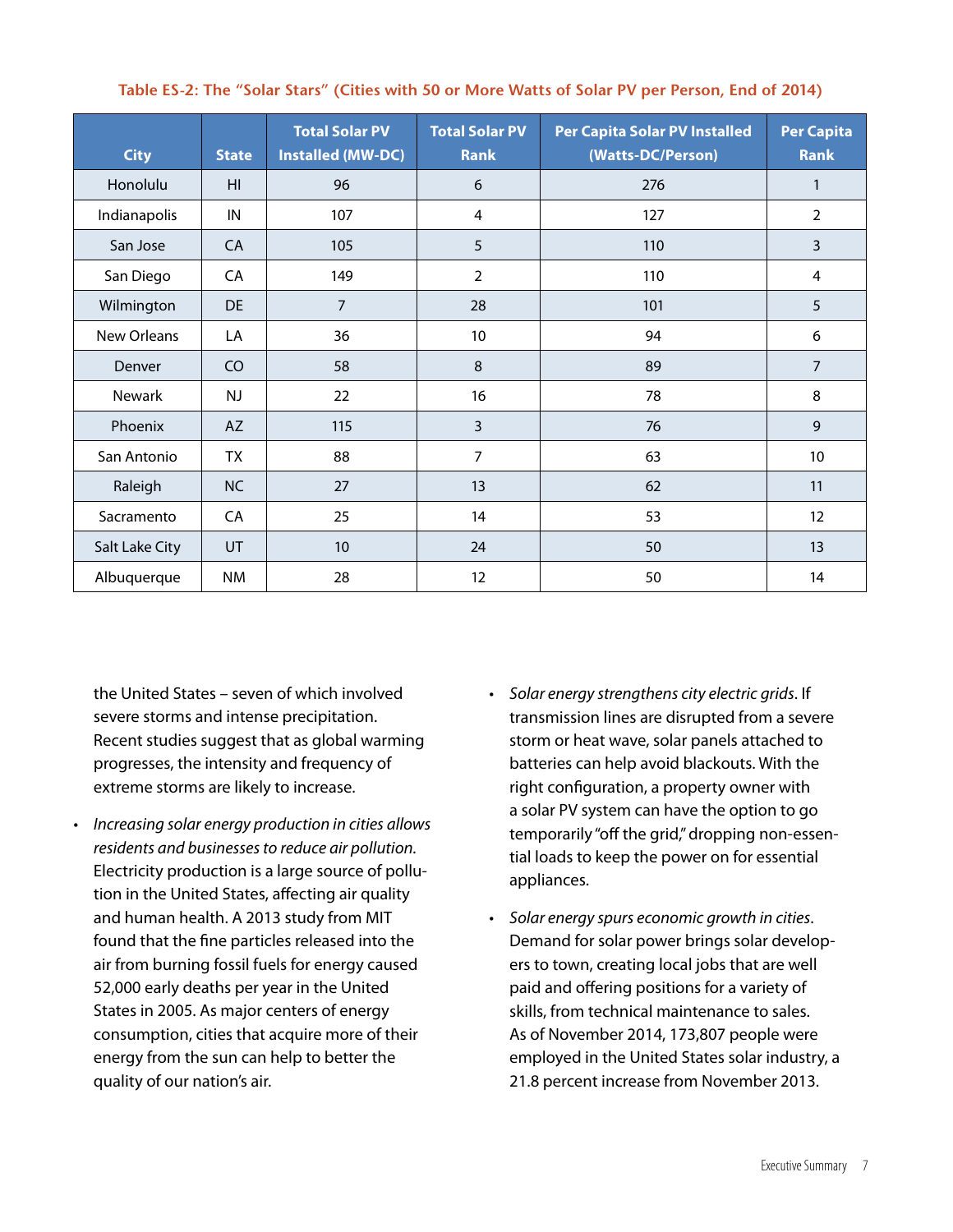**Cities can reap the benefits of clean, solar energy by adopting pro-solar policies and taking actions that will encourage innovation and investment in the solar industry.** Many leading cities have successfully built their solar energy markets with local government policies. Some leading cities are in states that have taken state-level action to promote solar energy adoption. Some of the most effective drivers of solar energy development include:

• *Streamlining the permitting process for solar power***.** The "soft costs" associated with solar power – costs such as those associated with attracting customers, installing the systems, completing paperwork, and paying taxes and permitting fees – can make up to 64 percent of the total cost of an installed solar energy system, as of 2013. The Department of Energy's SunShot Initiative rewards cities working to reduce these costs with funds to implement

| <b>City</b>        | <b>State</b>   | <b>Region</b>                                       | <b>Total Solar</b><br><b>PV Installed</b><br>$(MW-DC)$ | <b>Regional</b><br><b>Total Solar</b><br><b>PV Rank</b> | <b>Per Capita Solar PV</b><br><b>Installed (Watts-</b><br>DC/Person) | <b>Regional</b><br><b>Per Capita</b><br><b>Rank</b> |
|--------------------|----------------|-----------------------------------------------------|--------------------------------------------------------|---------------------------------------------------------|----------------------------------------------------------------------|-----------------------------------------------------|
| <b>Newark</b>      | NJ             | New England and<br>Mid-Atlantic                     | 22                                                     | $\overline{2}$                                          | 78                                                                   | $\mathbf{1}$                                        |
| Burlington         | <b>VT</b>      | New England and<br>Mid-Atlantic                     | $\overline{2}$                                         | 8                                                       | 39                                                                   | $\overline{2}$                                      |
| Wilmington         | <b>DE</b>      | South Atlantic                                      | $\overline{7}$                                         | $\overline{4}$                                          | 101                                                                  | $\mathbf{1}$                                        |
| Raleigh            | <b>NC</b>      | South Atlantic                                      | 27                                                     | $\mathbf{1}$                                            | 62                                                                   | $\overline{2}$                                      |
| Indianapolis       | IN             | <b>West North Central</b><br>and East North Central | 107                                                    | $\mathbf{1}$                                            | 127                                                                  | $\mathbf{1}$                                        |
| Kansas City        | <b>MO</b>      | <b>West North Central</b><br>and East North Central | 11                                                     | 3                                                       | 25                                                                   | $\overline{2}$                                      |
| Honolulu           | H <sub>l</sub> | Pacific                                             | 96                                                     | $\overline{4}$                                          | 276                                                                  | $\mathbf{1}$                                        |
| San Jose           | CA             | Pacific                                             | 105                                                    | 3                                                       | 110                                                                  | $\overline{2}$                                      |
| Denver             | CO             | Mountain                                            | 58                                                     | $\overline{2}$                                          | 89                                                                   | $\mathbf{1}$                                        |
| Phoenix            | AZ             | Mountain                                            | 115                                                    | $\mathbf{1}$                                            | 76                                                                   | $\overline{2}$                                      |
| <b>New Orleans</b> | LA             | <b>West South Central</b><br>and East South Central | 36                                                     | $\overline{2}$                                          | 94                                                                   | $\mathbf{1}$                                        |
| San Antonio        | <b>TX</b>      | <b>West South Central</b><br>and East South Central | 88                                                     | $\mathbf{1}$                                            | 63                                                                   | 2                                                   |

#### **Table ES-3: Top Two U.S. Cities by Region by Per Capita Installed Solar PV Capacity, End of 2014**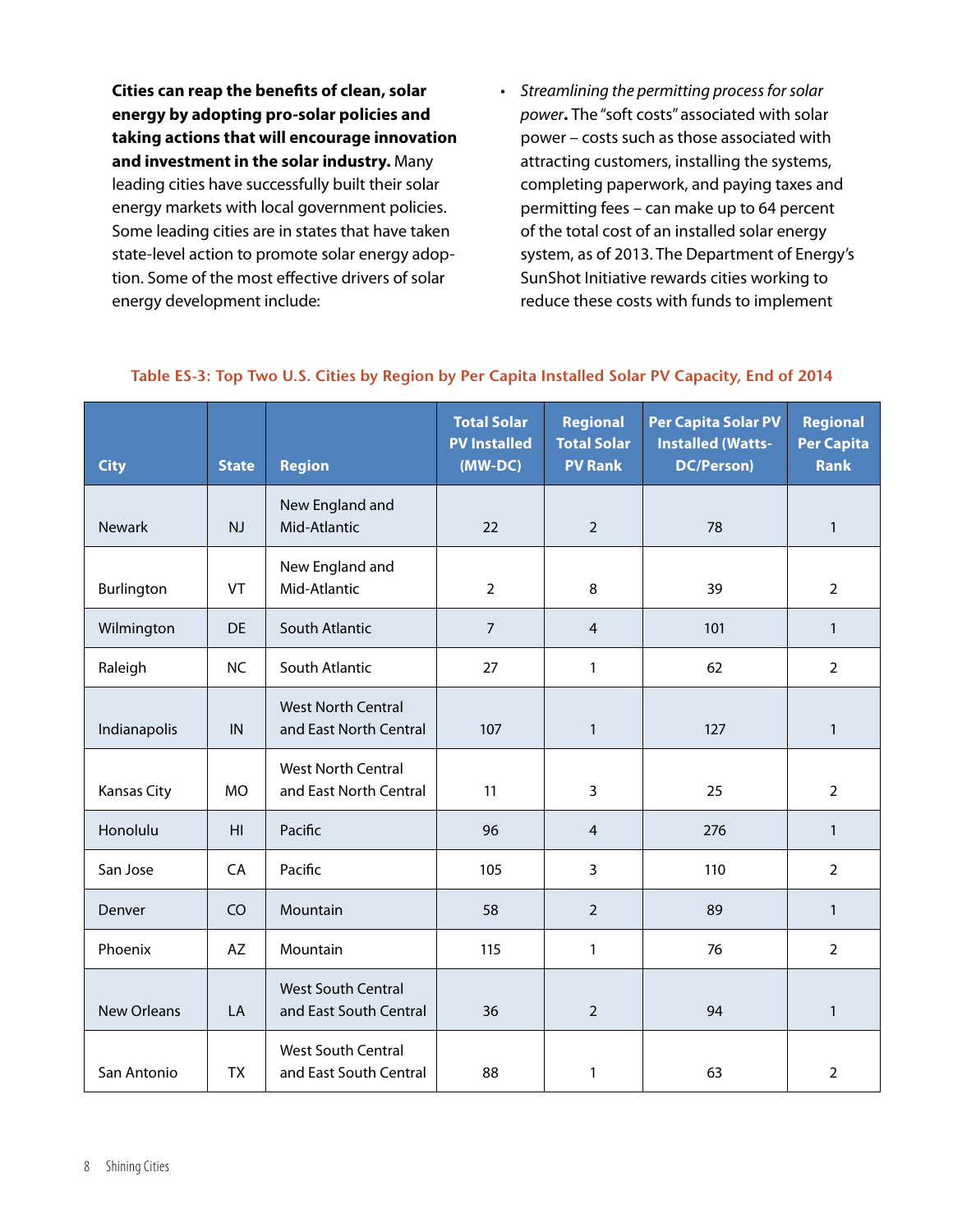programs that make permitting processes easier, increase solar financing options or reduce the upkeep costs over time.

- • *Removing local barriers to solar energy adoption*. Encouraging local lending for solar projects, providing predictable tax incentives that make solar energy more affordable, and adopting solar-friendly permitting policies and building codes have proven critical in building strong solar energy markets.
- • *Expanding access to solar*. "Solarize" programs and community solar programs have been successful at lowering the cost of solar energy systems for communities, and allowing more people to receive the benefits of solar energy. Solarize programs, like those in Portland, Oregon, allow communities to bulk purchase solar energy systems in order to receive volume discounts. In Washington D.C., local officials passed a community solar act in 2013 that allows residents to buy ownership of off-site panels and receive credit on their electricity bills for the solar energy produced.
- • *Partnering with local utilities*. Municipal utilities in several cities have driven the growth of solar power by setting renewable energy goals and offering financial incentives for solar projects. Cities served by investor-owned utilities (IOUs) make up a large part of an IOU's customer base and can also effectively partner with the electric utility to promote solar energy adoption. New York City partnered with Con Edison, its local IOU, to connect solar power to the city grid and created designated "Solar Empowerment Zones" where solar power could deliver the most benefits.

**Strong public policies at every level of government can help the United States continue to harness clean solar energy and overcome legislative and regulatory barriers to distributed generation.** To achieve the nation's full solar potential:

- **• Local governments** should follow the lead of top solar cities by setting strong goals for solar energy adoption, implementing programs that promote the rapid expansion of solar energy, and urging state and federal officials and investor-owned utilities to facilitate that expansion.
- **• State governments** should set ambitious goals for solar energy adoption and adopt policies to meet them. It is critical that states have strong net metering laws in order to make solar installations accessible and affordable. States can also pass strong renewable portfolio standards with solar carve-outs, community solar legislation, tax credits for solar energy, promote solar programs for low-income households, and establish public benefits charges on electricity bills to raise funds for solar energy programs. State governments should also use their role as the primary regulators of electric utilities to encourage utility investments in solar energy and implement rate structures that maximize the benefits of solar energy to consumers.
- **• The federal government** should continue to provide long-term support for solar power through tax credits, grants to non-profits for solar energy development, and grants to support solar energy deployment on low income housing developments, in addition to other incentives. The federal government should continue to support research, development and deployment efforts designed to reduce the cost of solar energy and to speed the integration of renewables, storage and smart grid technologies into the grid.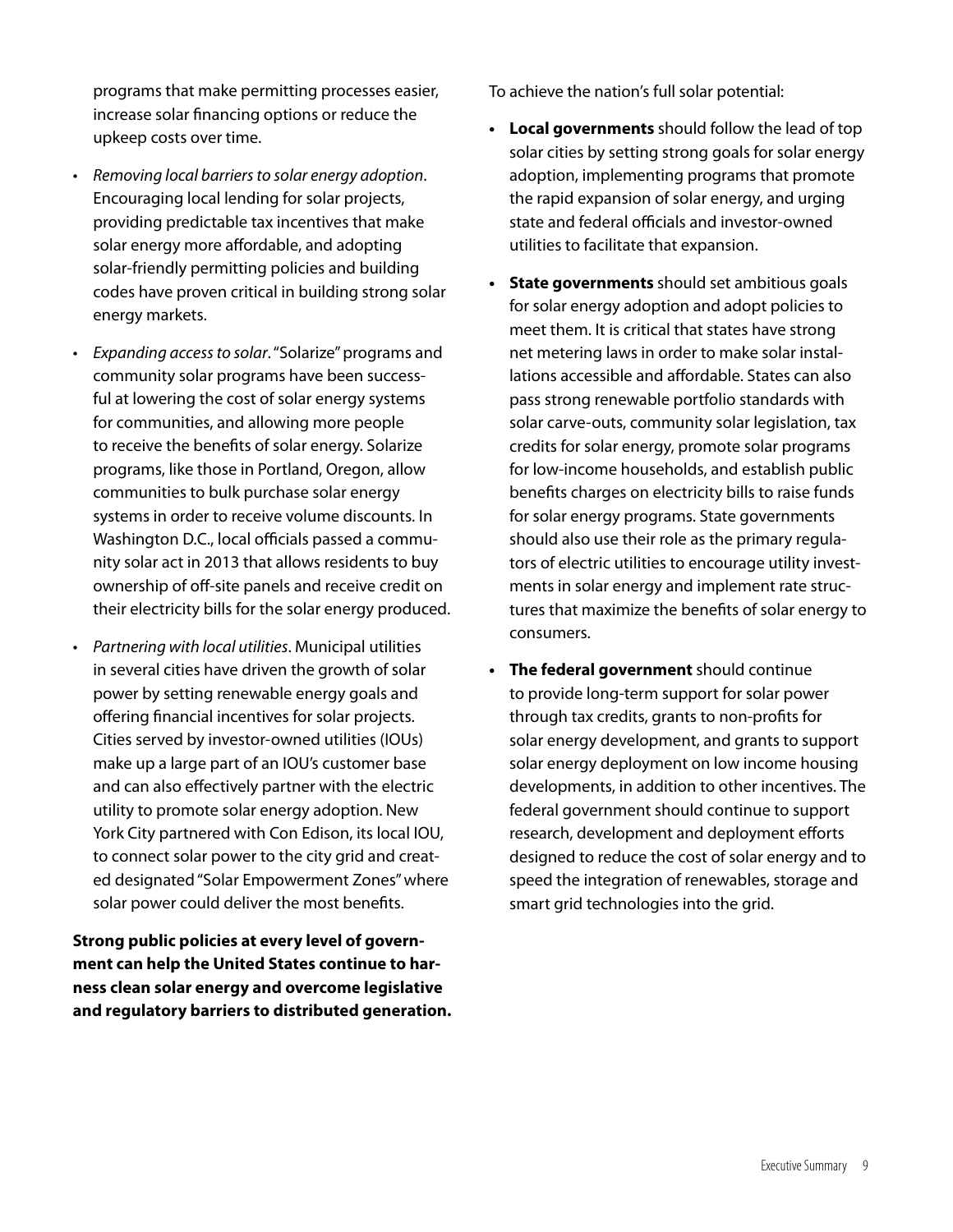## **Introduction**

The United States are recognizing<br>
and harnessing the transformative power of<br>
solar energy. Many local governments have<br>
recognized the benefits of solar energy and are using and harnessing the transformative power of solar energy. Many local governments have it to make their electric grids more efficient, create local jobs, protect residents from the dangers of extreme weather events, and mitigate pollution that is fueling global warming and endangering public health.

Chicago is investing in solar energy to insulate the city against extreme weather events. Chicago launched the *Sustainable Chicago 2015* agenda – an initiative to prepare the city for longer heat waves, more intense rainstorms, and shifts in the water cycle.<sup>1</sup> Increasing solar energy capacity was a top priority under the new agenda; in working towards its goals the city launched the Solar Chicago Bulk Purchase program, which offered discounts to community solar projects, and the Solar Express program, which streamlined city permitting processes and reduced the "soft costs" of installation.<sup>2</sup>

Fort Collins, Colorado, is investing in solar energy as part of a plan to update its electric grid and spur local economic development. The city launched an initiative called *Utilities for the 21st Century* in 2010. This initiative works to reduce costs and increase sustainability by modernizing utility services, including the electric distribution system.<sup>3</sup> Solar energy is a big part of that effort. Fort Collins is a partner in the Solar Friendly Communities project funded by the

U.S. Department of Energy, a project that, by bringing down the costs of solar energy, "encourages the spread of a locally powered, job-creating energy source that has no fuel costs and produces no pollution."<sup>4</sup> By implementing guidelines that reduce the "soft costs" of solar energy, offering rebates on solar energy systems to homeowners and businesses, and launching a community solar program, Fort Collins has more than tripled its solar PV capacity in just four years, from a total of 722 kW in 2010 to a total of 2.5 MW by 2014.<sup>5</sup>

More cities are investing in solar energy to reduce their energy-related carbon dioxide emissions and fight global warming. In 2014, the mayors of three of the nation's largest cities – Los Angeles, Houston and Philadelphia – launched the "Mayors' National Climate Action Agenda." The initiative acknowledges that cities are responsible for a large part of greenhouse gas emissions, and is based on the idea that, as leaders of cities, "mayors are uniquely compelled and equipped to lead on the fight to stem climate change, as well as to adapt to it and prepare for the impacts of global warming."<sup>6</sup> A major component of this initiative is sourcing more energy from renewable sources like solar energy. Houston already generates 50 percent of its electricity from wind and solar energy.<sup>7</sup> The city expects to source even more of its energy from wind and solar sources by 2016.<sup>8</sup> Philadelphia implemented the agenda in conjunction with its sustainability program, *Greenworks Philadelphia,* and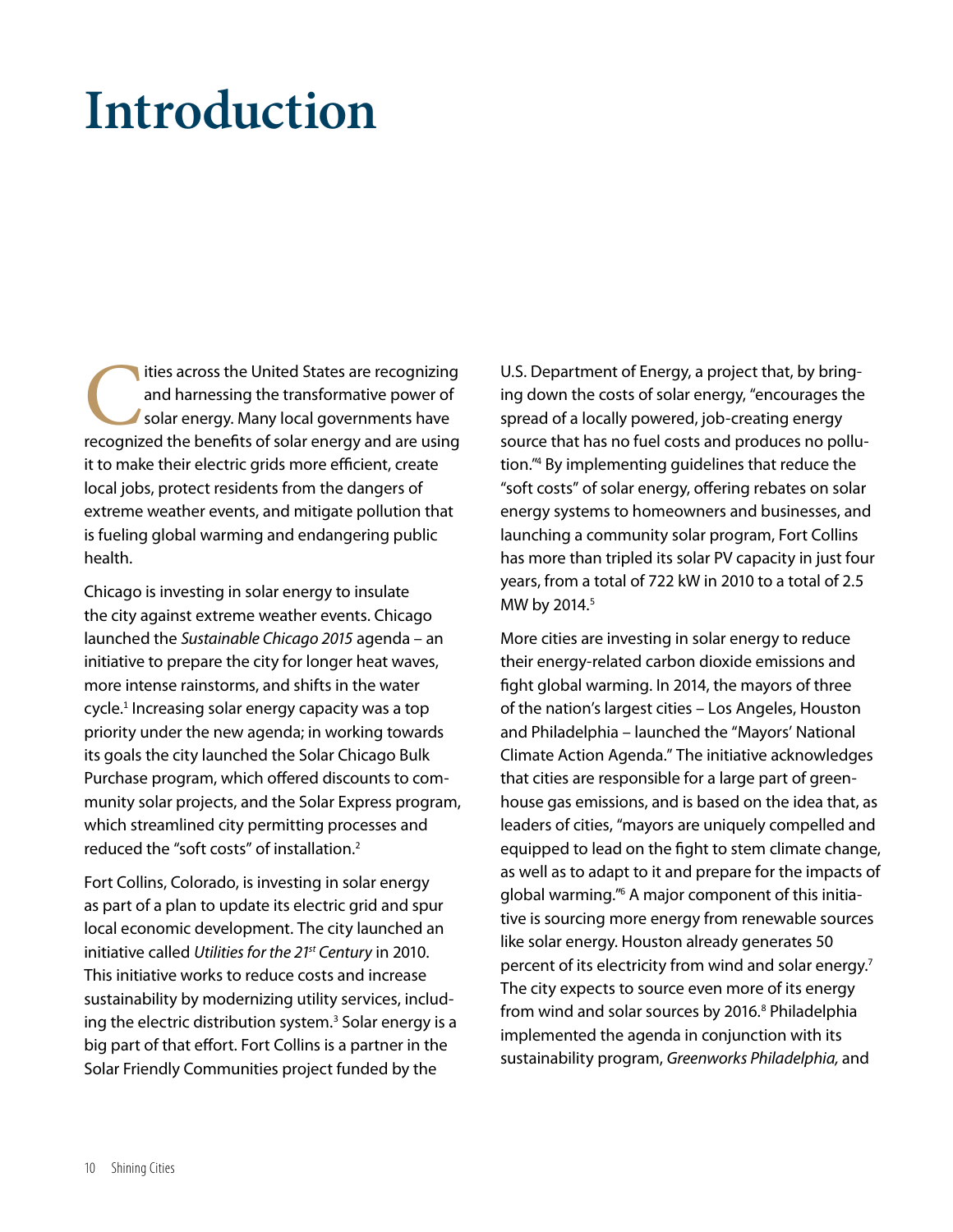has a goal of purchasing 20 percent of its electricity from alternative sources by 2015.<sup>9</sup> The Philadelphia Water Department has installed a 250 kW solar energy system, and the Philadelphia Eagles football team installed 11,000 solar panels around Lincoln Financial Field that will work with wind turbines to provide 30 percent of the power used by the stadium.<sup>10</sup> In March 2014, the Philadelphia City Council passed a resolution to increase solar energy capacity in the city even further, with a goal of 20,000 rooftop solar energy systems by 2025.<sup>11</sup> These cities are now moving to join the leading cities committed to powering their grids with clean energy.

City officials are on the front lines of adopting the best new technologies to update our electric grid and prepare our cities for extreme weather events in a warming world. Implementing policies that make solar energy more accessible and building a grid powered by clean energy from the sun will help to reduce climate-altering emissions, localize electricity production, create jobs, and support a more flexible and sophisticated electric grid.

The city leaders included in this report have shown that setting goals and implementing transparent and well-designed programs are key to bringing solar energy to their communities. Every city has the potential to adopt smart policies and make this same progress toward a clean energy future. Cities can lead America's transformation from a country largely dependent on polluting fossil fuels to one that sources much of its energy from the sun.

Photo: The City of Kansas City



**Rooftop solar panels on top of the historic Gem Theater in Kansas City, Missouri.**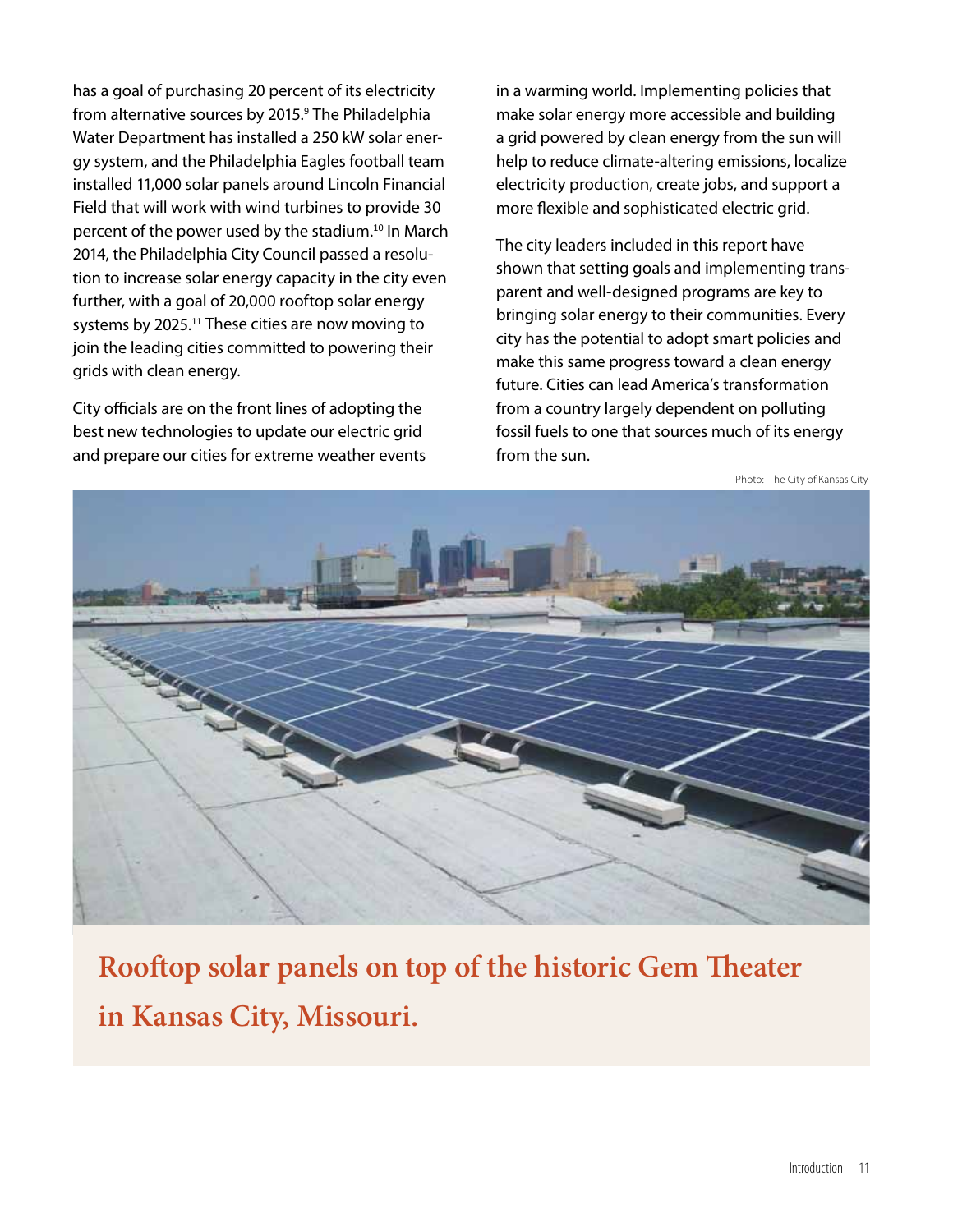## **Solar Energy Use Is Rapidly Expanding in the United States**

The United States has witnessed a decade of impressive growth in solar energy use, and the future continues to look bright. By the end of 2014, the United States had 20,500 megawatts impressive growth in solar energy use, and the future continues to look bright. By the (MW) of cumulative solar electric capacity, enough to power four million average U.S. homes.<sup>12</sup> The United States has the solar potential and the industry momentum to transform our population centers into shining examples of solar power at work.

#### **Solar Energy Has the Potential to Power the United States 100 Times Over**

Solar power is growing exceptionally fast, but the United States is nowhere near the limit of the solar capacity it can support. The United States has the technical potential to install enough solar electricity capacity to meet the nation's electricity needs more than 100 times over. $13$  If every state captured 0.1 percent of its technical potential for solar power, the United States would be generating 10 percent of its electricity from the sun by 2030.<sup>14</sup> U.S. cities can help us to achieve this potential by preserving and expanding programs that make generating and storing solar energy easy and accessible to all.

As major population centers, our nation's cities are home to millions of households and businesses that already provide the rooftops we need to generate more solar power in urban areas. The United States has an estimated 35 million rooftops capable of

hosting solar panels, and cities are host to millions of these rooftops.<sup>15</sup> One new mapping tool developed at MIT, and used by the startup *Mapdwell*, uses mapping data to calculate the solar potential of various communities. According to the tool, Boston, Massachusetts has the potential to install 2,094 MW of solar photovoltaic (PV) capacity on nearly 128,000 buildings.<sup>16</sup> Thanks to continuous innovation in solar panel technology, solar energy systems are able to convert more sunlight into energy, at a lower cost, using the same amount of surface area, thereby avoiding the need to invest in expensive new fossil fuel-using power plants and transmission infrastructure.<sup>17</sup>

Falling costs, combined with innovation in solar energy technology and pro-solar policies, mean that urban residents and businesses no longer have to be passive consumers of energy – they can generate their own energy from the sun. The price of the average solar PV panel has dropped 63 percent since the third quarter of 2010, providing more Americans with the opportunity to generate their own energy at home or at their business.<sup>18</sup> Continued developments in solar panel efficiency allow systems to convert more sunlight into energy using the same amount of space, and recent innovations in storage systems will allow consumers to store the excess energy generated during the day and use it when needed. $19$  In an urban setting, generating the most energy for the least amount of space is important and many new solar technolo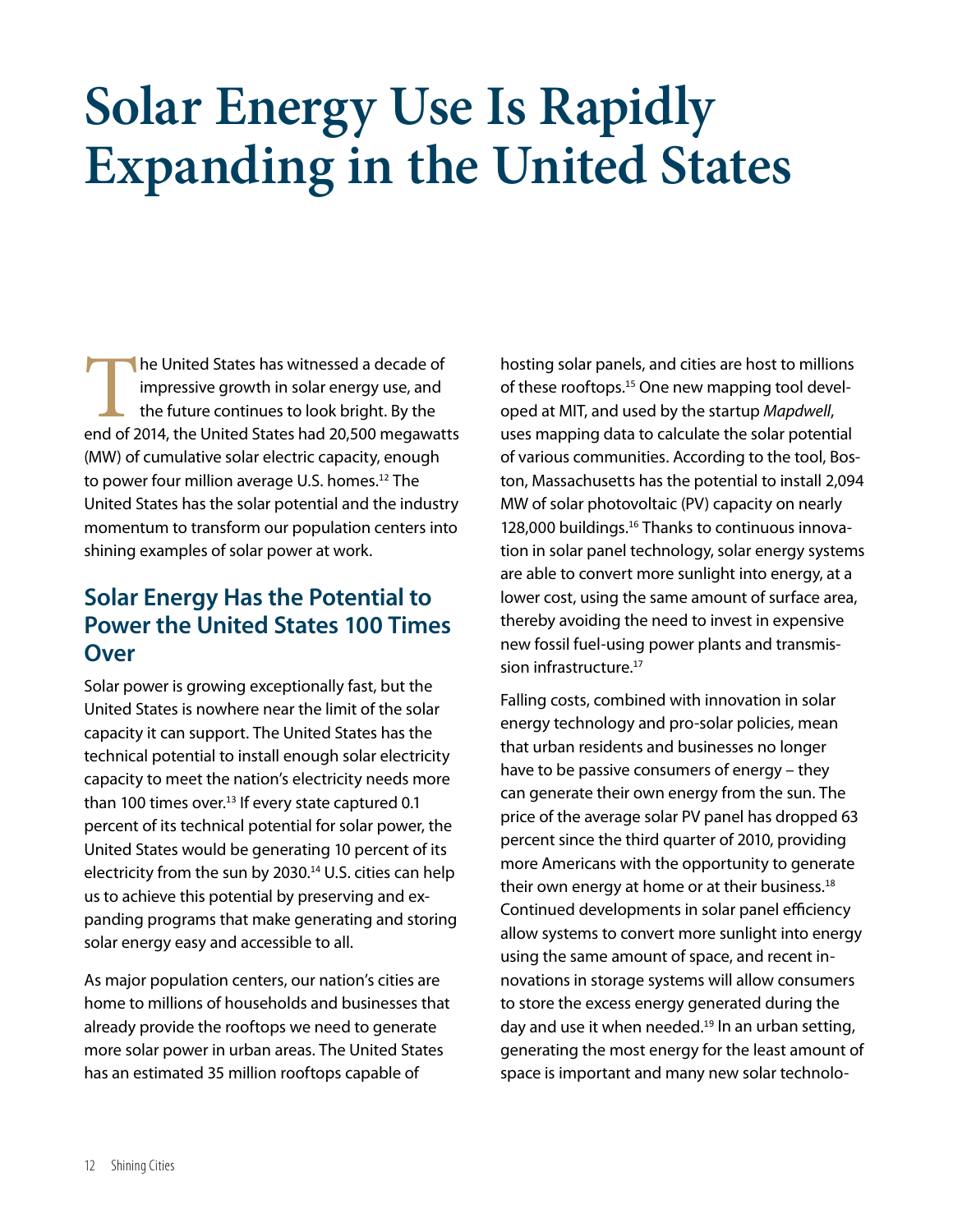gies, when completed, will allow city residents to maximize their solar energy generation. For example, researchers are developing a transparent material that could convert solar energy to electricity on window panes.<sup>20</sup> Solar roads and bike paths are also fast becoming a reality – the Netherlands installed the world's first solar bike path in November 2014.<sup>21</sup>

Innovation in solar energy storage technologies is also increasing solar energy's potential. Battery technologies can store energy from the sun for use at night and on cloudy days, thus retaining the solar energy produced during periods of high production and using it during periods of low production.<sup>22</sup> Batteries can be both stationary and mobile; the latter already exist in the rapidly expanding electric vehicle market.<sup>23</sup> Electric vehicles charged from solar energy provide the driver with an emissions-free fuel to drive home after a midday charge at work. In addition to batteries, thermal energy storage resources like icemaking air conditioners offer inexpensive and readily available solutions.<sup>24</sup> In New York City, the local utility Con Edison is offering rebates to customers who install solar energy storage systems, spurring demand for this technology in the most populated city in the United States.<sup>25</sup>

#### **Solar Energy in the United States Has Quadrupled in the Past Three Years**

The United States has witnessed remarkable growth in the solar energy industry in just a little more than a decade. In 2000, the United States had a total of 170 MW of solar PV capacity in the entire country.<sup>26</sup> Thanks to pro-solar policies that helped encourage new technologies, increase financing options for homeowners and businesses, and streamline zoning and permitting regulations, the United States had installed 18.3 gigawatts (GW) of solar PV capacity by the end 2014.<sup>27</sup> This impressive growth is providing our nation's electricity grid with a clean and renewable energy source, while reducing our dependence on fossil fuels.

In the early 2000s, non-residential PV and utility scale systems drove the majority of growth in the solar energy industry. In the past three years, however, the residential sector has become a growing source of demand. In 2011, approximately 300 MW of residential PV capacity was installed throughout the year.<sup>28</sup> In 2014, the residential sector installed more than 1 GW of solar energy capacity in a year for the first time.<sup>29</sup> Because cities are home to a large percentage of the population, decreasing the up-front costs of smallscale solar PV systems will be critical for expanding solar energy throughout more U.S. cities. As demand for solar PV systems continues to increase, system installers continue to gain more experience and become more productive, causing costs to fall farther, providing more urban residents with the opportunity to "go solar."

Current trends point to a promising future for cities. The potential for growth in urban residential PV systems is enormous, and the time has never been better. Using smart policies that allow urban residents to benefit from solar power will help cities create a clean and more reliable electric grid while lowering monthly costs for homeowners and businesses.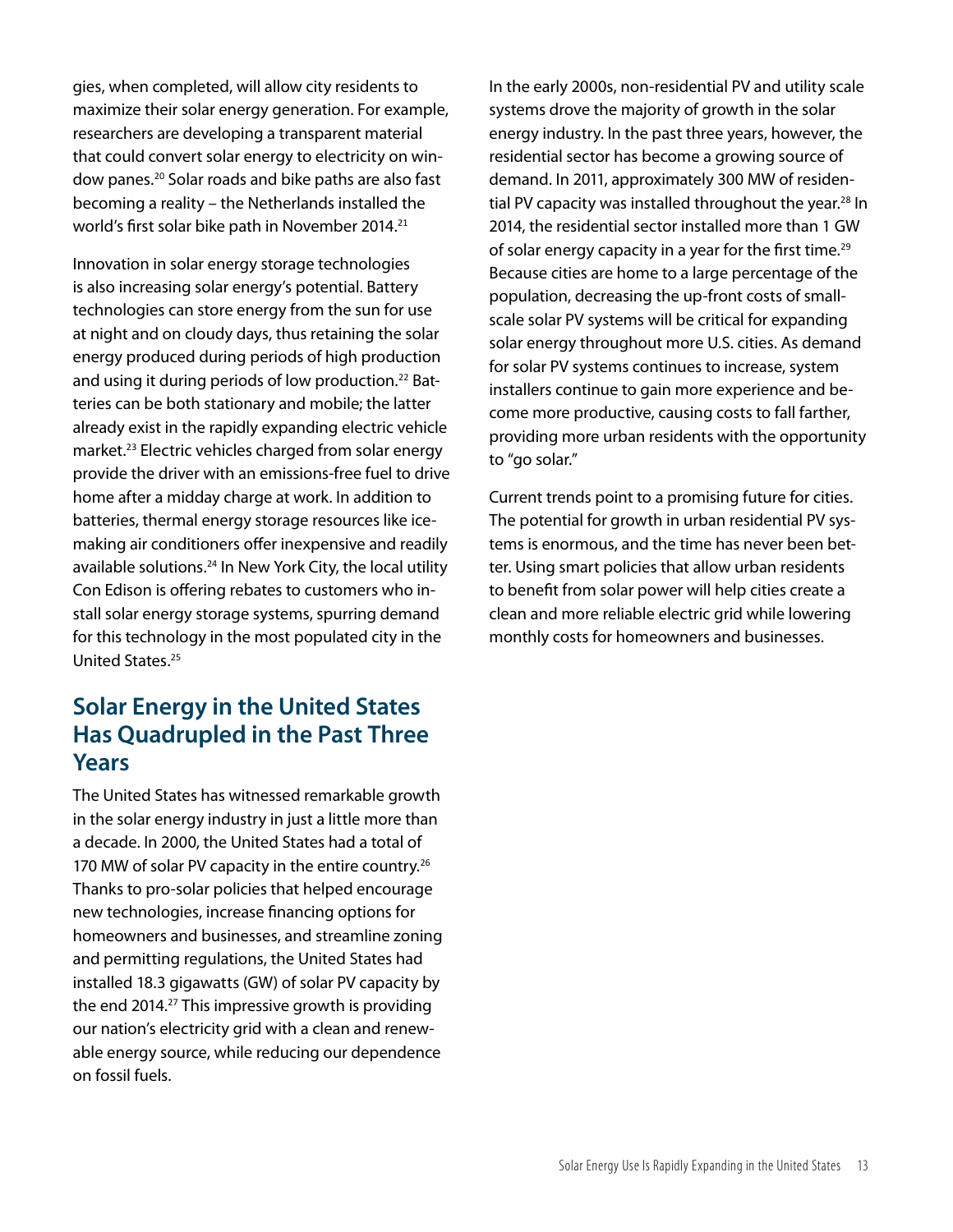## **Solar Energy Can Power Sustainable Cities and Strong Economies**

The ities stand to benefit greatly from solar energy. Cities are national hubs of community and economic activity – but they are also centers of energy consumption and pollution. Cities ergy. Cities are national hubs of community and economic activity – but they are also centers of energy consumption and pollution. Cities account for around 70 percent of global energy use and energy-related greenhouse gas emissions, much of which comes from the burning of fossil fuels to generate electricity.<sup>30</sup> Even as the nation continues to urbanize (America's urban population growth outpaced that of rural areas between 2000 and 2010, a trend the United Nations predicts will continue), our nation's cities have the potential to generate the power they need from the sun without fueling urban air pollution or contributing to global warming.<sup>31</sup> By encouraging a strong solar industry, cities can lead the way in reducing greenhouse gas emissions, protecting public health, growing a strong new sector of the economy and helping residents to reduce the cost of powering their homes.

#### **Solar Energy Reduces Climate-Altering Carbon Pollution**

Increasing the amount of solar power cities use will decrease the global warming pollution that comes from fossil fuel combustion. In 2012, U.S. power plants produced more carbon pollution than the entire economies of any other nation besides China.<sup>32</sup> In 2013, the United States emitted 5.2 million metric tons of carbon dioxide, the second-highest amount in the world; coal-fired power plants accounted for nearly one-third of those emissions.<sup>33</sup>

The impacts of global warming are taking their toll on cities as severe storms, extreme precipitation, drought and heat waves occur more frequently and intensely. If global warming pollution remains unchecked, these impacts will grow even more severe.

**As sea level continues to rise, cities will face increased risks of "nuisance flooding"** – flooding one to two feet above the average local high tide – that will take a high toll on roads, storm drains and the economy.<sup>34</sup> According to the National Oceanic and Atmospheric Administration (NOAA), cities on the coasts of the United States have seen drastic increases in the number of nuisance flood days. Annapolis, Maryland, the city with the highest increase, experienced an average of 3.8 days of nuisance flooding each year between 1957 and 1963.<sup>35</sup> From 2007 to 2013, however, the city experienced an annual average of 39.3 days of nuisance flooding.<sup>36</sup>

**This flooding will be exacerbated by increased precipitation intensity**. As surface air temperatures rise, the atmosphere is able to hold more of the water vapor that comes from increased evaporation.<sup>37</sup> Sci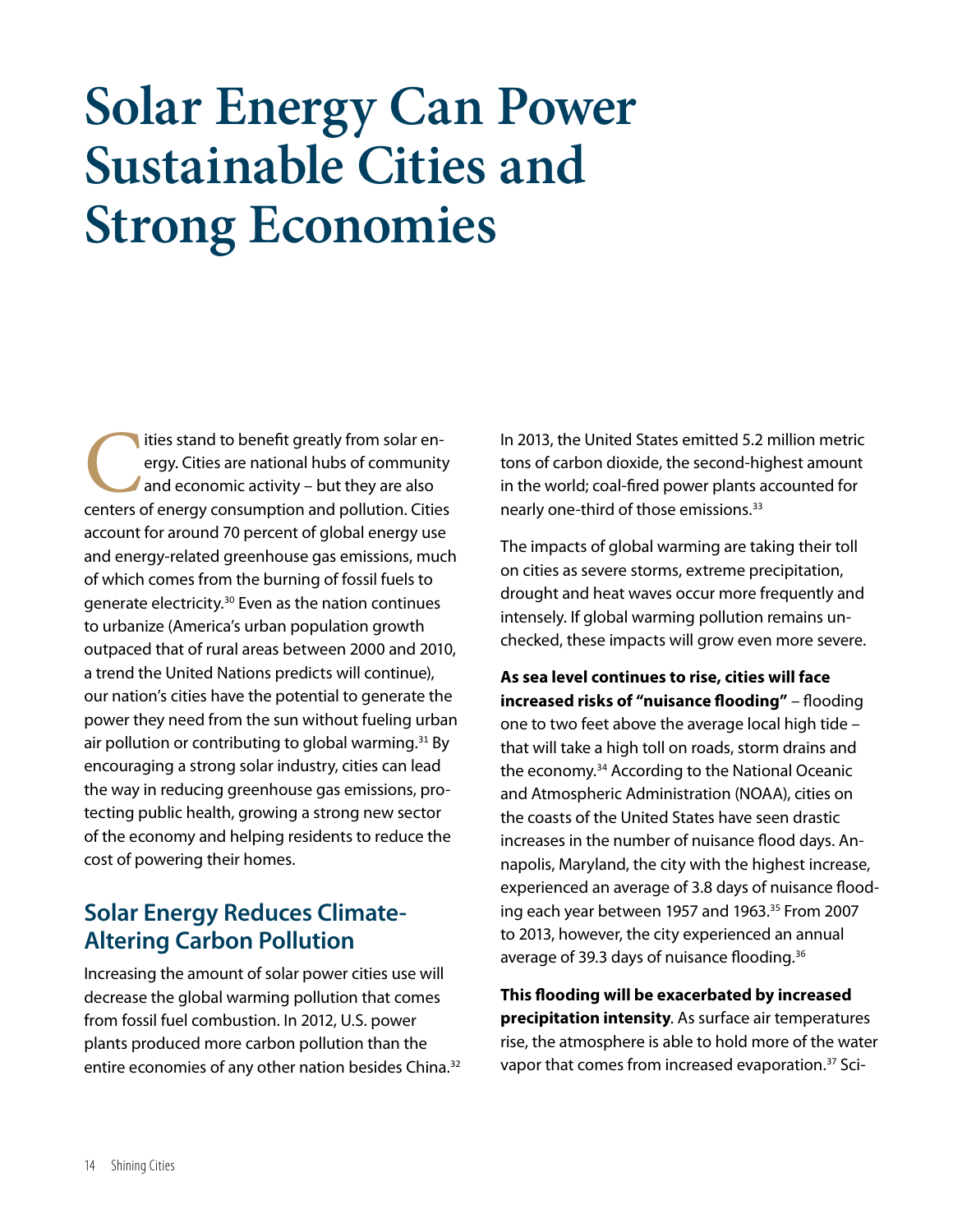entists predict that this excess vapor will cause more instances of intense precipitation events, which, in turn, leads to soil erosion, flooding and landslides.<sup>38</sup> In 2014, there were eight weather events with damage valued at over \$1 billion each in the United States – seven of them involved severe storms and intense precipitation.<sup>39</sup> Several states and cities, such as New York state, Pensacola, Florida, and Mobile, Alabama, set new 24-hour precipitation records.<sup>40</sup> Recent studies suggest that, as global warming progresses, occurrences of severe thunderstorms are likely to increase.<sup>41</sup>

**Global warming will also lead to more intense, and more frequent, heat waves**. Urban residents are more vulnerable to the health impacts of heat waves as cities tend to experience higher temperatures than surrounding areas due to the heat trapping capabilities of cement and other materials that make up urban infrastructure, also known as the "heat island" effect.<sup>42</sup> Higher temperatures, in turn, cause heat stroke, heat exhaustion and intensify levels of smog and air pollution.<sup>43</sup>

#### **Increasing temperatures and more frequent heat waves also lead to longer and more costly fire**

**seasons**. A 2014 report prepared by the U.S. Forest Service predicts that the area burned by wildfire will double by the middle of the 21<sup>st</sup> century.<sup>44</sup> This is sure to impact urban areas, especially those already close to "very high fire hazard" regions such as Los Angeles and San Diego counties (together home to more than 13 million people).<sup>45</sup> As fires become more frequent and burn for longer periods of time, managing and suppressing them will increase the cost to cities. In Santa Fe, New Mexico, for example, extended fires threatened the city's main watershed, which provides one-third of the city's water supply. The city estimated costs of up to \$248 million to rehabilitate the watershed if a significant fire were to reach it.<sup>46</sup>

As major centers of electricity consumption, urban areas will play a critical role in reducing greenhouse gas emissions. By powering urban electricity grids

with solar energy, cities can reduce these emissions and mitigate the worst effects of climate change.

Solar power generation produces no global warming pollution. Even when emissions from manufacturing, transportation and installation of solar panels are included, solar power produces 96 percent less global warming pollution than coal-fired power plants over its entire life-cycle, and 91 percent less global warming pollution than natural gas-fired power plants.<sup>47</sup> By reducing the need for electricity from fossil fuelfired power plants and by not generating significant global warming pollution itself, solar power reduces the threat posed by global warming and helps to clean the nation's air.

### **Solar Energy Reduces Air Pollution**

U.S. cities are major consumers of energy, much of which the nation still obtains by burning coal and natural gas.<sup>48</sup> Electricity production is a large source of pollution in the United States, affecting air quality and human health.<sup>49</sup> Cities that work to expand access to solar energy to more of their residents will play a big role in reducing overall demand for energy from fossil fuel power plants, thereby bettering our nation's air quality and reducing the number of early deaths caused by pollution.

Fossil fuel combustion forms dangerous levels of fine particle matter in the air. Particle pollution from fossil fuel combustion is created when gases emitted during the combustion process condense, or react with other gases and particles, and this pollution puts the population at increased risk of developing asthma and chronic respiratory disease and even stroke and premature death.<sup>50</sup> According to an MIT study, fine particle pollution caused 52,000 early deaths in the United States in 2005.<sup>51</sup> While much of urban air pollution comes from vehicles and industry, cities in the Midwest and Mid-Atlantic, such as Baltimore, Cleveland, St. Louis and Washington, D.C., are particularly threatened by fine particle pollution from electricity generation.<sup>52</sup>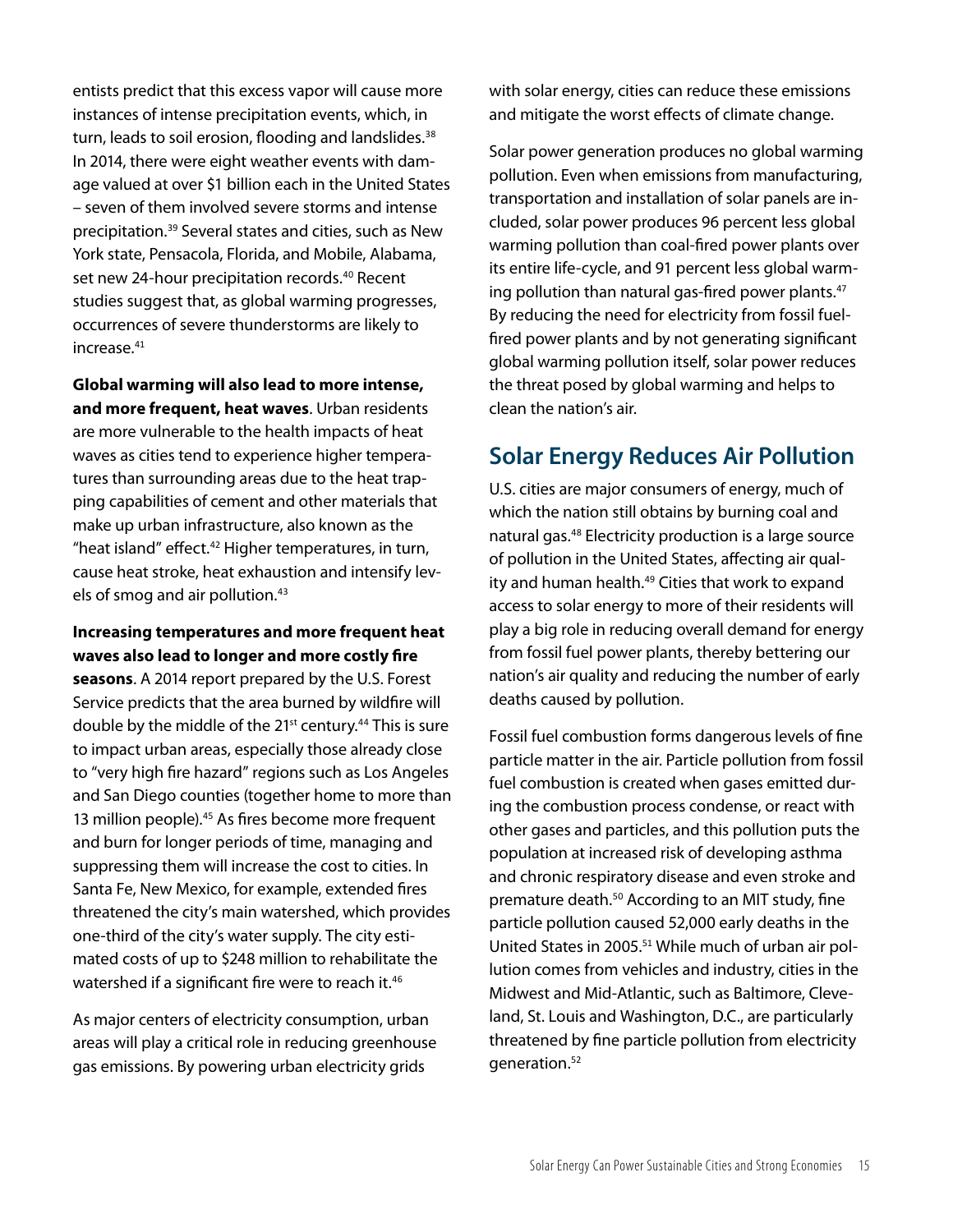In a joint announcement, the National Aeronautics and Space Administration (NASA) and the National Oceanic and Atmospheric Administration (NOAA) confirmed that 2014 was the hottest year on record.<sup>53</sup> As cities experience hotter days, electricity demand for air conditioning increases, causing us to burn more fossil fuels and to turn on natural-gas-fired "peaker" power plants – plants that are too expensive to run regularly but are required to meet high demand.<sup>54</sup> Increasing our solar power capacity will allow us to get more energy from the sun during periods of high demand, thereby reducing air pollution and a major threat to public health.

#### **Solar Energy Fortifies Cities Against Severe Storms and Drought**

Rooftop solar energy can also protect cities in the face of severe storms and heat waves, which global warming will worsen. If transmission lines are disrupted from a severe storm or heat wave, solar energy attached to batteries can help avoid blackouts by giving a solar PV system the option to go temporarily "off the grid," dropping non-essential loads and continuing to power essential services.<sup>55</sup>

Two of America's largest cities, New York and Chicago, have launched climate change adaptation plans that seek to integrate more clean and renewable energy generators, like solar energy, into the cities' infrastructure.<sup>56</sup> After Hurricane Sandy hit in 2012, New York City launched a comprehensive study of what happened to the city during the storm, and how it could avoid those failures in future storms. The report notes that "during and after the storm, onethird of the city's electric generating capacity was temporarily lost," and "five major electric transmission substations in the city flooded and shut down," leaving 800,000 people without power.<sup>57</sup> In reaction to these events, the report recommends that the city work to scale up distributed solar generation and microgrids – localized energy grids that have the ability to disconnect from the larger grid during emergencies or blackouts by powering themselves with solar energy, batteries or distributed generators.<sup>58</sup>

Solar energy also protects cities in times of drought and extreme heat. Electricity production accounts for 41 percent of freshwater withdrawals nationally, largely because of our dependence on aging power plants that need a lot of water for cooling.59 Reducing the amount of water we use to create electricity is increasingly important in order to protect aquatic environments and to conserve communities' water resources in the face of increasing drought.<sup>60</sup> With less water available for generating hydroelectricity or to serve as a cooling agent for fossil fuel power plants, cities must find sources of energy that do not drain local water resources. Solar PV uses almost no water. The life-cycle water consumption of solar PV is 1/500th of the life-cycle water consumption of coal power plants and 1/80th of that of natural gas plants per unit of electricity produced.

#### **Solar Energy Reduces the Cost of Electricity and Spurs Economic Growth**

Cities that encourage investments in solar energy offer their residents many important economic benefits. The cost per watt of solar energy systems has fallen drastically, allowing more people to generate clean energy and avoid greenhouse gas emissions.<sup>61</sup>

Homeowners and businesses who install solar panels can offset major portions – in some cases all – of their electric bills. Because energy from the sun is free (after the initial investment is made), consumers who invest in solar panels are insulated from the volatile prices of fossil fuel markets. Solar energy can also be a near-term economic winner for consumers and businesses – especially in states where electricity prices are high, owners of solar panels are allowed to recoup the full benefits of the electricity they produce, and there are other strong, pro-solar policies in place. In California, for example, years of investment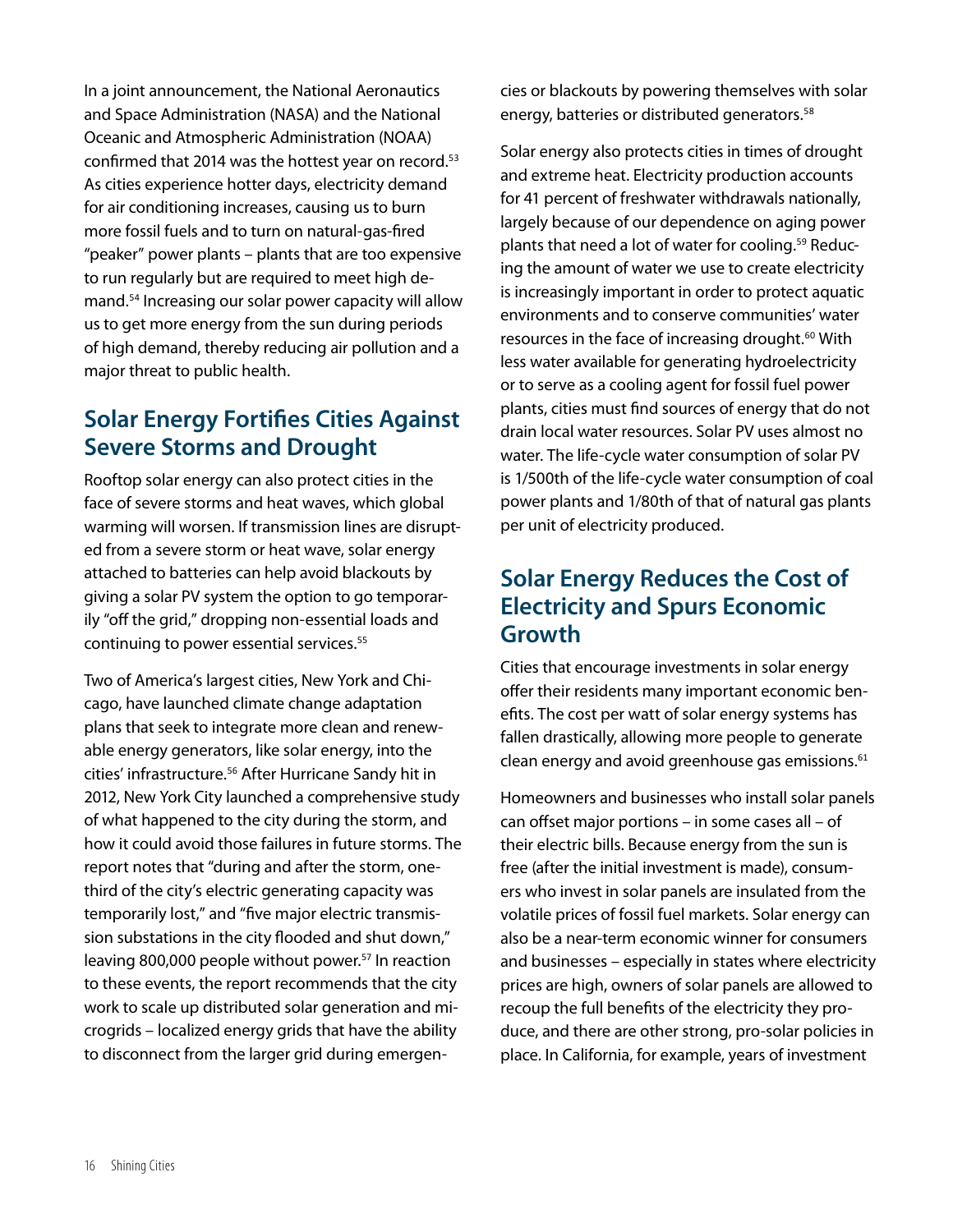in the solar energy market have helped to lower the cost of a residential PV system by 45 percent since 2008.<sup>62</sup>

The benefits of solar energy extend far beyond the home or commercial building where solar panels are installed. Solar energy benefits all consumers by reducing many of the costs of operating the electricity system. Among the benefits of distributed solar electricity to the grid are:

- **• Reduced need for expensive "peaking" power**  Solar panels usually produce the most electricity on sunny days when demand for power is at its highest. These are the times when utilities must generate or purchase power from expensive, often inefficient "peaking" power plants that may operate only a few hours each year. Expanding solar power can reduce the cost of providing power during those peak periods.<sup>63</sup>
- **• Reduced need for investment in transmission capacity –** Generating more electricity closer to the locations where it is used reduces the need to construct or upgrade expensive transmission capacity.
- **• Reduced energy losses –** Many cities depend on electricity transmitted from hundreds of miles away to meet local needs. In coal-fired power plants, for example, much of the original energy content of the coal is "lost", or turned into forms of energy that cannot be used or captured, during the combustion process.<sup>64</sup> In addition, more energy is lost during transmission of electricity, usually in the form of heat.<sup>65</sup> Distributed solar energy avoids these losses by generating electricity at or near the location where it is used.

Solar energy also delivers important benefits to low-income consumers. Rebate programs across the country make buying a solar energy system more affordable by helping with the up-front costs.<sup>66</sup> For families who do not live in a single-family home, "virtual net metering" programs allow multiple residents to participate in the same metering system, sharing both the costs and the benefits of a solar energy installation on the building, or even off of their property.<sup>67</sup> Even those families who do not have a solar energy system benefit from increased solar power generation – with solar energy as a significant energy source, consumers would experience much less fossil fuel-related volatility in the price of electricity.<sup>68</sup>

Solar energy also helps the economy by boosting new industry and employment. Employment in the solar industry has grown by 86 percent from 2010 to 2014.<sup>69</sup> As of November 2014, 173,807 people were employed in the United States solar industry, a 21.8 percent increase from November 2013.<sup>70</sup> Installation accounts for 55.8 percent of the jobs in the American solar energy industry.<sup>71</sup> These jobs are created in local communities and, due to the hands-on nature of the work, cannot be outsourced. Manufacturing accounts for 18.7 percent of jobs nationally, while jobs in sales and project development make up 11.6 percent and 8.7 percent respectively.<sup>72</sup> Due to increasing demand for solar panels in New York, SolarCity, one of the nation's largest solar energy system installers, plans to open a new solar panel manufacturing factory in Buffalo, creating as many as 3,000 new jobs.<sup>73</sup>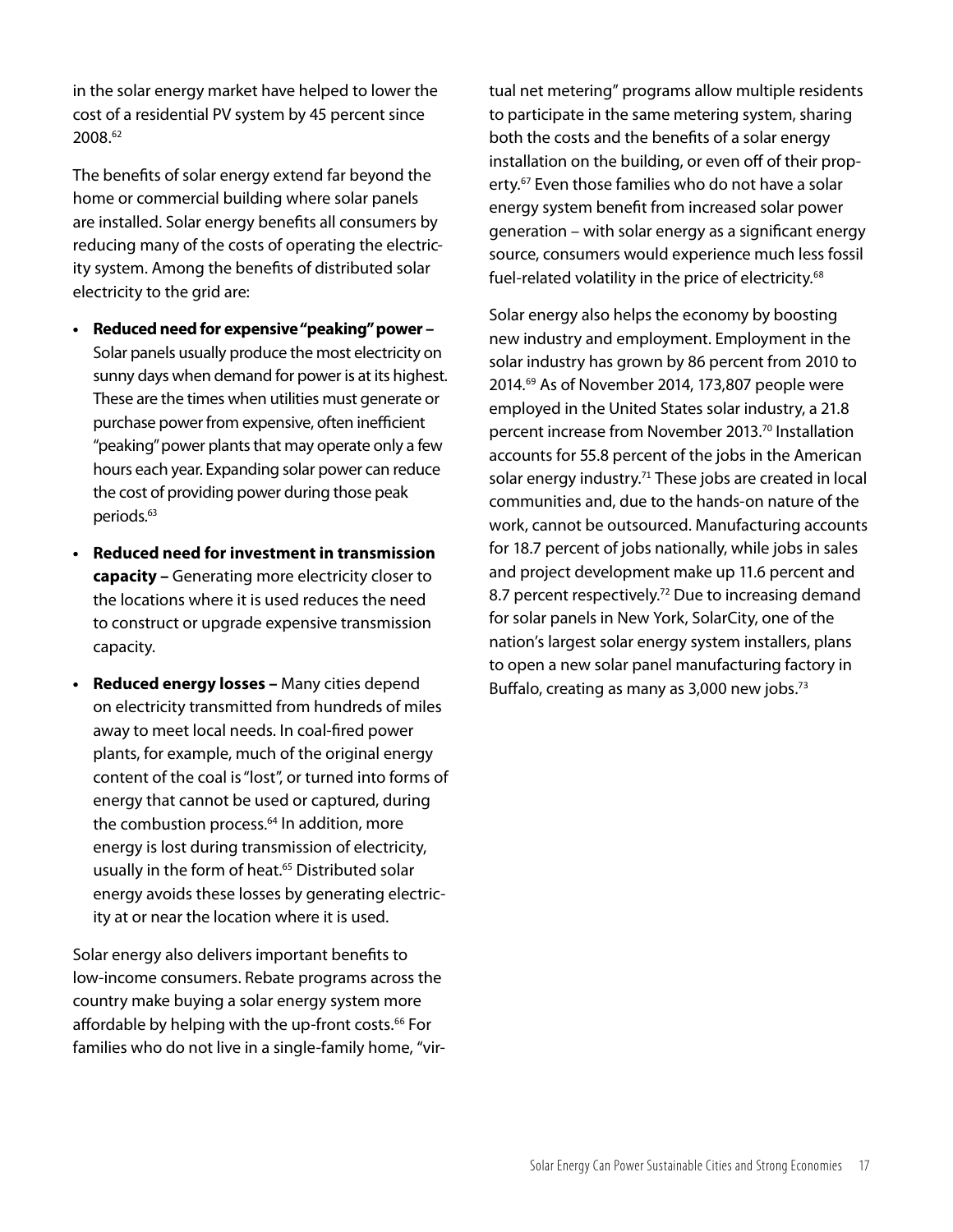## **America's Top Solar Cities Are Building a Clean Energy Future**

ity leaders and residents are taking advantage of the significant opportunitie<br>offered by solar energy as the U.S. solar<br>energy boom continues to escalate. vantage of the significant opportunities offered by solar energy as the U.S. solar energy boom continues to escalate.

In leading cities, city officials are setting ambitious goals for solar energy adoption and putting solar panels on city buildings; city leaders and utilities are working together to update the electric grid and offer electricity customers incentives to invest in solar energy systems; city permitting departments are taking steps to reduce fees and processing time for solar installation applications; and city residents – individually and with their neighbors – are cutting their electricity bills and contributing to a cleaner environment by putting solar panels on their homes and apartment buildings. Solar energy is a key part of a cleaner energy economy and a more efficient, local and sustainable electric grid in densely populated places.

This report is our second review of solar photovoltaic (PV) installations in U.S. cities. This year, the list of cities to be surveyed started with the primary cities in the top 50 most populous Metropolitan Statistical Areas in the United States. If a state did not have a city included in that list, its largest city was added to the list to be surveyed. For a complete list of cities, see Appendix B. If reliable data was ultimately unavailable for a city, it was dropped from the list.<sup>74</sup>

There is no uniform national data source that tracks solar energy by municipality, so the data for this report come from a wide variety of sources—municipal and investor-owned utilities, city and state government agencies, operators of regional electric grids, and non-profit organizations. (See Methodology.) The use of multiple data sources leads to the possibility of variation among cities in how solar capacity is quantified and in the comprehensiveness of the data. While we endeavored to correct for many of these inconsistencies, readers should be aware that some discrepancies may remain and should interpret the data accordingly. Readers should also be aware that we were able to obtain more specific and reliable data this year than we were able to find for the first edition of *Shining Cities*, released in 2014. In Appendix B, we noted the cases in which it is unreliable to compare city data between this report and the first edition.

#### **Top 20 Cities Run on Over 1 Gigawatt of Solar Power**

Cities that lead the nation in installed solar PV capacity come from all regions of the United States. The 65 cities included in this report installed 1.3 GW of solar PV as of the end of 2014. (See Appendix A.) **These cities contain more solar power than was installed across the entire United States in 2009**. 75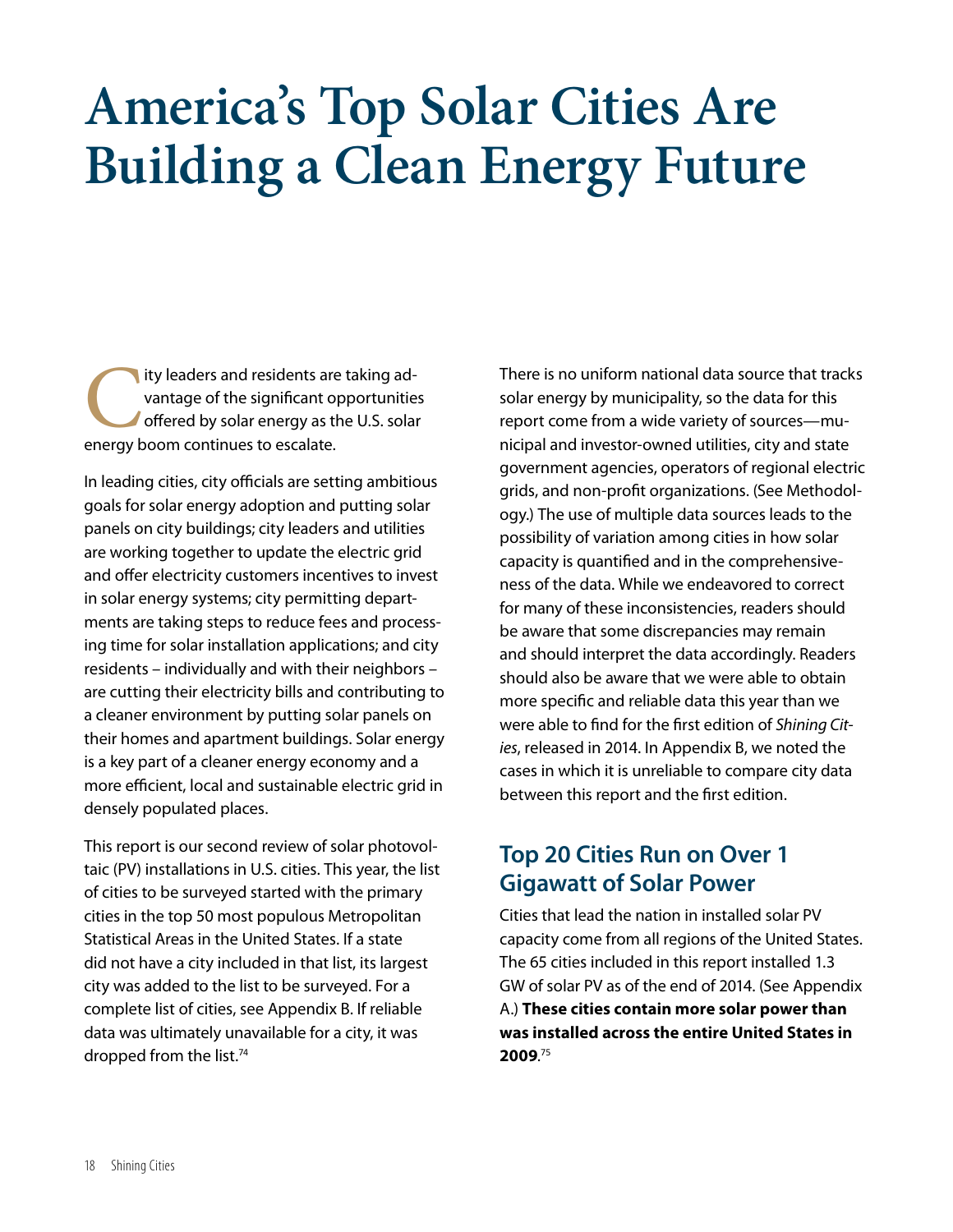#### **Table 1: Top 20 Solar Cities by Total Installed Solar PV Capacity, End of 2014**

| <b>City</b>     | <b>State</b>   | <b>Total Solar</b><br><b>PV Installed</b><br>(MW-DC) | <b>Total Solar</b><br><b>PV Rank</b> | <b>Per Capita Solar PV</b><br><b>Installed (Watts-DC/</b><br>Person) | <b>Per Capita</b><br><b>Rank</b> |
|-----------------|----------------|------------------------------------------------------|--------------------------------------|----------------------------------------------------------------------|----------------------------------|
| Los Angeles     | CA             | 170                                                  | $\mathbf{1}$                         | 44                                                                   | 15                               |
| San Diego       | CA             | 149                                                  | $\overline{2}$                       | 110                                                                  | $\overline{4}$                   |
| Phoenix         | <b>AZ</b>      | 115                                                  | $\overline{3}$                       | 76                                                                   | $\mathsf 9$                      |
| Indianapolis    | ${\sf IN}$     | 107                                                  | $\overline{\mathbf{4}}$              | 127                                                                  | $\overline{2}$                   |
| San Jose        | CA             | 105                                                  | 5                                    | 110                                                                  | $\overline{3}$                   |
| Honolulu        | H <sub>l</sub> | 96                                                   | 6                                    | 276                                                                  | $\mathbf{1}$                     |
| San Antonio     | <b>TX</b>      | 88                                                   | $\overline{7}$                       | 63                                                                   | 10                               |
| Denver          | CO             | 58                                                   | 8                                    | 89                                                                   | $\overline{7}$                   |
| <b>New York</b> | <b>NY</b>      | 41                                                   | $\overline{9}$                       | 5                                                                    | 44                               |
| New Orleans     | LA             | 36                                                   | $10\,$                               | 94                                                                   | 6                                |
| San Francisco   | CA             | 30                                                   | 11                                   | 36                                                                   | 19                               |
| Albuquerque     | <b>NM</b>      | 28                                                   | 12                                   | 50                                                                   | 14                               |
| Raleigh         | <b>NC</b>      | 27                                                   | 13                                   | 62                                                                   | 11                               |
| Sacramento      | CA             | 25                                                   | 14                                   | 53                                                                   | 12                               |
| Las Vegas       | <b>NV</b>      | 24                                                   | 15                                   | 40                                                                   | 16                               |
| Newark          | NJ             | 22                                                   | 16                                   | 78                                                                   | 8                                |
| Austin          | <b>TX</b>      | 21                                                   | 17                                   | 24                                                                   | 23                               |
| Portland        | <b>OR</b>      | 21                                                   | 18                                   | 34                                                                   | 21                               |
| Jacksonville    | FL.            | 14                                                   | 19                                   | 17                                                                   | 27                               |
| Boston          | MA             | 13                                                   | 20                                   | 20                                                                   | 24                               |

As of the end of 2014, the United States had installed 18.3 GW of solar PV capacity; by the end of 2014, the 20 cities in our report with the most solar PV capacity had installed 1.2 GW of solar PV capacity.<sup>76</sup> **Despite making up only 0.1 percent of the nation's land** 

**area, these cities contain 7.1 percent of U.S. solar PV capacity**. <sup>77</sup> Los Angeles leads the nation in total installed solar PV capacity, followed by San Diego, Phoenix, Indianapolis and San Jose. (See Table 1 and Figure 1).<sup>78</sup>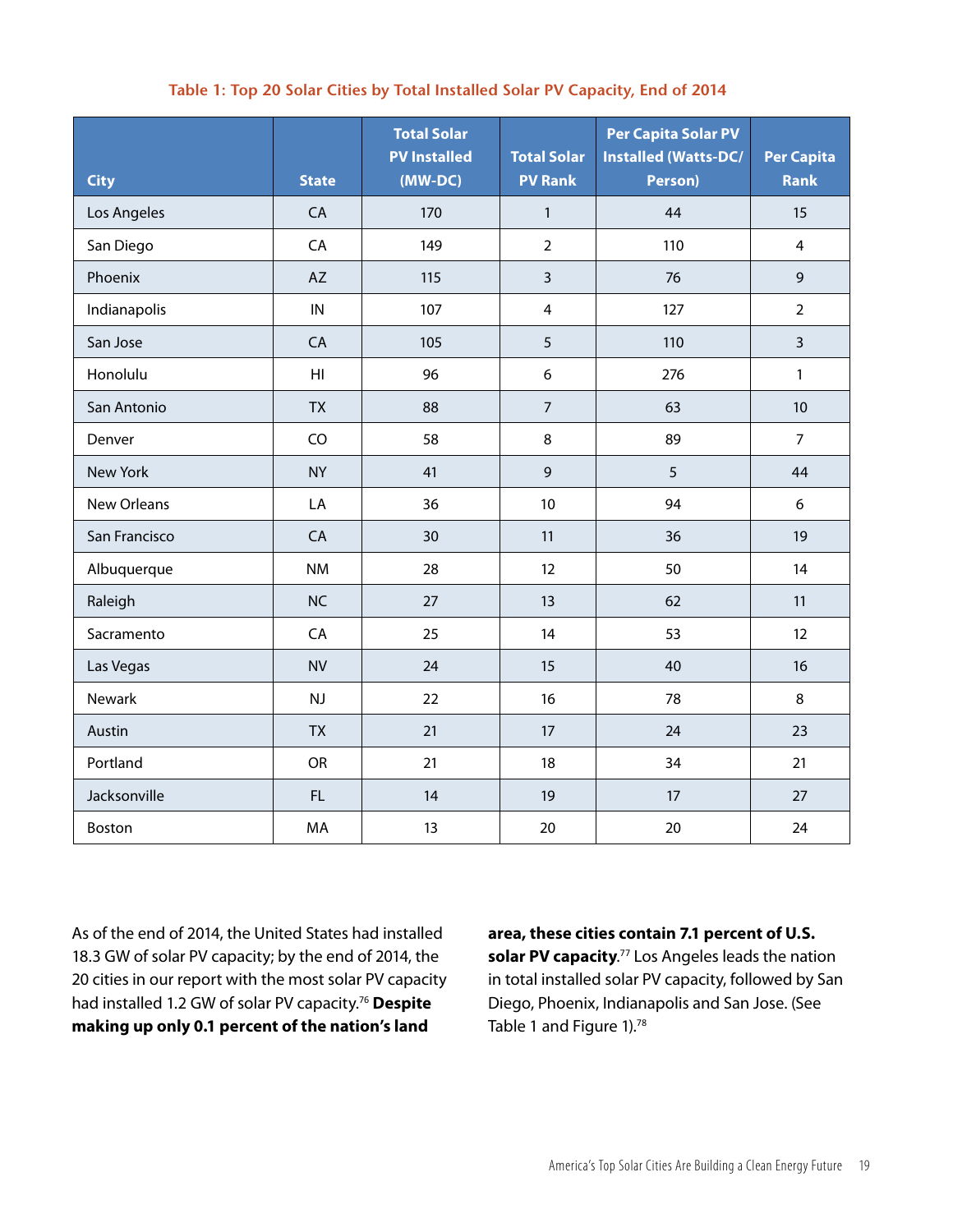

**Figure 1: U.S. Cities by Cumulative Installed Solar PV Capacity, End of 2014**

#### **Cities Ranked by Per Capita Solar PV Capacity**

The cities ranked in this report vary in size and geography. Measuring solar PV capacity installed per city resident in addition to comparing total solar PV capacity installed can give city officials an idea of how deeply solar power has permeated the community.

Solar Stars are cities with 50 or more watts of installed solar PV capacity per person. They are cities that have experienced dramatic growth in solar energy in recent years and are setting the pace nationally for solar energy development. Honolulu, Indianapolis, San Jose, San Diego and Wilmington are the top 5 cities in the nation for installed solar PV capacity per person.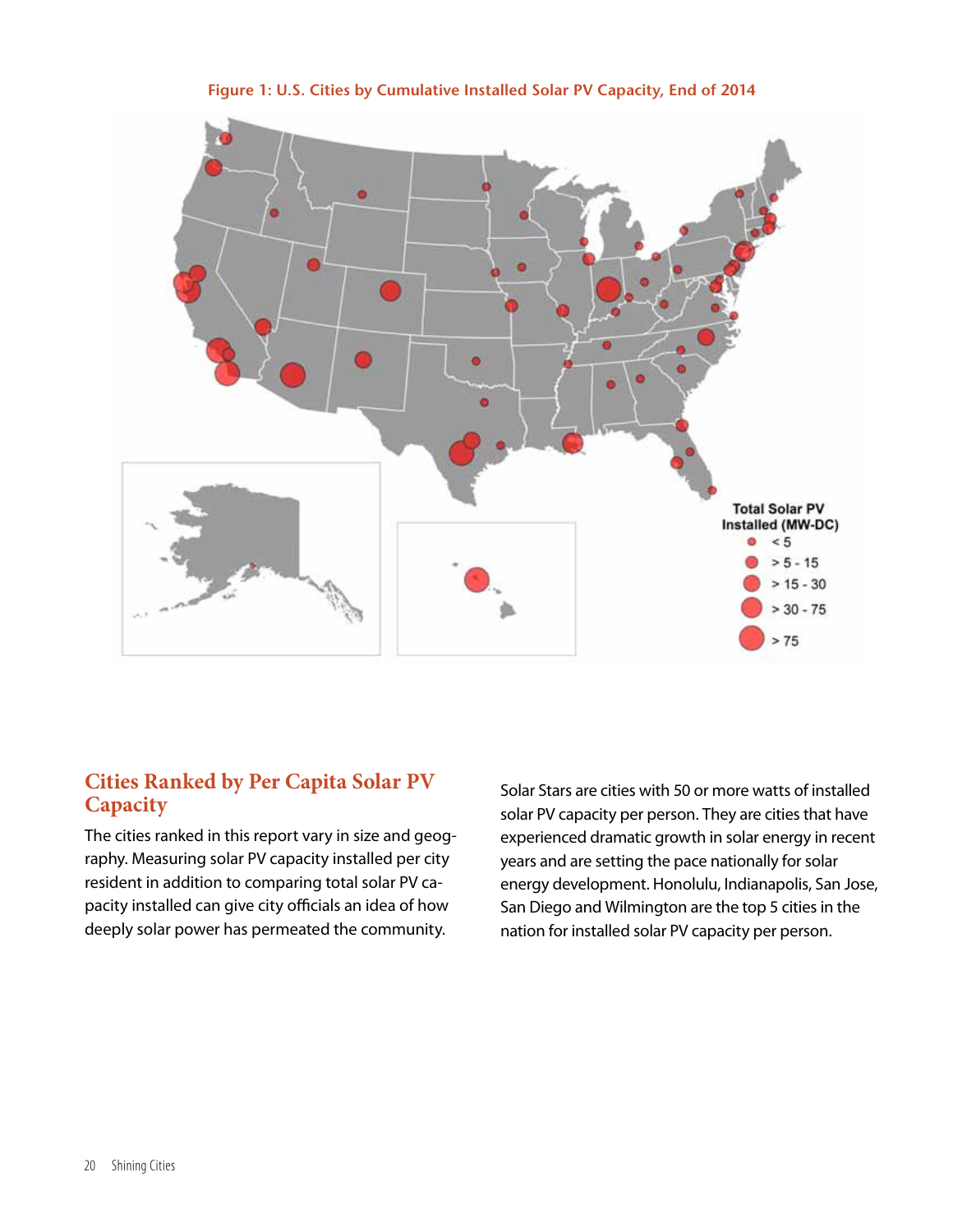

| Table 2: The "Solar Stars" (Cities with 50 or More Watts of Solar PV Per Person, End of 2014) |  |
|-----------------------------------------------------------------------------------------------|--|
|                                                                                               |  |

| <b>City</b>    | <b>State</b>    | <b>Total Solar PV</b><br><b>Installed (MW-DC)</b> | <b>Total Solar PV</b><br><b>Rank</b> | <b>Per Capita Solar PV</b><br><b>Installed (Watts-DC/Person)</b> | <b>Per Capita</b><br><b>Rank</b> |
|----------------|-----------------|---------------------------------------------------|--------------------------------------|------------------------------------------------------------------|----------------------------------|
| Honolulu       | H <sub>II</sub> | 96                                                | 6                                    | 276                                                              | 1                                |
| Indianapolis   | IN              | 107                                               | 4                                    | 127                                                              | $\overline{2}$                   |
| San Jose       | <b>CA</b>       | 105                                               | 5                                    | 110                                                              | 3                                |
| San Diego      | CA              | 149                                               | $\overline{2}$                       | 110                                                              | 4                                |
| Wilmington     | DE              | $\overline{7}$                                    | 28                                   | 101                                                              | 5                                |
| New Orleans    | LA              | 36                                                | 10                                   | 94                                                               | 6                                |
| <b>Denver</b>  | C <sub>O</sub>  | 58                                                | 8                                    | 89                                                               | $\overline{7}$                   |
| <b>Newark</b>  | <b>NJ</b>       | 22                                                | 16                                   | 78                                                               | 8                                |
| Phoenix        | AZ              | 115                                               | $\overline{3}$                       | 76                                                               | 9                                |
| San Antonio    | TX              | 88                                                | 7                                    | 63                                                               | 10                               |
| Raleigh        | <b>NC</b>       | 27                                                | 13                                   | 62                                                               | 11                               |
| Sacramento     | <b>CA</b>       | 25                                                | 14                                   | 53                                                               | 12                               |
| Salt Lake City | <b>UT</b>       | 10                                                | 24                                   | 50                                                               | 13                               |
| Albuquerque    | <b>NM</b>       | 28                                                | 12                                   | 50                                                               | 14                               |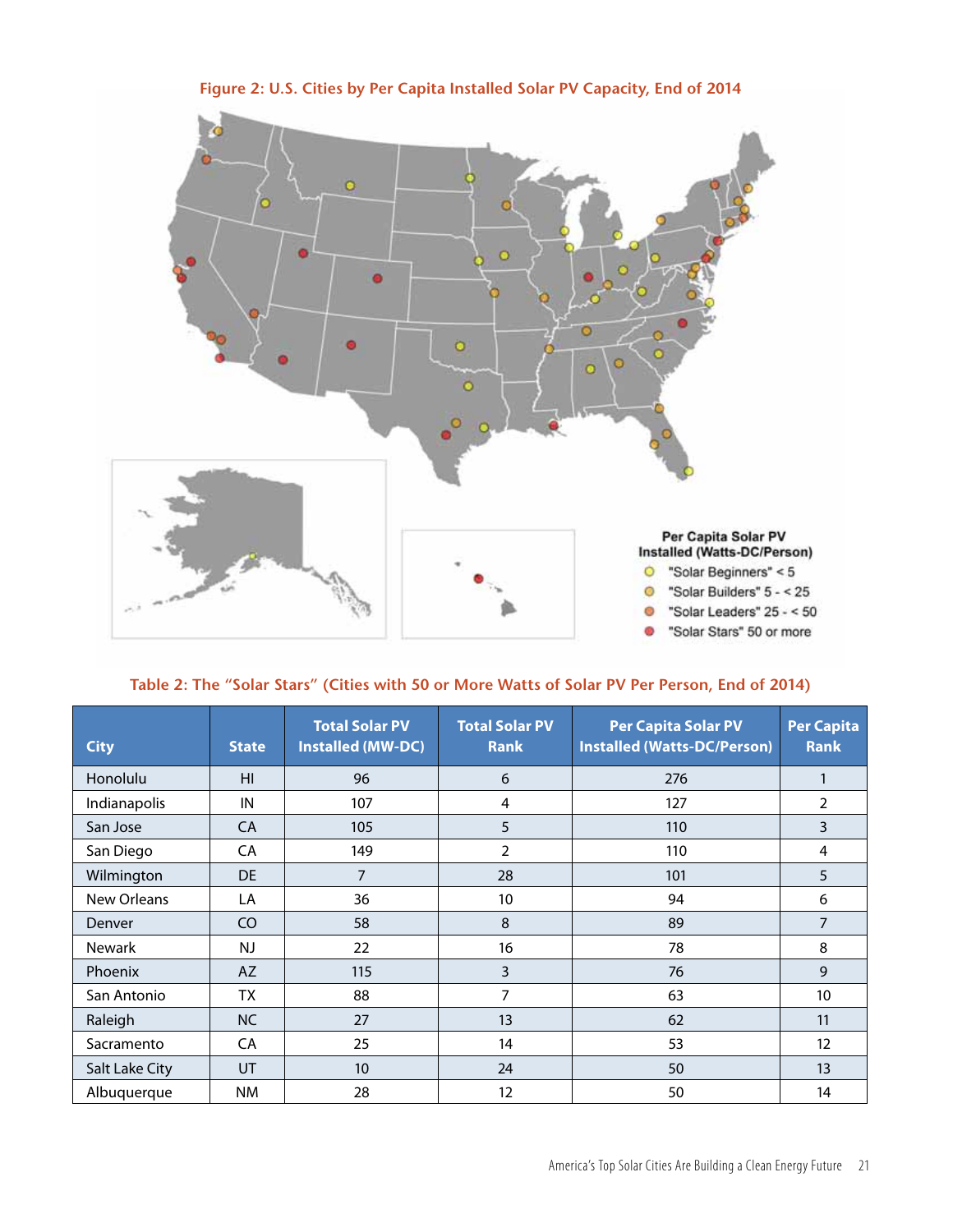Solar Leaders have between 25 and 50 watts of solar PV installed per person. These cities include Los Angeles, which leads the nation for total solar capacity, and smaller cities like Riverside and Burlington.

The Solar Builders are those with between 5 and 25 watts of installed solar PV capacity per person. This diverse group of cities includes cities that have a history of solar energy leadership as well as cities that have only recently experienced significant solar energy development.

| <b>City</b>   | <b>State</b> | <b>Total Solar PV In-</b><br>stalled (MW-DC) | <b>Total Solar</b><br><b>Per Capita Solar PV Installed</b><br>(Watts-DC/Person)<br><b>PV Rank</b> |    | Per Capita<br><b>Rank</b> |
|---------------|--------------|----------------------------------------------|---------------------------------------------------------------------------------------------------|----|---------------------------|
| Los Angeles   | CA           | 170                                          |                                                                                                   | 44 | 15                        |
| Las Vegas     | <b>NV</b>    | 24                                           | 15                                                                                                | 40 | 16                        |
| Burlington    | VT           |                                              | 44                                                                                                | 39 | 17                        |
| Providence    | <b>RI</b>    |                                              | 29                                                                                                | 39 | 18                        |
| San Francisco | <b>CA</b>    | 30                                           | 11                                                                                                | 36 | 19                        |
| Riverside     | CA           | 11                                           | 23                                                                                                | 35 | 20                        |
| Portland      | <b>OR</b>    | 21                                           | 18                                                                                                | 34 | 21                        |

#### **Table 3: The "Solar Leaders" (Cities with Less than 50 and 25 or More Watts of Solar PV Per Person, End of 2014)**

#### **Table 4: The "Solar Builders" (Cities with Less than 25 and 5 or More Watts of Solar PV Per Person, End of 2014)**

| <b>City</b>        | <b>State</b> | <b>Total Solar PV</b><br><b>Installed (MW-DC)</b> | <b>Total Solar</b><br><b>PV Rank</b> | <b>Per Capita Solar PV</b><br><b>Installed (Watts-DC/Person)</b> | <b>Per Capita</b><br><b>Rank</b> |
|--------------------|--------------|---------------------------------------------------|--------------------------------------|------------------------------------------------------------------|----------------------------------|
| <b>Kansas City</b> | <b>MO</b>    | 11                                                | 22                                   | 24.6                                                             | 22                               |
| Austin             | <b>TX</b>    | 21                                                | 17                                   | 24                                                               | 23                               |
| <b>Boston</b>      | <b>MA</b>    | 13                                                | 20                                   | 20                                                               | 24                               |
| St. Louis          | <b>MO</b>    | 6                                                 | 30                                   | 19                                                               | 25                               |
| Hartford           | <b>CT</b>    | $\overline{2}$                                    | 42                                   | 18                                                               | 26                               |
| Jacksonville       | FL           | 14                                                | 19                                   | 17                                                               | 27                               |
| Cincinnati         | OH           | 5                                                 | 35                                   | 17                                                               | 28                               |
| Tampa              | FL           | 5                                                 | 31                                   | 15                                                               | 29                               |
| Washington         | <b>DC</b>    | $\mathbf{9}$                                      | 25                                   | 14                                                               | 30                               |
| <b>Buffalo</b>     | <b>NY</b>    | 3                                                 | 38                                   | 12                                                               | 31                               |
| Seattle            | <b>WA</b>    | 8                                                 | 27                                   | 12                                                               | 32                               |
| Orlando            | FL           | 3                                                 | 40                                   | 10                                                               | 33                               |
| Manchester*        | <b>NH</b>    | $\mathbf{1}$                                      | 50                                   | $\overline{9}$                                                   | 34                               |
| Baltimore          | <b>MD</b>    | 5                                                 | 34                                   | 8                                                                | 35                               |
| Nashville          | <b>TN</b>    | 5                                                 | 33                                   | 8                                                                | 36                               |
| Portland           | ME           | < 1                                               | 57                                   | $\overline{7}$                                                   | 37                               |
| Richmond           | VA           | 1                                                 | 47                                   | $\overline{7}$                                                   | 38                               |
| Atlanta            | GA           | 3                                                 | 39                                   | 6                                                                | 39                               |
| Minneapolis*       | <b>MN</b>    | $\overline{2}$                                    | 41                                   | 6                                                                | 40                               |
| Philadelphia       | PA           | 9                                                 | 26                                   | 6                                                                | 41                               |
| Charlotte          | <b>NC</b>    | 5                                                 | 36                                   | 6                                                                | 42                               |
| Memphis            | <b>TN</b>    | $\overline{4}$                                    | 37                                   | 6                                                                | 43                               |

\* City data through 2013 only. See Methodology.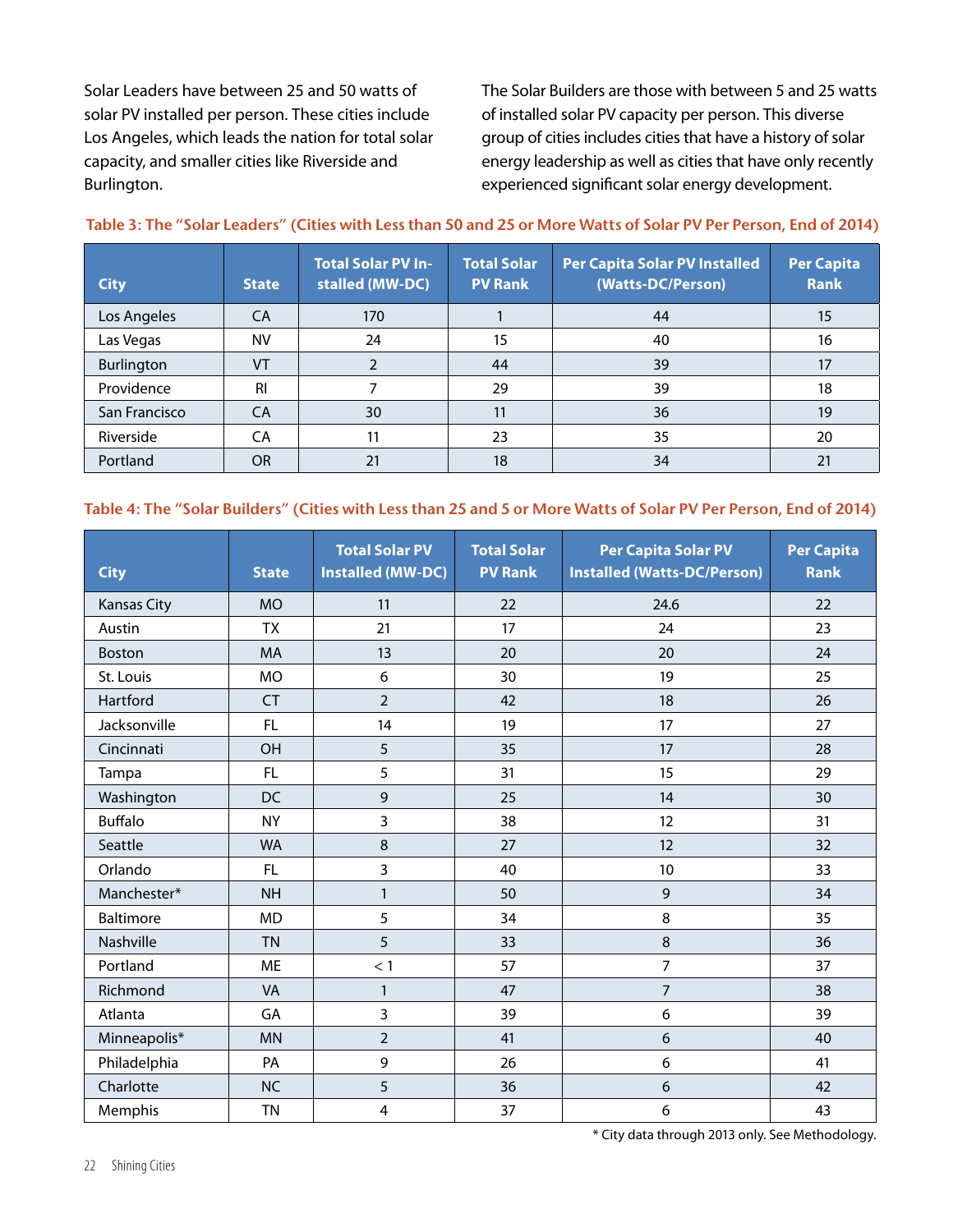The Solar Beginners are cities with less than 5 watts of installed solar PV capacity per person. Many of these cities are just beginning to experience significant development of solar energy, while a few have experienced little solar energy development at all. New York, with more people than many states, has a lower per-capita ranking, but has experienced substantial growth in solar energy in recent years.

| <b>City</b>     | <b>State</b> | <b>Total Solar PV</b><br><b>Installed (MW-</b><br>DC) | <b>Total</b><br><b>Solar PV</b><br><b>Rank</b> | <b>Per Capita Solar PV</b><br><b>Installed (Watts-DC/</b><br>Person) | <b>Per Capita</b><br><b>Rank</b> |
|-----------------|--------------|-------------------------------------------------------|------------------------------------------------|----------------------------------------------------------------------|----------------------------------|
| <b>New York</b> | <b>NY</b>    | 41                                                    | 9                                              | 4.9                                                                  | 44                               |
| Chicago         | IL           | 12                                                    | 21                                             | $\overline{4}$                                                       | 45                               |
| <b>Boise</b>    | ID           | $\mathbf{1}$                                          | 52                                             | $\overline{4}$                                                       | 46                               |
| Charleston      | <b>WV</b>    | < 1                                                   | 62                                             | 3                                                                    | 47                               |
| Milwaukee       | WI           | $\overline{2}$                                        | 46                                             | 3                                                                    | 48                               |
| Columbia        | SC           | < 1                                                   | 59                                             | $\overline{2}$                                                       | 49                               |
| Houston         | <b>TX</b>    | 5                                                     | 32                                             | $\overline{2}$                                                       | 50                               |
| Columbus        | OH           | $\overline{2}$                                        | 43                                             | $\overline{2}$                                                       | 51                               |
| Pittsburgh*     | PA           | $\mathbf{1}$                                          | 53                                             | $\overline{2}$                                                       | 52                               |
| Detroit         | MI           | 1                                                     | 48                                             | $\overline{2}$                                                       | 53                               |
| Billings*       | MT           | < 1                                                   | 61                                             | $\overline{2}$                                                       | 54                               |
| Oklahoma City   | OK           | 1                                                     | 49                                             | $\overline{2}$                                                       | 55                               |
| Louisville      | KY           | 1                                                     | 51                                             | 1                                                                    | 56                               |
| Des Moines      | IA           | < 1                                                   | 60                                             | $\mathbf{1}$                                                         | 57                               |
| Cleveland       | OH           | $\mathbf{1}$                                          | 55                                             | $\mathbf{1}$                                                         | 58                               |
| Omaha           | <b>NE</b>    | $\mathbf{1}$                                          | 54                                             | $\mathbf{1}$                                                         | 59                               |
| <b>Dallas</b>   | <b>TX</b>    | $\overline{2}$                                        | 45                                             | $\mathbf{1}$                                                         | 60                               |
| Miami           | FL           | < 1                                                   | 56                                             | $\mathbf{1}$                                                         | 61                               |
| Virginia Beach  | <b>VA</b>    | < 1                                                   | 58                                             | $\mathbf{1}$                                                         | 62                               |
| Fargo           | <b>ND</b>    | < 1                                                   | 65                                             | 1                                                                    | 63                               |
| Birmingham      | <b>AL</b>    | < 1                                                   | 64                                             | < 1                                                                  | 64                               |
| Anchorage       | AK           | < 1                                                   | 63                                             | < 1                                                                  | 65                               |

#### **Table 5: The "Solar Beginners" (Cities with Less than 5 Watts of Solar PV Per Person, End of 2014)**

\* City data through 2013 only. See Methodology.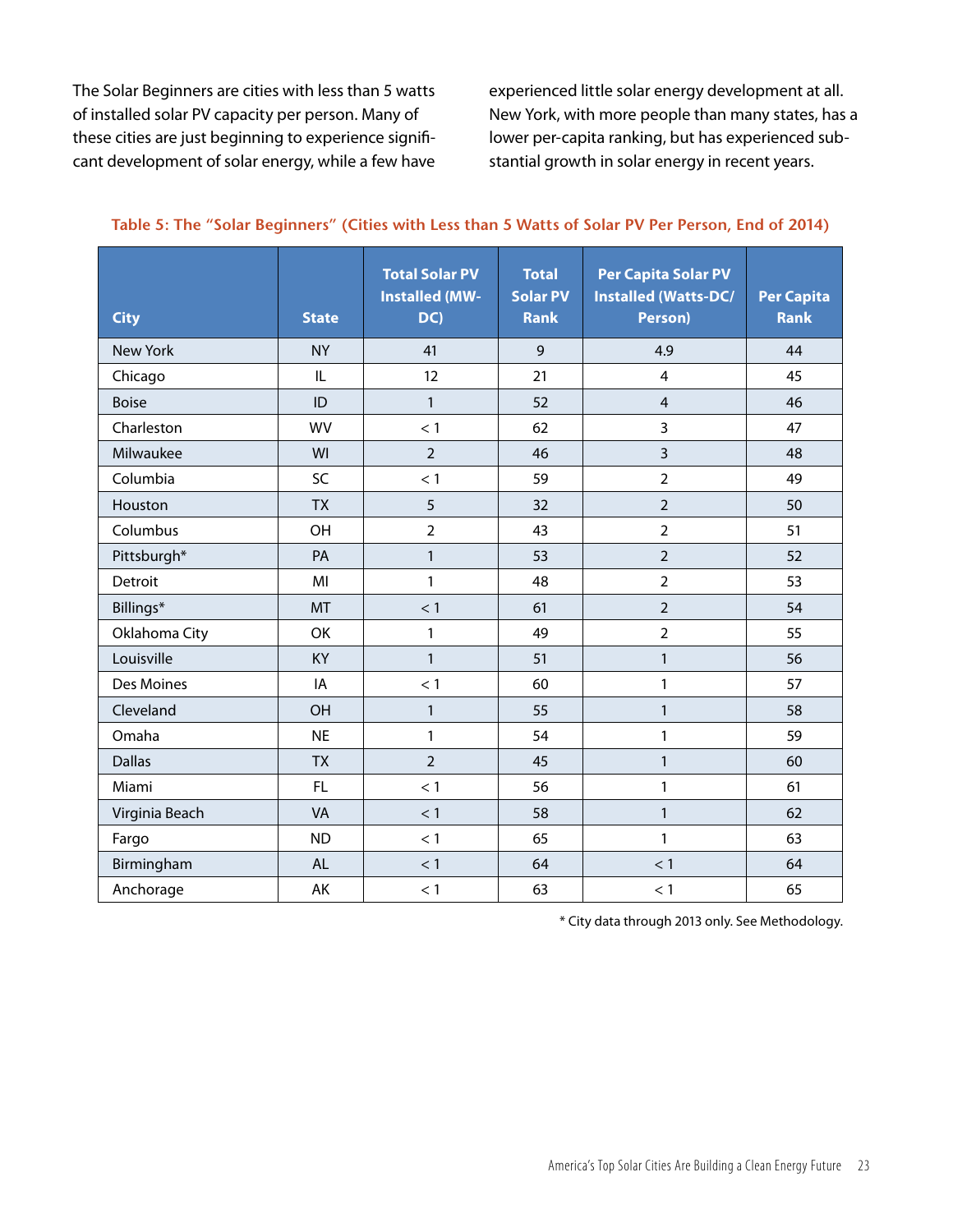#### **Cities Ranked by Region**

We ranked the cities by region to highlight the leaders from different parts of the United States. We used regional designations from the U.S. Census, grouping some regions together for the purposes of our

comparisons.<sup>79</sup> We compared cities in the following regions: Pacific, Mountain, East North Central and West North Central, East South Central and West South Central, South Atlantic, and Mid-Atlantic and New England.



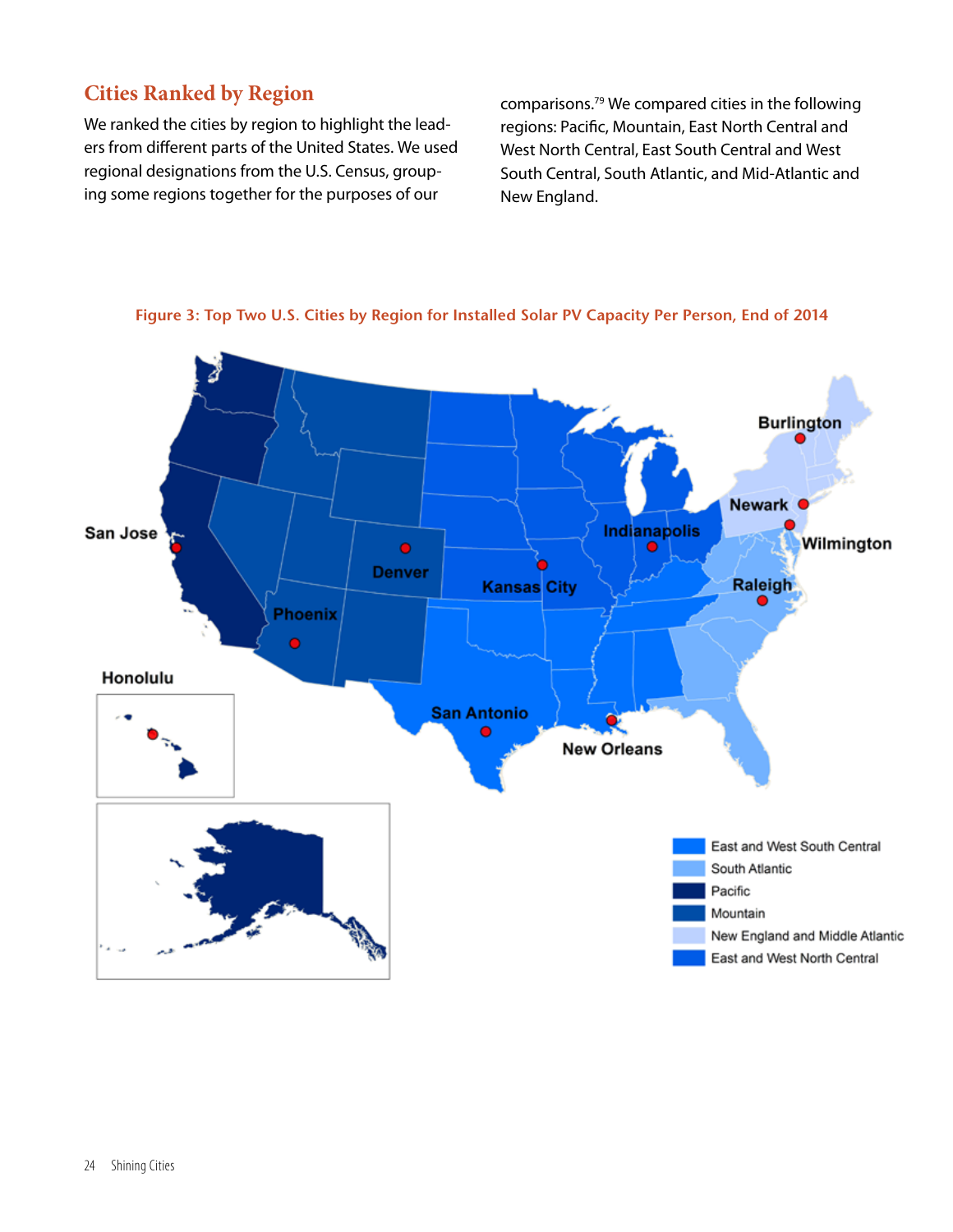#### **Table 6: Top Two U.S. Cities by Region by Per Capita Installed Solar PV Capacity, End of 2014**

| <b>City</b>  | <b>State</b> | <b>Region</b>                                                        | <b>Total Solar</b><br><b>PV Installed</b><br>(MW-DC) | Regional<br><b>Total Solar</b><br><b>PV Rank</b> | <b>Per Capita Solar PV</b><br><b>Installed (Watts-</b><br><b>DC/Person)</b> | Regional<br><b>Per Capita</b><br><b>Rank</b> |
|--------------|--------------|----------------------------------------------------------------------|------------------------------------------------------|--------------------------------------------------|-----------------------------------------------------------------------------|----------------------------------------------|
| Newark       | NJ           | New England<br>and Mid-Atlantic                                      | 22                                                   | $\overline{2}$                                   | 78                                                                          | $\mathbf{1}$                                 |
| Burlington   | VT           | New England<br>and Mid-Atlantic                                      | $\overline{2}$                                       | 8                                                | 39                                                                          | $\overline{2}$                               |
| Wilmington   | DE           | South Atlantic                                                       | $\overline{7}$                                       | $\overline{4}$                                   | 101                                                                         | $\mathbf{1}$                                 |
| Raleigh      | <b>NC</b>    | South Atlantic                                                       | 27                                                   | 1                                                | 62                                                                          | $\overline{2}$                               |
| Indianapolis | IN           | <b>West North</b><br><b>Central and East</b><br><b>North Central</b> | 107                                                  | $\mathbf{1}$                                     | 127                                                                         | $\mathbf{1}$                                 |
| Kansas City  | <b>MO</b>    | <b>West North</b><br><b>Central and East</b><br>North Central        | 11                                                   | 3                                                | 25                                                                          | $\overline{2}$                               |
| Honolulu     | HI           | Pacific                                                              | 96                                                   | $\overline{4}$                                   | 276                                                                         | $\mathbf{1}$                                 |
| San Jose     | CA           | Pacific                                                              | 105                                                  | 3                                                | 110                                                                         | $\overline{2}$                               |
| Denver       | CO           | Mountain                                                             | 58                                                   | $\overline{2}$                                   | 89                                                                          | $\mathbf{1}$                                 |
| Phoenix      | AZ           | Mountain                                                             | 115                                                  | $\mathbf{1}$                                     | 76                                                                          | $\overline{2}$                               |
| New Orleans  | LA           | West South<br><b>Central and East</b><br>South Central               | 36                                                   | $\overline{2}$                                   | 94                                                                          | $\mathbf{1}$                                 |
| San Antonio  | TX           | West South<br><b>Central and East</b><br>South Central               | 88                                                   | $\mathbf{1}$                                     | 63                                                                          | $\overline{2}$                               |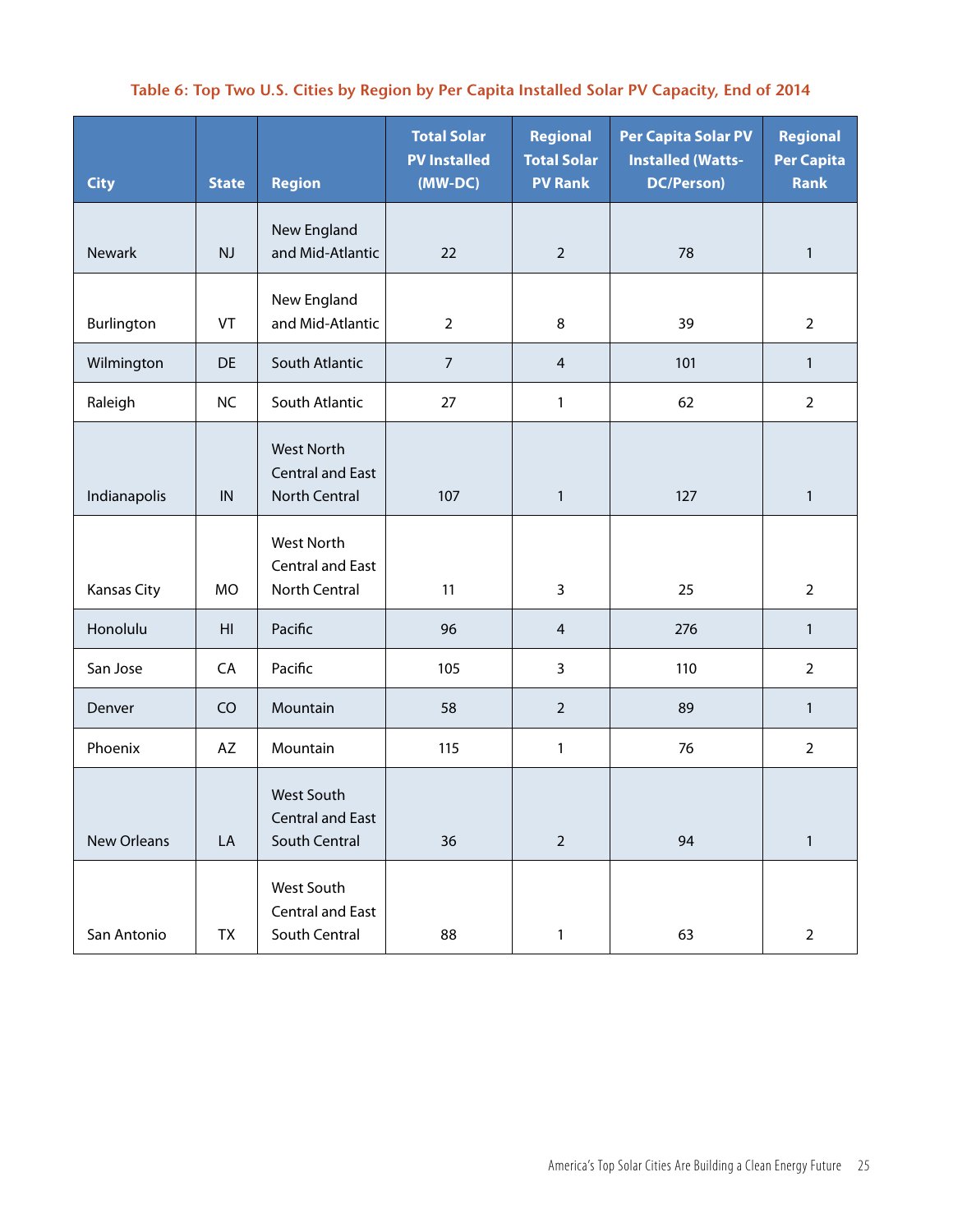In the Pacific region, Honolulu is a definitive leader, with 276 watts of solar PV capacity installed per person; that is about one average-sized residential solar PV installation per 18 residents of the city.<sup>80</sup> San Jose and San Diego are ranked second and third in the

region for solar PV installed per person, with 110 watts of solar PV capacity installed per person. Los Angeles leads the region and the country in the total amount of solar PV capacity installed. (See Table 7.)

| <b>City</b>    | <b>State</b>   | <b>Region</b> | <b>Total Solar PV</b><br><b>Installed (MW-DC)</b> | <b>Regional</b><br><b>Total Solar</b><br><b>PV Rank</b> | <b>Per Capita Solar PV</b><br><b>Installed (Watts-</b><br><b>DC/Person)</b> | <b>Regional</b><br><b>Per Capita</b><br><b>Rank</b> |
|----------------|----------------|---------------|---------------------------------------------------|---------------------------------------------------------|-----------------------------------------------------------------------------|-----------------------------------------------------|
| Honolulu       | H <sub>l</sub> | Pacific       | 96                                                | $\overline{4}$                                          | 276                                                                         |                                                     |
| San Jose       | CA             | Pacific       | 105                                               | 3                                                       | 110                                                                         | $\overline{2}$                                      |
| San Diego      | <b>CA</b>      | Pacific       | 149                                               | 2                                                       | 110                                                                         | 3                                                   |
| Sacramento     | <b>CA</b>      | Pacific       | 25                                                | 6                                                       | 53                                                                          | 4                                                   |
| Los Angeles    | <b>CA</b>      | Pacific       | 170                                               |                                                         | 44                                                                          | 5                                                   |
| San Francisco  | <b>CA</b>      | Pacific       | 30                                                | 5                                                       | 36                                                                          | 6                                                   |
| Riverside      | <b>CA</b>      | Pacific       | 11                                                | 8                                                       | 35                                                                          | 7                                                   |
| Portland       | OR.            | Pacific       | 21                                                | 7                                                       | 34                                                                          | 8                                                   |
| <b>Seattle</b> | <b>WA</b>      | Pacific       | 8                                                 | 9                                                       | 12                                                                          | 9                                                   |
| Anchorage      | AK             | Pacific       | $<$ 1                                             | 10                                                      | $<$ 1                                                                       | 10                                                  |

**Table 7: Cities in the Pacific Region Ranked for Solar PV Capacity Installed Per Person, End of 2014**

Denver leads the Mountain region for the amount of solar PV capacity installed per person, equivalent to one residential solar PV system for every 56 people in the city.<sup>81</sup> Phoenix and Salt Lake City

are ranked second and third in the region for solar PV installed per person. Phoenix leads the region for the total amount of solar PV capacity installed. (See Table 8.)

#### **Table 8: Cities in the Mountain Region Ranked for Solar PV Capacity Installed Per Person, End of 2014**

| <b>City</b>    | <b>State</b> | <b>Region</b> | <b>Total Solar PV</b><br><b>Installed (MW-DC)</b> | Regional<br><b>Total Solar</b><br><b>PV Rank</b> | <b>Per Capita Solar PV</b><br><b>Installed (Watts-DC/</b><br>Person) | <b>Regional</b><br>Per Capita<br><b>Rank</b> |
|----------------|--------------|---------------|---------------------------------------------------|--------------------------------------------------|----------------------------------------------------------------------|----------------------------------------------|
| Denver         | CO           | Mountain      | 58                                                | $\overline{2}$                                   | 89                                                                   |                                              |
| Phoenix        | AZ           | Mountain      | 115                                               |                                                  | 76                                                                   |                                              |
| Salt Lake City | UT           | Mountain      | 10                                                | 5                                                | 50                                                                   | 3                                            |
| Albuquerque    | <b>NM</b>    | Mountain      | 28                                                | 3                                                | 50                                                                   | 4                                            |
| Las Vegas      | <b>NV</b>    | Mountain      | 24                                                | 4                                                | 40                                                                   |                                              |
| <b>Boise</b>   | ID           | Mountain      |                                                   | 6                                                | 4                                                                    | 6                                            |
| Billings*      | MT           | Mountain      | $\lt'$                                            |                                                  |                                                                      |                                              |

\* City data through 2013 only. See Methodology.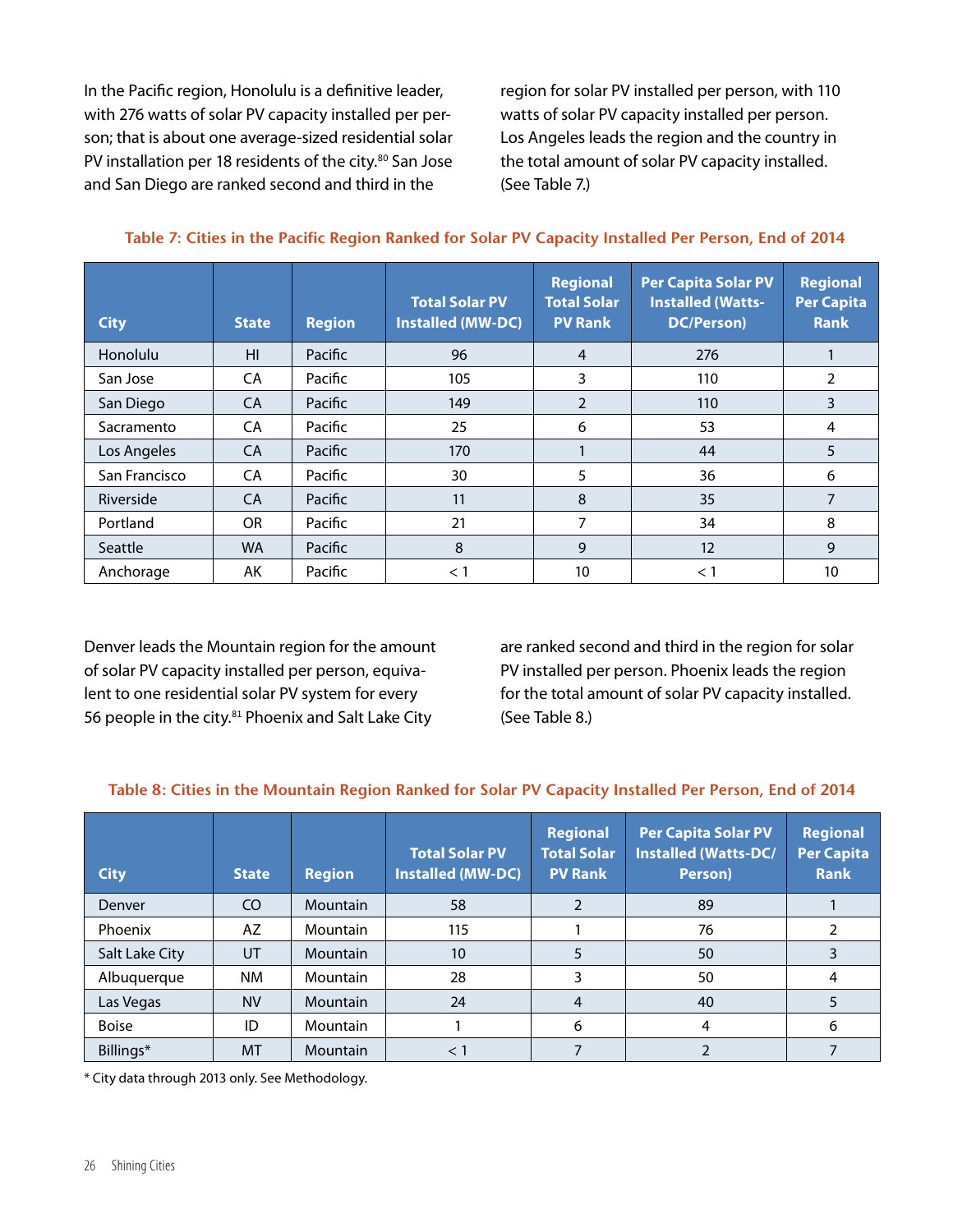Indianapolis ranks first in the East and West North Central regions for the total amount of solar PV capacity installed and the solar PV installed per person, equivalent to one residential solar PV system per 39

city residents.<sup>82</sup> Kansas City and St. Louis, Missouri ranked second and third in the regions for the amount of solar PV installed per person. (See Table 9.)

| Table 9: Cities in the East and West North Central Regions Ranked for Solar PV Capacity |
|-----------------------------------------------------------------------------------------|
| Installed Per Person, End of 2014                                                       |

| <b>City</b>  | <b>State</b> | <b>Region</b>             | <b>Total Solar</b><br><b>PV Installed</b><br>$(MW-DC)$ | <b>Regional</b><br><b>Total Solar</b><br><b>PV Rank</b> | <b>Per Capita Solar PV</b><br>Installed (Watts-DC/<br>Person) | <b>Regional</b><br>Per Capita<br><b>Rank</b> |
|--------------|--------------|---------------------------|--------------------------------------------------------|---------------------------------------------------------|---------------------------------------------------------------|----------------------------------------------|
| Indianapolis | IN           | <b>East North Central</b> | 107                                                    |                                                         | 127                                                           |                                              |
| Kansas City  | MO.          | West North Central        | 11                                                     | 3                                                       | 25                                                            | 2                                            |
| St. Louis    | MO.          | <b>West North Central</b> | 6                                                      | $\overline{4}$                                          | 19                                                            | 3                                            |
| Cincinnati   | <b>OH</b>    | <b>East North Central</b> | 5                                                      | 5                                                       | 17                                                            | 4                                            |
| Minneapolis* | <b>MN</b>    | <b>West North Central</b> | $\overline{2}$                                         | 6                                                       | 6                                                             | 5                                            |
| Chicago      | IL           | <b>East North Central</b> | 12                                                     | 2                                                       | 4                                                             | 6                                            |
| Milwaukee    | WI           | <b>East North Central</b> | $\overline{2}$                                         | 8                                                       | 3                                                             | $\overline{7}$                               |
| Columbus     | <b>OH</b>    | <b>East North Central</b> | 2                                                      | 7                                                       | 2                                                             | 8                                            |
| Detroit      | MI           | <b>East North Central</b> |                                                        | 9                                                       | 2                                                             | 9                                            |
| Des Moines   | IA           | <b>West North Central</b> | $<$ 1                                                  | 12                                                      |                                                               | 10                                           |
| Cleveland    | <b>OH</b>    | <b>East North Central</b> | 1                                                      | 11                                                      |                                                               | 11                                           |
| Omaha        | <b>NE</b>    | <b>West North Central</b> |                                                        | 10 <sup>°</sup>                                         |                                                               | 12                                           |
| Fargo        | <b>ND</b>    | <b>West North Central</b> | $<$ 1                                                  | 13                                                      |                                                               | 13                                           |

\* City data through 2013 only. See Methodology.

New Orleans leads the East and West South Central regions for solar PV capacity installed per person, with the equivalent of one home solar PV system per 53 city residents.<sup>83</sup> San Antonio is ranked second in the region for solar PV installed per capita and first in the region for total solar PV capacity installed. (See Table 10.)

#### **Table 10: Cities in the East and West South Central Regions Ranked for Solar PV Capacity Installed Per Person, End of 2014**

| <b>City</b>    | <b>State</b> | <b>Region</b>             | <b>Total Solar</b><br><b>PV</b> Installed<br>(MW-DC) | <b>Regional</b><br><b>Total Solar</b><br><b>PV Rank</b> | <b>Per Capita Solar PV</b><br><b>Installed (Watts-</b><br><b>DC/Person)</b> | <b>Regional</b><br><b>Per Capita</b><br><b>Rank</b> |
|----------------|--------------|---------------------------|------------------------------------------------------|---------------------------------------------------------|-----------------------------------------------------------------------------|-----------------------------------------------------|
| New Orleans    | LA           | <b>West South Central</b> | 36                                                   |                                                         | 94                                                                          |                                                     |
| San Antonio    | ТX           | West South Central        | 88                                                   |                                                         | 63                                                                          | 2                                                   |
| Austin         | <b>TX</b>    | <b>West South Central</b> | 21                                                   | 3                                                       | 24                                                                          | 3                                                   |
| Nashville      | ΤN           | <b>East South Central</b> | 5                                                    | 5                                                       | 8                                                                           | 4                                                   |
| <b>Memphis</b> | <b>TN</b>    | East South Central        | 4                                                    | 6                                                       | 6                                                                           | 5                                                   |
| <b>Houston</b> | TX           | West South Central        | 5                                                    | 4                                                       | $\mathcal{P}$                                                               | 6                                                   |
| Oklahoma City  | OK.          | <b>West South Central</b> |                                                      | 8                                                       | $\mathfrak{p}$                                                              | 7                                                   |
| Louisville     | KY           | <b>East South Central</b> |                                                      | 9                                                       |                                                                             | 8                                                   |
| <b>Dallas</b>  | <b>TX</b>    | <b>West South Central</b> | $\mathfrak{D}$                                       | 7                                                       |                                                                             | 9                                                   |
| Birmingham     | AL           | <b>East South Central</b> | $\lt 1$                                              | 10                                                      | < 1                                                                         | 10                                                  |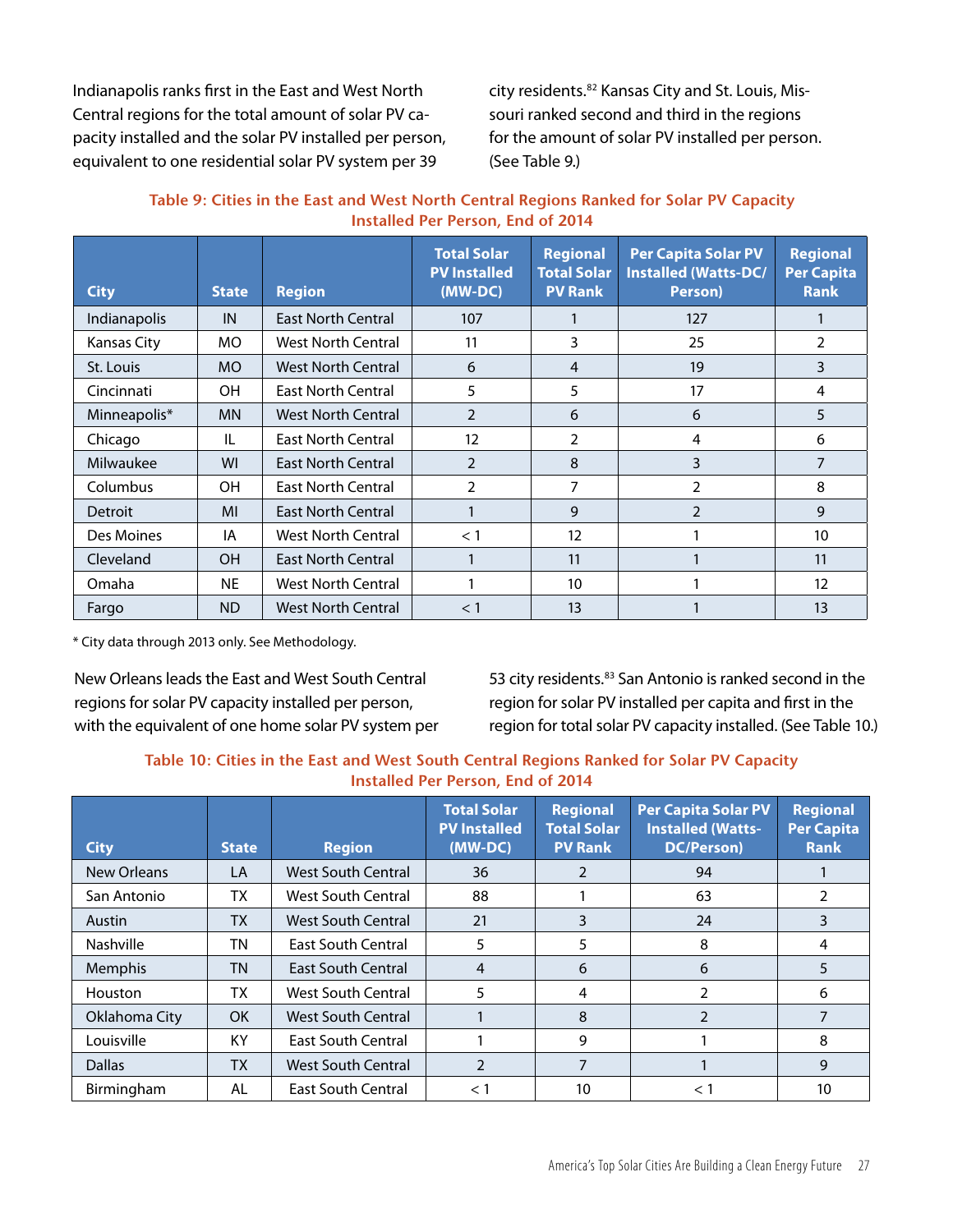Wilmington, Delaware, leads the South Atlantic region for solar PV installed per person, with the equivalent of one home solar PV system per 50 residents. Raleigh, North Carolina, ranks second in the region for solar PV installed per person and first for total solar PV capacity installed. (See Table 11.)

| <b>City</b>      | <b>State</b> | <b>Region</b>  | <b>Total Solar</b><br><b>PV Installed</b><br>$(MW-DC)$ | <b>Regional</b><br><b>Total Solar</b><br><b>PV Rank</b> | <b>Per Capita Solar PV</b><br>Installed (Watts-DC/<br>Person) | Per<br><b>Capita</b><br><b>Rank</b> |
|------------------|--------------|----------------|--------------------------------------------------------|---------------------------------------------------------|---------------------------------------------------------------|-------------------------------------|
| Wilmington       | <b>DE</b>    | South Atlantic | 7                                                      | 4                                                       | 101                                                           |                                     |
| Raleigh          | <b>NC</b>    | South Atlantic | 27                                                     |                                                         | 62                                                            | $\overline{2}$                      |
| Jacksonville     | FL.          | South Atlantic | 14                                                     | $\overline{2}$                                          | 17                                                            | 3                                   |
| Tampa            | <b>FL</b>    | South Atlantic | 5                                                      | 5                                                       | 15                                                            | 4                                   |
| Washington       | DC           | South Atlantic | 9                                                      | 3                                                       | 14                                                            | 5                                   |
| Orlando          | FL           | South Atlantic | 3                                                      | 9                                                       | 10                                                            | 6                                   |
| <b>Baltimore</b> | <b>MD</b>    | South Atlantic | 5                                                      | 6                                                       | 8                                                             | $\overline{7}$                      |
| Richmond         | <b>VA</b>    | South Atlantic | 1                                                      | 10                                                      | 7                                                             | 8                                   |
| Atlanta          | GA           | South Atlantic | 3                                                      | 8                                                       | 6                                                             | 9                                   |
| Charlotte        | NC.          | South Atlantic | 5                                                      | 7                                                       | 6                                                             | 10                                  |
| Charleston       | <b>WV</b>    | South Atlantic | $<$ 1                                                  | 14                                                      | 3                                                             | 11                                  |
| Columbia         | SC           | South Atlantic | < 1                                                    | 13                                                      | $\overline{2}$                                                | 12                                  |
| Miami            | <b>FL</b>    | South Atlantic | $<$ 1                                                  | 11                                                      |                                                               | 13                                  |
| Virginia Beach   | VA           | South Atlantic | $<$ 1                                                  | 12                                                      |                                                               | 14                                  |

#### **Table 11: Cities in the South Atlantic Region Ranked for Solar PV Capacity Installed Per Person, End of 2014**

Newark, New Jersey, is the leading city in the Mid-Atlantic and New England regions for solar PV installed per person, with the equivalent of one solar installation per 64 residents. Burlington, Vermont, and

Providence, Rhode Island, rank second and third in the region for solar PV capacity installed per person. New York City leads the region for total solar PV capacity installed. (See Table 12.)

#### **Table 12: Cities in the Mid-Atlantic and New England Regions Ranked for Solar PV Capacity Installed Per Person, End of 2014**

| <b>City</b>    | <b>State</b>   | <b>Region</b>   | <b>Total Solar</b><br><b>PV Installed</b><br>$(MW-DC)$ | <b>Regional</b><br><b>Total Solar</b><br><b>PV Rank</b> | <b>Per Capita Solar PV</b><br><b>Installed (Watts-DC/</b><br>Person) | <b>Regional</b><br><b>Per Capita</b><br><b>Rank</b> |
|----------------|----------------|-----------------|--------------------------------------------------------|---------------------------------------------------------|----------------------------------------------------------------------|-----------------------------------------------------|
| <b>Newark</b>  | <b>NJ</b>      | Middle Atlantic | 22                                                     | $\overline{2}$                                          | 78                                                                   |                                                     |
| Burlington     | <b>VT</b>      | New England     | 2                                                      | 8                                                       | 39                                                                   | $\overline{2}$                                      |
| Providence     | R <sub>l</sub> | New England     | $\overline{7}$                                         | 5                                                       | 39                                                                   | 3                                                   |
| <b>Boston</b>  | MA.            | New England     | 13                                                     | 3                                                       | 20                                                                   | 4                                                   |
| Hartford       | <b>CT</b>      | New England     | $\overline{2}$                                         | 7                                                       | 18                                                                   | 5                                                   |
| <b>Buffalo</b> | <b>NY</b>      | Middle Atlantic | 3                                                      | 6                                                       | 12                                                                   | 6                                                   |
| Manchester*    | NH             | New England     |                                                        | 9                                                       | 9                                                                    | 7                                                   |
| Portland       | МE             | New England     | < 1                                                    | 11                                                      | 7                                                                    | 8                                                   |
| Philadelphia   | <b>PA</b>      | Middle Atlantic | 9                                                      | $\overline{4}$                                          | 6                                                                    | 9                                                   |
| New York       | <b>NY</b>      | Middle Atlantic | 41                                                     |                                                         | 5                                                                    | 10                                                  |
| Pittsburgh*    | <b>PA</b>      | Middle Atlantic |                                                        | 10                                                      | $\mathfrak{D}$                                                       | 11                                                  |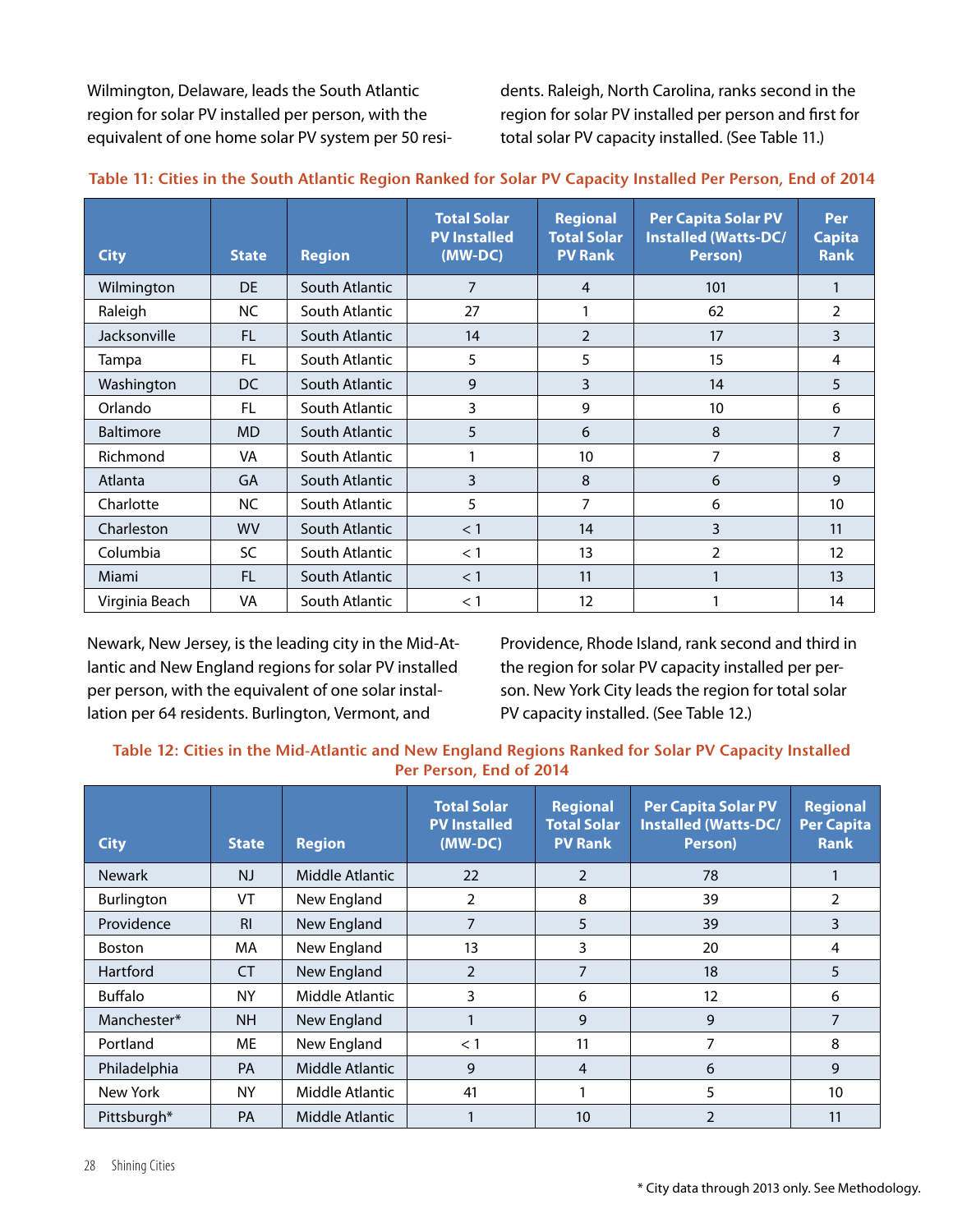Many cities that are in the lead have strong goals for solar energy adoption, along with policies and programs that make solar power accessible and affordable to residents. Cities all have the potential to power themselves with solar energy – but those influenced by pro-solar state and city policies are moving most quickly toward a clean energy future.

#### **Cities with Ambitious Solar Energy Goals and Pro-Solar Policies Are Creating a Clean Electric Grid**

Those cities that have opened the door for solar energy with the adoption of strong, smart public policies are building the nation's most successful solar markets. These are not necessarily the cities that receive the most sunlight. Cities seeing explosive growth in solar power are ones where homeowners are paid a fair price for the energy they supply to the grid, where installing solar panels is easy and hassle-free, where there are attractive options for solar financing, and where there has been a strong commitment to support solar energy development.

Top solar cities have followed a variety of paths in developing solar energy. In some cases, city governments have played an important role in jumpstarting local solar growth by setting goals for installed solar capacity, implementing solar-friendly laws, and expediting zoning and permitting processes. Some cities with municipal utilities have had an even more direct influence on solar power adoption by establishing ambitious requirements for solar energy and implementing effective financial incentives. Some cities have taken steps to increase the use of solar energy on public facilities, while, in other cities, strong state policies are driving local solar power growth.

Cities can most effectively promote solar power when city, state and utility policies work together. The best policies facilitate the adoption of rooftop solar power in addition to larger solar installations. This section will describe a few of the policies and practices that have encouraged solar power growth in leading solar cities.

#### **Denver, Colorado: Reducing the Soft Costs of Solar Energy**

Denver rapidly increased its solar energy capacity in 2014. It went from 24 MW as of December 2013 to 58 MW as of December 2014.<sup>84</sup> This growth has been spurred, in part, by key city policies that expand on existing state-level policies to further reduce the costs of installing a solar energy system.

Colorado is well known for its strong, pro-solar policies. The state's renewable electricity standard (RES) requires investor-owned utilities to generate or source 30 percent of their energy from renewable, or greenhouse gas-neutral, sources.<sup>85</sup> Co-ops and large municipal utilities have a requirement of 10 percent by 2020.<sup>86</sup> Residents and businesses with solar energy systems also benefit from strong interconnection and net-metering policies, allowing them to receive fair credit for excess energy they supply to the grid.<sup>87</sup>

To build on these policies and make solar energy an option for more people, the city of Denver has worked to educate the public about the benefits of solar energy and to streamline the permit and inspection process for solar energy systems, reducing the "soft costs" associated with solar power (costs such as those associated with attracting customers, installing the systems, completing paperwork, and paying taxes and permitting fees).<sup>88</sup> These soft costs can account for up to 64 percent of the total cost of an installed solar energy system. <sup>89</sup> Policies that work to reduce these costs, therefore, can play an important role in reducing the cost of solar energy.

 While state law already limits the amount of money that can be charged for a solar energy permit to \$500, Denver charges only \$50 for its solar energy permits.<sup>90</sup> In addition, many solar energy projects are eligible for a same-day permit review process,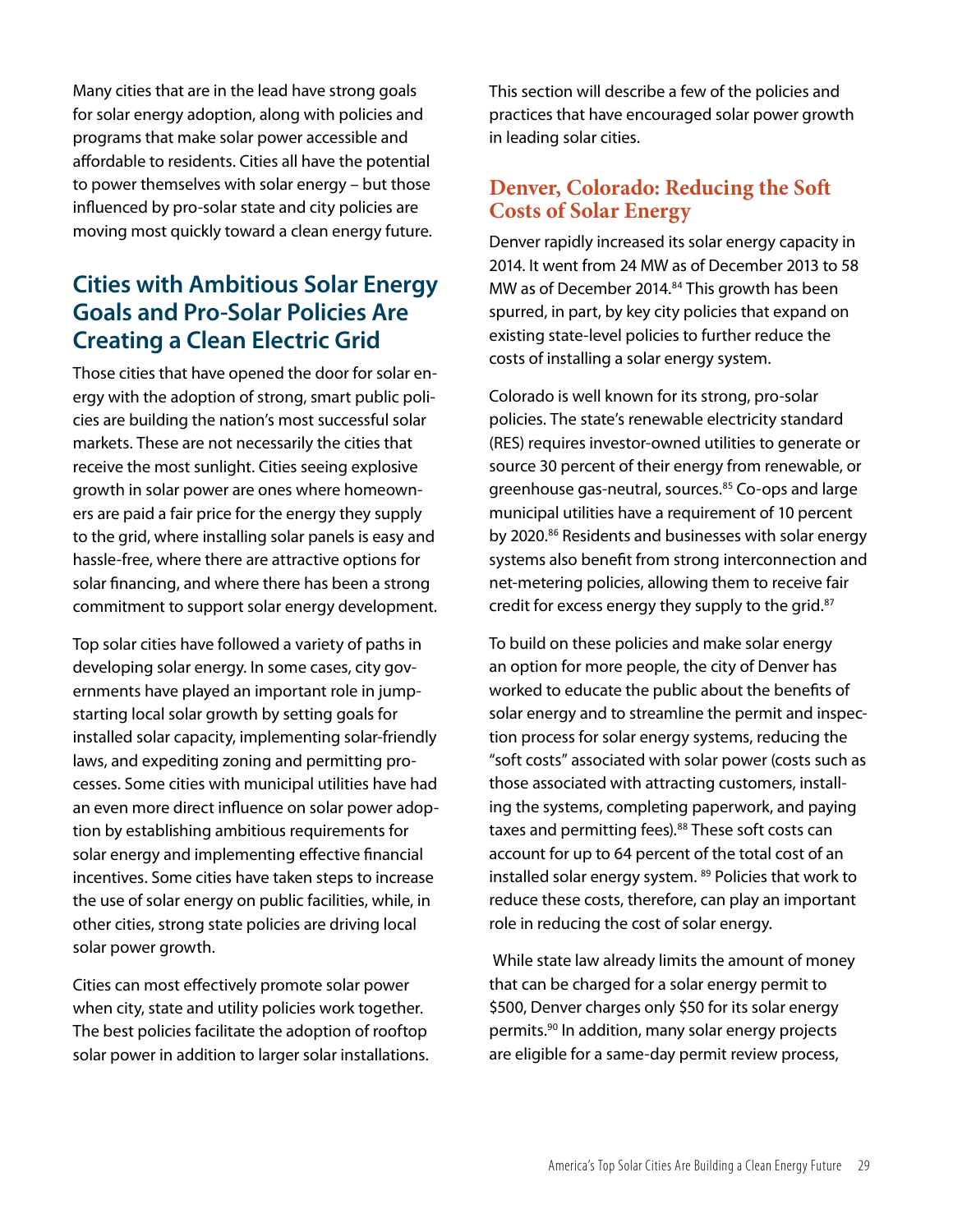reducing the time customers and contractors must wait for construction approval. After the system has been installed, it must be inspected, and the city has also worked to streamline that process. Technological improvements in the way records are created and maintained, in addition to giving solar energy projects a priority in scheduling, have allowed the inspection process to move more quickly.<sup>91</sup>

Other city-level initiatives directly assist residents who want to invest in clean energy and cut their energy costs. In 2011, with funding from the American Recovery and Reinvestment Act, the city and county of Denver created the Denver Energy Challenge.<sup>92</sup> In addition to offering energy efficiency services, the program also helps customers apply for loans, rebates and credits should they decide to install a solar energy system. The program has worked with more than 8,600 Denver residents, achieving its goal of working with at least 6,000 homes and 1,200 businesses several months ahead of schedule.<sup>93</sup>

Together, these policies encourage a strong solar energy industry by making solar energy more affordable and by giving residents and businesses the information they need to "go solar."

#### **Kansas City, Missouri: Financing Options Spur Solar Energy Adoption**

From the Kansas City Chiefs football stadium, where 308 solar panels are installed, to the many small residential systems around the city, Kansas City, Missouri, is paving the way for a solar future in the North Central United States.<sup>94</sup>

In 2008, Missouri established a renewable electricity standard that required investor-owned utilities to create solar energy rebate programs for their customers.<sup>95</sup> For Kansas City residents and businesses interested in installing solar PV systems, this program (offered by the local utility Kansas City Power & Light) reduces the up-front costs of solar PV systems by

offering rebates valued at \$2.00/watt in 2013 and winding down to \$0.25/watt for applications received in 2019.<sup>96</sup> Projects in the rebate program must also be net-metered, allowing system owners to receive a fair price for excess energy they provide to the grid. This rebate program makes solar PV more affordable in Kansas City and provides even those residents without solar PV systems with a cleaner electricity grid.

The success of the rebate program in bringing costs down for Kansas City homes and businesses led proponents of solar energy to look toward other ways of encouraging the industry. In 2011, the Mid-America Regional Council (MARC), based in Kansas City, and other regional partners received a \$450,000 Department of Energy SunShot Initiative grant to start the Solar Ready KC program. This program sought to streamline the permitting process, increase access to financing, and update zoning and planning codes for solar PV systems. In 2013, MARC and its partners received another \$2.6 million from the SunShot Initiative to continue the work of Solar Ready KC in reducing the soft costs associated with solar energy. Solar Ready II is taking the best practices and lessons learned from the Solar Ready KC initiative and applying them to nine other Regional Planning Commissions across the country.<sup>97</sup>

In addition to the these successful policies, commercial and industrial properties in Kansas City have access to Property Assessed Clean Energy (PACE) financing, which allows property owners to borrow money from a specially created fund for clean energy projects.<sup>98</sup> The loan is paid off on property tax bills over a number of years, assuring future repayment of the loan even if the property changes hands.<sup>99</sup> PACE programs can be established and run directly by a local government, or sponsored locally and administered by an outside third-party organization. This program is just kicking off in Kansas City; the first PACE loan in the city was granted in November 2014.100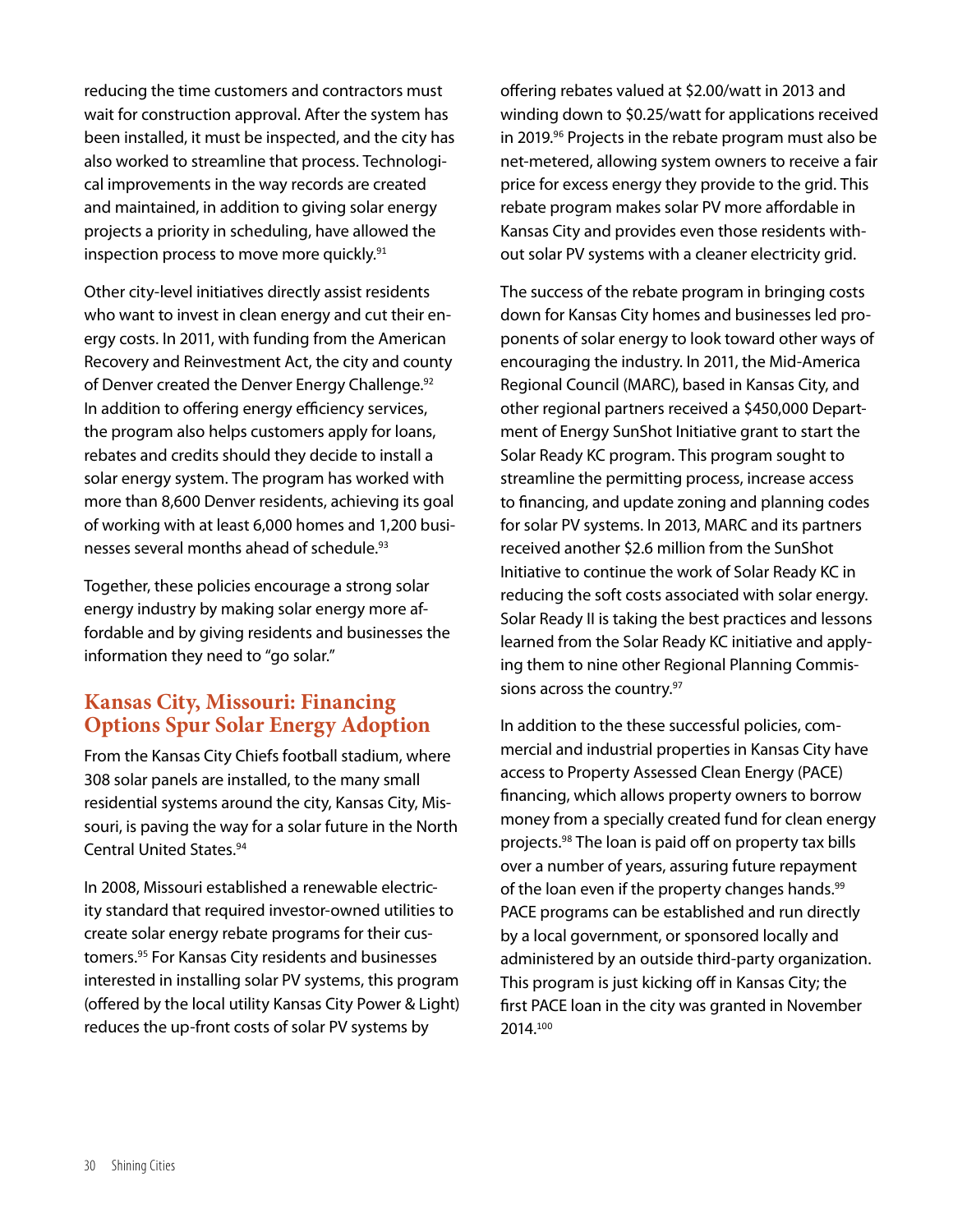## **Creative Programs and Third-Party Financing Extend the Reach of Solar Energy**

**M** eeting the country's true clean energy potential<br>
Wwill require making solar PV systems more accessible to residents of all income levels in our nation's cities. According to the U.S. Census Bureau, 19.1 percent of people in cities lived below the poverty line in 2013 and, even for many residents above the poverty line, the up-front costs of buying a solar PV system are formidable.<sup>101</sup> Cities and groups across the nation have been implementing innovative financing and installation options that reduce the up-front costs for low-income populations and make solar energy an option for more people.

GRID Alternatives, an organization that first began in California but now works nationally, is one example of success. The group uses public rebates, incentives, donations and public grants to install solar electric systems at little or no cost to qualified low-income households. In addition to using rebates and incentives to buy the systems, the program cuts costs on installation by using a "barn-raising" model – volunteers and job trainees install the solar panels, providing members of the community with experience they can use to find a job in the solar energy sector. In the past ten years, the program has installed 14 MW of solar PV capacity nationally, from California to Colorado to New York. In fall 2014, the program expanded to the South-Atlantic region as well, and will be serving Washington, D.C., Maryland, Delaware and Virginia.<sup>102</sup>

Baltimore, Maryland, is one city looking to take advantage of GRID Alternatives model. In this city, 33 percent of the population makes under \$25,000 per year, making programs that lower the up-front costs of solar power an important city offering. Baltimore's solar energy advocates have been experimenting with ways to make solar energy more accessible to urban residents.103 Several non-profit groups, including Maryland SUN, Community Power Network and Interfaith Power, have launched residential purchasing groups that allow members to get discounts on solar energy system installations by buying them all at once.<sup>104</sup> GRID Alternatives will be able to provide

solar energy systems at little to no cost, thereby giving another option to groups unable to afford systems in the bulk purchasing co-ops.<sup>105</sup> Even for those residents who choose not to install a system, GRID Alternatives provides a great opportunity for green jobs training in a city that averaged 8.6 percent unemployment in 2014.<sup>106</sup> As of the end of 2014, Baltimore has installed 5 MW of solar PV capacity, ranking it  $6<sup>th</sup>$  in the South Atlantic region for total installed capacity and 34<sup>th</sup> nationally. Programs that make solar power more accessible to the broader community will help build the city's solar industry.

Third-party financing models have also taken off across the country and lower the up-front costs of solar installations. These usually take one of three forms: power purchase agreements (PPAs), solar leasing agreements, or solar loan programs.<sup>107</sup> Under a PPA, a household or business can host a solar energy system, at no cost, paid for by an outside installer or developer. The power generated is then sold back to the host customer at a fixed rate, often lower than the local price of electricity from the grid.<sup>108</sup> Under a solar leasing agreement, the host customer may pay some, or none, of the installation costs, along with a set amount monthly for use of the system instead of the power generated.<sup>109</sup> Solar-specific loan programs have become particularly popular since 2013.110 Rapid growth in the solar energy market, combined with the falling costs of systems, has made solarspecific loans a more attractive option to both lenders and borrowers.<sup>111</sup> Loan programs offer residents and businesses the benefits of ownership and full tax incentives, without the costs of buying the system upfront.

These three models give low-income communities that want to see the environmental and financial benefits of solar energy, but are deterred by the up-front costs of buying a system, more opportunities to "go solar." Cities across the country are offering financing options and rebate programs that extend the reach of solar energy. As demand for solar energy continues to increase, costs will drop further and our nation's cities will move closer to building self-sustaining solar markets.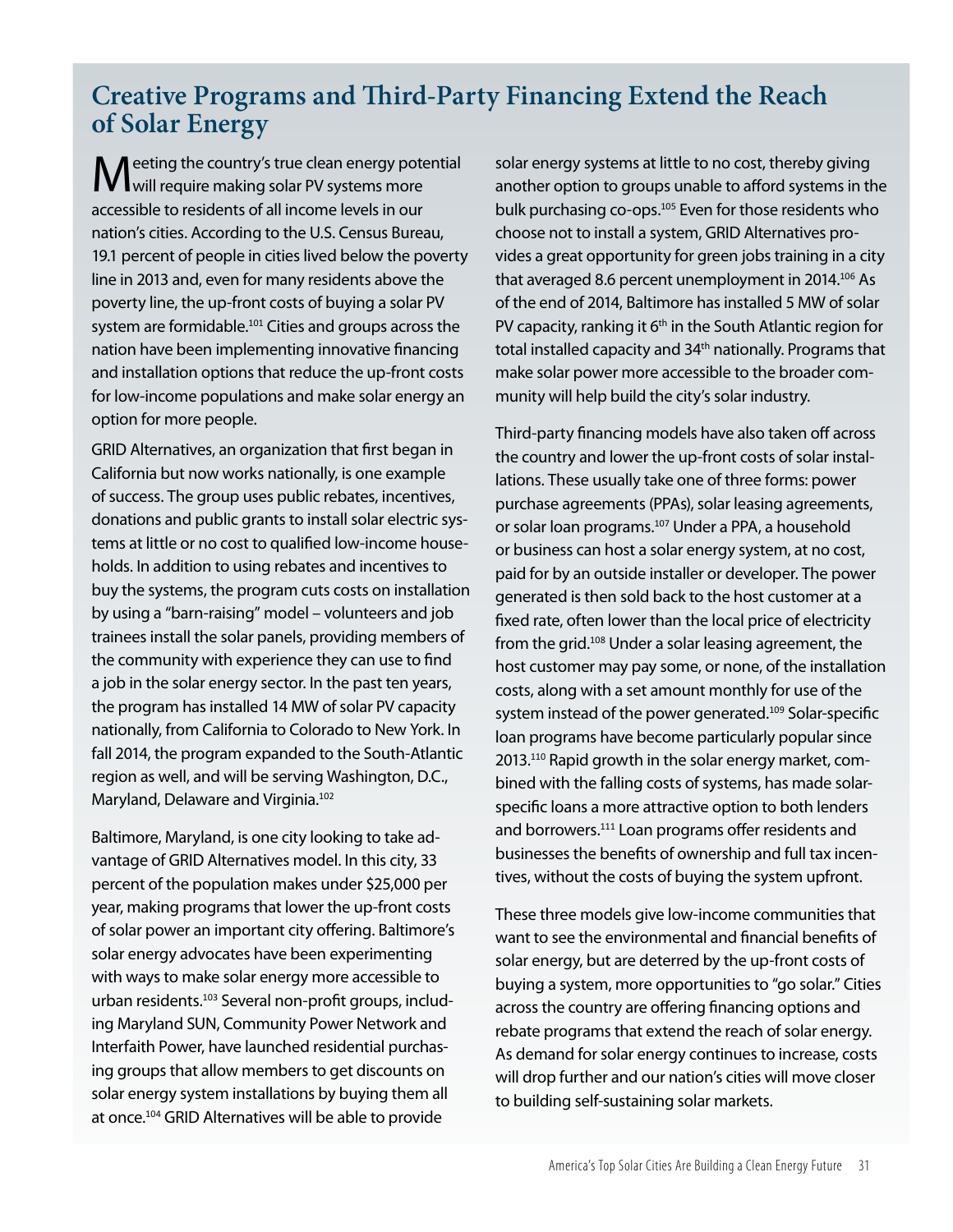#### **Las Vegas, Nevada: Leading by Example to Prepare for a Warmer Future**

Las Vegas, a city with more than 600,000 residents located in the Mojave Desert, is familiar with warm weather.<sup>112</sup> But, recently, these high temperatures have become even more extreme. In 2014, Las Vegas experienced its warmest year on record.<sup>113</sup> Scientists predict that these trends will become the new normal as global warming progresses, projecting more frequent drought and longer heat waves.<sup>114</sup> As temperatures increase, so does electricity use, placing more pressure on the city's electricity grid and increasing electricity production.<sup>115</sup>

Faced with a future of higher temperatures, city officials in Las Vegas put policies in place that would create a more sustainable electric grid that sources power from the sun.

City officials began by setting goals. In 2008, Las Vegas acknowledged the threats that it faces, and declared it was "no longer acceptable to allocate public resources based solely on financial analysis, but rather that decisions on energy projects, policies and programs must also take into consideration environmental health, economic strength, and social well-being."116 The city announced the implementation of a "Sustainable Energy Strategy" that would seek to, among other things, reduce the city's electricity consumption by 5 percent, install 7 megawatts of renewable energy capacity by 2015, and acquire 30 percent of its electricity from renewable sources by 2030.117

The city is leading by example, having completed a number of solar installations on city facilities. As of November 2014, there were 6 megawatts (MW) of solar energy capacity installed on municipal facilities.<sup>118</sup> The city's wastewater treatment facility has installed solar panels with 3.3 MW of capacity, which helps to offset 20 percent of the plant's energy use, according to the city.<sup>119</sup>

The city also put policies in place to make solar energy adoption easier and more affordable. Las Vegas utilizes an expedited permit process that reduces waiting time; the process helps officials recognize solar PV installations that only require a basic review and expedite them.120 *Solar Generations*, a solar energy program offered by NV Energy (the local utility) and regulated by the Public Utilities Commission of Nevada, seeks to expand the number of solar distributed generation systems in Nevada by providing incentives for installing solar energy systems. Nevada residents and business owners who install a solar energy system also benefit from net metering policies, allowing them to receive credit for the excess energy they provide to the grid.<sup>121</sup>

By the end of 2014, the greater Las Vegas area (including communities outside of the city limits) had installed more than 32 MW of solar power.<sup>122</sup> The city of Las Vegas itself ranks 15th nationwide for total installed solar PV capacity and 16th for solar capacity installed per person. As Las Vegas brings more solar energy online, the city is building a thriving solar energy industry that will prepare its residents and businesses for a warming world, while creating more jobs and cutting costs in the future.

#### **New York City, New York: Allowing Urban Residents to Benefit from Solar Power Through Community Solar Programs**

In 2012, Governor Andrew Cuomo announced the creation of the NY-SUN Initiative, a program that would work to double the amount of customer-sited solar energy capacity installed in the state annually.<sup>123</sup> In 2014, after two years of strong program participation resulting in the successful installation of over 300 MW, the administration extended the program and set a new goal of installing 3,000 MW by 2023.<sup>124</sup>

New York City has benefited a great deal from this initiative. The city ranks ninth in our report for cumulative solar PV installed, with 41 MW of solar power within the city limits. New York City partnered with Con Edison, its local IOU, to connect solar power to the city grid and created designated "Solar Empower-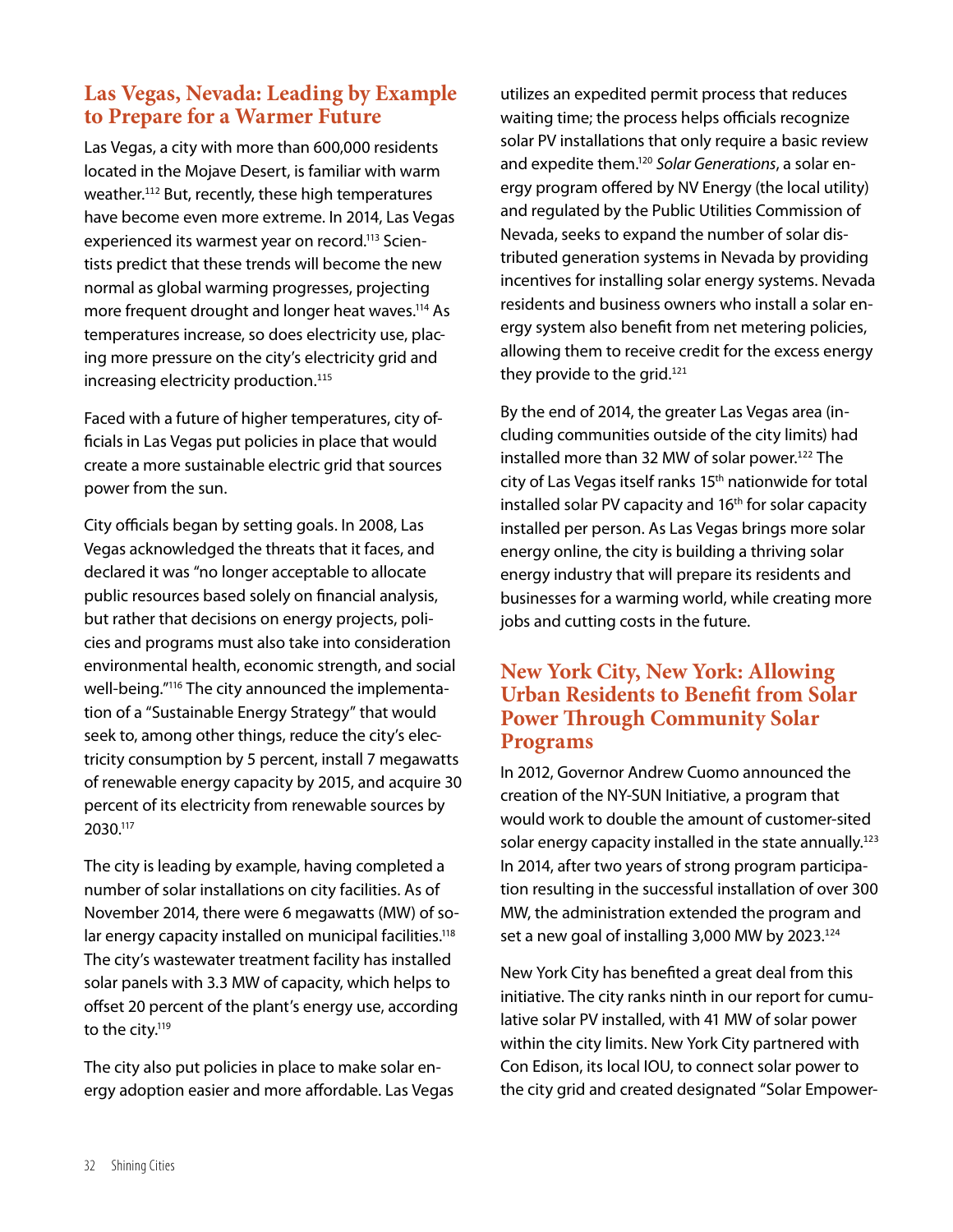## **Integrating More Solar Energy into the Grid: Developing Energy Storage**

As solar power comes to supply an increasing<br>
Share of the nation's energy, the United States will need to transition from a power grid reliant on large, centralized power plants to a "smart" grid where electricity is produced at thousands of locations and shared across an increasingly nimble, sophisticated, and versatile infrastructure. In order to begin planning for that future, states should develop policies that support the expansion of energy storage technologies that can help manage demand and avoid power outages.<sup>130</sup>

The effects of climate change are pushing cities and states to set ambitious renewable energy standards, and to modernize their grids to better protect them from a future of unpredictable weather patterns. In this effort, the procurement of energy storage becomes more important than ever. In October 2014, the New Jersey Board of Public Utilities announced that it was seeking bids from contractors for investing \$3 million in grid-connected energy storage.<sup>131</sup> The "request for quotation" (RFQ), which specifically cites Hurricane Sandy as a motivator for building a stronger grid, also requires that the storage be connected to a renewable energy source. On the West Coast, Southern California Edison is using energy storage to displace aging power infrastructure that would be costly to replace.<sup>132</sup> The utility, serving vast swaths of southern California between San Diego and Santa Barbara, announced it would buy 250 MW of energy storage to provide the capacity lost by the closure of the San Onofre nuclear power plant.<sup>133</sup>

While the choice to install more storage is becoming more common for utilities or large commercial operations, residential energy storage is just beginning to gain traction as rebate programs become more common. Developments in battery technology and increases in global demand, in large part driven by the recent rise in consumer demand for electric vehicles, have reduced the price of lithium-ion batteries by 40 percent since 2010, but for many Americans, the need for a standalone stationary storage system does not justify the cost.<sup>134</sup> Germany has been offering rebates to residents who install solar energy storage and, according to a report by BSW-Solar, the German Solar Industries Association, approximately 15,000 German residents were using battery storage plus solar power by the end of 2014. Forward-thinking utilities in the United States, projecting a change in the energy services demanded and increased costs, are implementing battery rebate systems as well. Con Edison, the utility serving New York City, is offering rebates of \$600/kW for battery storage projects completed by June 1, 2016.<sup>135</sup>

While not all energy storage systems will be immediately used for solar energy, putting the infrastructure into place is a good first step. As solar panel prices continue to drop and pro-solar public policies allow more Americans to opt in to solar energy systems, the nation will produce more and more of its energy from the sun. Energy storage systems, both stationary and mobile, will allow solar energy growth to continue, and will also help us avert the expense of reinvesting in outdated and dirty power generating technology.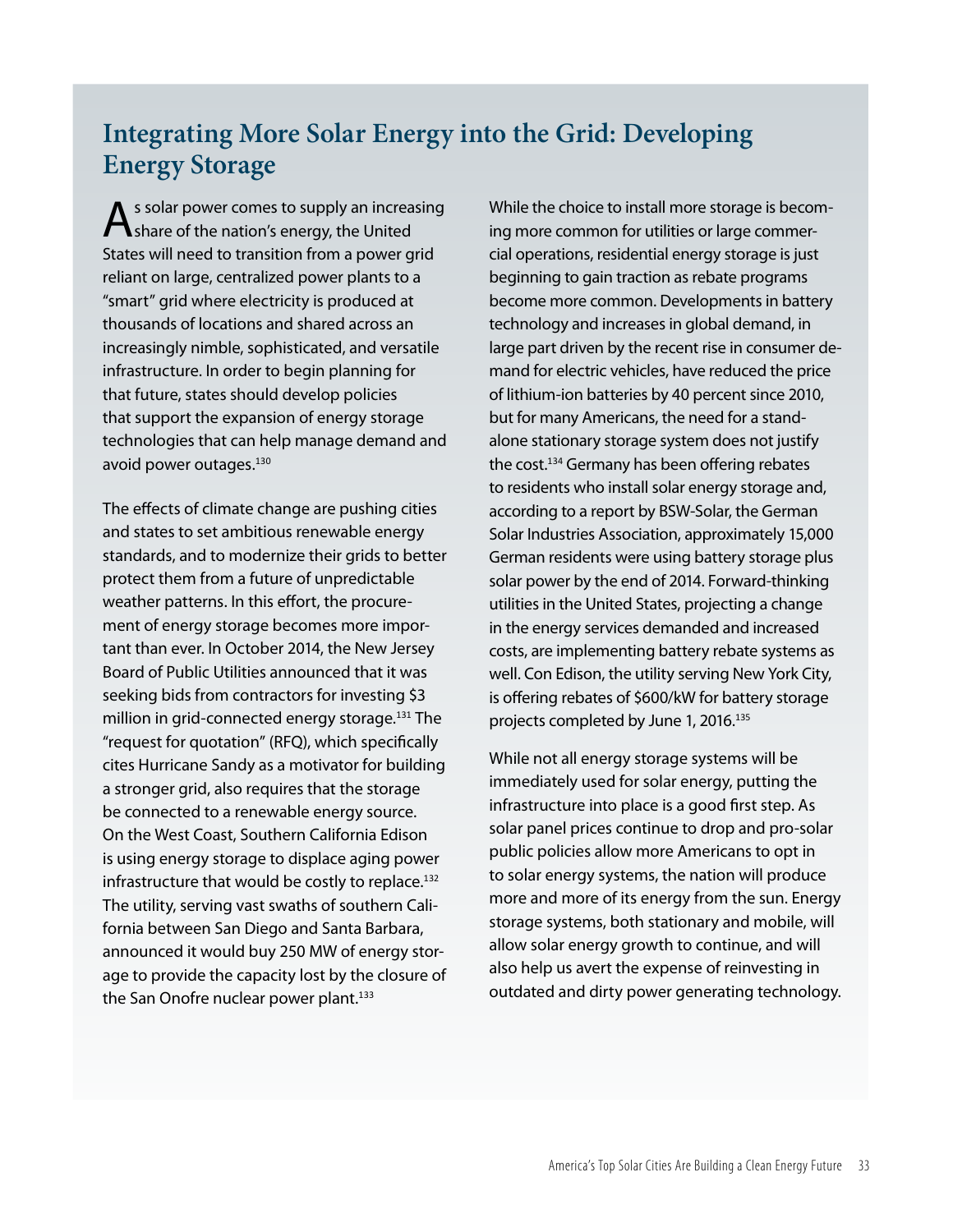ment Zones," which are geographic regions in the city identified to be ideal for solar power production and where solar projects are eligible for additional solar incentives.<sup>125</sup> For many New Yorkers, however, solar power remains out of reach, no matter how affordable it becomes, because they rent, have no control over their roof space, or have shaded roofs that are not able to facilitate a solar energy system.

In his *2015 Opportunity Agenda*, Governor Cuomo addressed these barriers by calling for a new campaign to implement "Shared Solar" policies in New York. The program would extend the benefits of solar power to more people, according to the plan: "Whether or not they own a suitable rooftop themselves, interested New Yorkers would be able to subscribe to a local solar energy project and get credit on their utility bills for their portion of the clean power produced." <sup>126</sup> By revising the state's current net metering policies to make it possible for multiple people to benefit from the same solar energy system, New York City would be able to dramatically increase the amount of energy it sources from the sun.

Shared solar, also known as community net metering, has proven to be a successful model in other cities around the country. Washington D.C., for example, passed the Community Renewable Energy Act in 2013 in order to help achieve the requirements of its renewable electricity standard.<sup>127</sup> The act allows residents to buy ownership in local community solar projects and receive credit on their utility bills for the power produced by their shares.<sup>128</sup> Innovative policies such as these will allow cities to become more active participants in the solar energy revolution, providing benefits to the cities and their residents.

By the end of 2014, the greater New York area (including communities outside of the city limits) had installed more than 58 MW of solar power.<sup>129</sup> New York City itself ranks 9<sup>th</sup> nationwide for total installed solar PV capacity and 1<sup>st</sup> in the New England and Mid-Atlantic regions.

#### **Indianapolis, Indiana: New Policies May Threaten the City's Role as a Solar Leader**

In 2012, Indiana had only a little over 4 MW of solar capacity installed in the entire state—1/600th the amount installed in California and only about 2 percent as much as was installed in Massachusetts.<sup>136</sup> But Indianapolis Power & Light's feed-in tariff program changed the picture for solar energy in Indianapolis.

In 2010, Indianapolis Power and Light (IP&L) took the first step toward diversifying its energy sources, which largely consisted of coal at the time, by instituting a voluntary feed-in tariff (FiT) program.<sup>137</sup> This program pays solar power producers fixed, abovemarket rates for solar power generated. Once this program was running, Indianapolis became an attractive place for solar developers to generate power.

In 2013, the first 12 MW of a solar farm were activated at the Indianapolis airport and three utility-scale installations came online, with the power sold to IP&L.<sup>138</sup> At the end of 2014, the second installation at the Indianapolis airport was completed – adding 76,000 more solar panels with enough capacity to power more than 1,410 average American homes.<sup>139</sup> This project, in addition to other systems, brought Indianapolis to 107 MW of installed solar PV capacity at the end of 2014, the 4<sup>th</sup> highest-ranked city for total solar PV capacity in the nation and second in the country for solar PV capacity installed per resident.

While Indianapolis has seen rapid growth in solar energy, several recent legislative actions may put that growth in danger. IP&L's FiT was discontinued in March 2013, which may mean slower solar power growth going forward.<sup>140</sup> Another bill, HB 1320, introduced in February 2015, would cut the amount of money solar generators receive for the excess energy they provide to the grid, while simultaneously allowing utilities to charge a user fee for households and businesses that install solar energy systems.<sup>141</sup> While IP&L continues to offer net metering to qualifying customers, the utility's small-scale solar PV incentive program that provided rebates for qualifying residential solar installations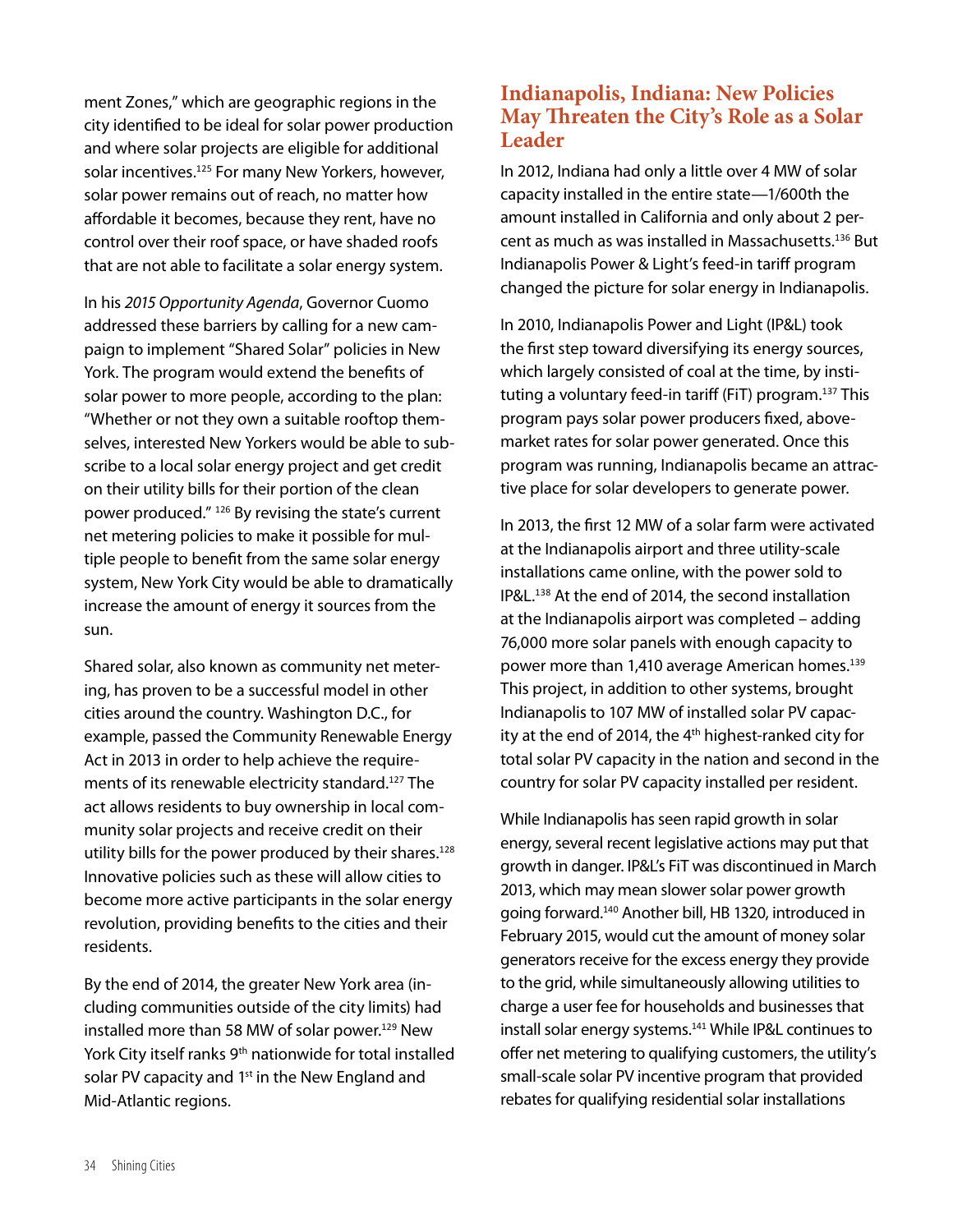expired at the end of 2014.<sup>142</sup> The large solar projects in Indianapolis have reduced reliance on polluting coalfired power plants and created jobs through construction of these facilities.<sup>143</sup> But, in order for the city to reap the full benefits of solar energy adoption, local officials must adopt policies that encourage customers to put solar installations on their rooftops and create a

market for distributed energy. So far, 13 solar projects over 1 MW in size account for 97 percent of Indianapolis' installed solar capacity.<sup>144</sup> Ending the policies that have created a solar boom in the city and failing to promote small-scale solar projects would reverse years of progress, threatening Indianapolis' air and a thriving new sector of the economy.

## **Challenges to Solar Energy Growth: Net Metering Battles and Increasing User Demand Fees**

The growth of solar power is empowering<br>
residents and businesses to look beyond the dirty energy alternatives of the past. Yet as more and more people generate their own electricity, solar energy is threatening the traditional business model of electric utilities.<sup>145</sup> Some utilities have begun to introduce user demand fees and to attack net metering policies designed to help solar power generators recoup the cost of their solar installations.

Net metering is an essential policy for encouraging distributed solar power on residential rooftops in those cities with established solar energy markets and particularly in cities that are only just beginning to develop solar energy.

In Colorado, a battle over net metering with the utility Xcel Energy began in 2013. The state has a wide array of policies that have been known to encourage solar energy, including multiple financing options, rebate programs, permitting standards, and net metering.<sup>146</sup> Xcel Energy, however, wants to cut the net metering credit solar generators receive on their utility bills for the power they supply to the grid.<sup>147</sup> The utility offered two proposals – one that would cut the net metering rate by 50 percent, and one that would cut the rate by 45 percent.<sup>148</sup> These cuts would drastically reduce the amount of money solar energy system owners receive, making it harder to pay back

the up-front costs of the system and reversing the progress the state has made in building up its clean energy resources.

In addition to weakening net metering policies, some utilities are imposing extra fees on solar energy customers. In Wisconsin, a state just beginning to build up solar energy capacity, the utility We Energies is pushing for a series of policies that would ban thirdparty ownership of wind and solar energy systems, reduce payments to net metering customers by 78 percent (from 14 cents per kilowatt-hour (kWh) to 3 cents/kWh), and charge solar energy system owners demand fees of \$3.80/kW per month.<sup>149</sup> In Arizona, the Salt River Project (one of the state's largest utilities) approved a fee on all solar customers, which will average around \$50 per month.<sup>150</sup> According to SolarCity, a solar panel installer that filed a lawsuit in response, applications for installations dropped 96 percent after the new rates were announced.<sup>151</sup> These policies will take away the ability of solar energy customers to recoup the cost of installing their solar energy systems and get credit for the excess energy they provide to the grid.<sup>152</sup>

Utility attacks on strong net metering policies and efforts to impose extra fees on solar energy generators will only unfairly prevent otherwise eager residents from taking part in the solar energy revolution and bringing the benefits of clean energy to their communities.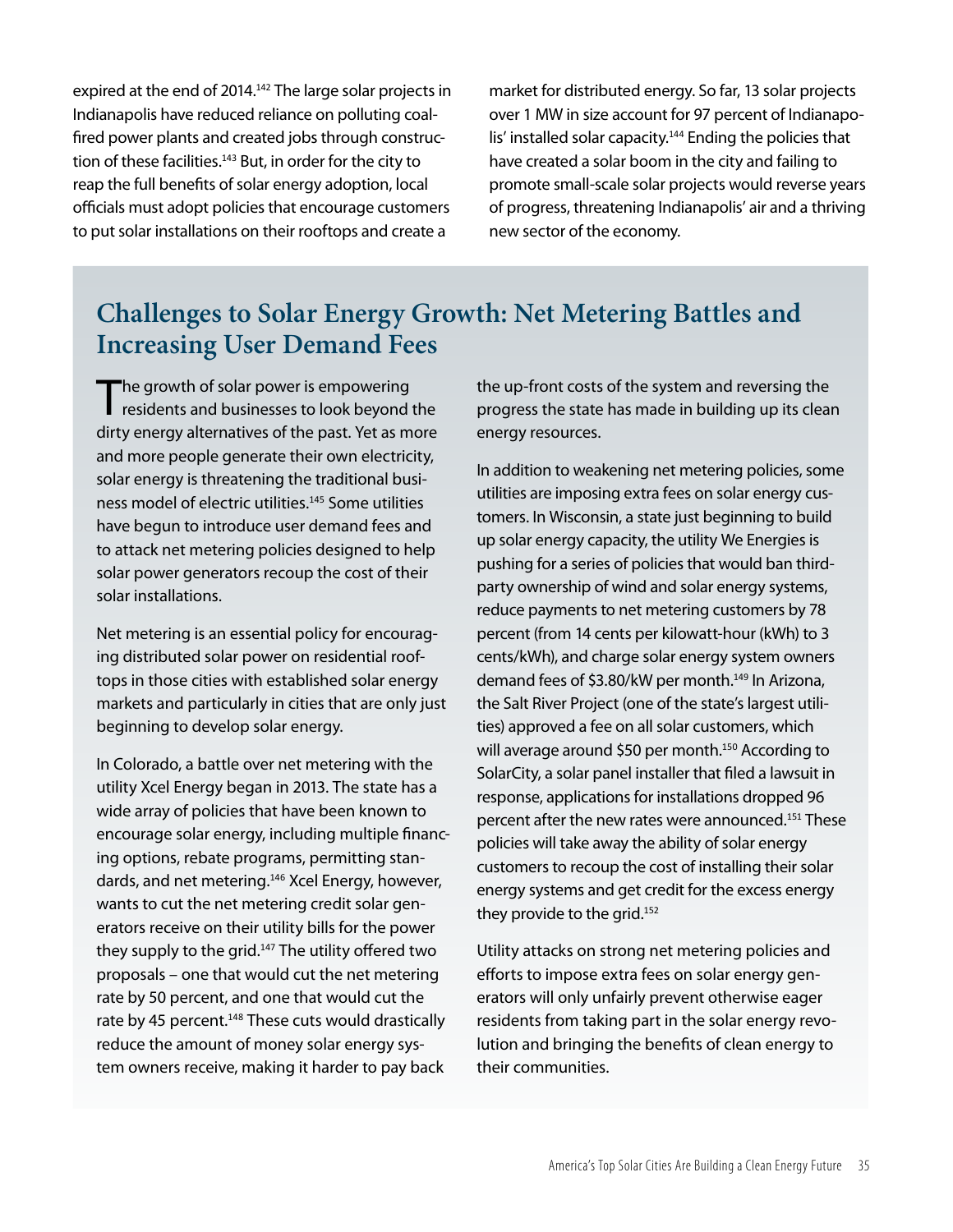# **Policy Recommendations**

U.S. cities, as centers of population growth<br>
and energy consumption, must lead the way<br>
in building a grid powered by more solar en-<br>
ergy. Many cities have already experienced the havoc and energy consumption, must lead the way in building a grid powered by more solar enthat a future fraught with severe weather, drought, increased precipitation and intense heat waves can cause, particularly on cities' power grids. Building solar energy capacity, encouraging innovation in battery storage, "smart" grid development and micro-grid technology will be critical tools for creating the clean electricity grids of the future.

Research shows that solar energy policies – far more than the availability of sunshine – dictate which states have successful solar industries and which ones do not.153 The most effective policies facilitate the widescale adoption of small-scale solar energy systems on homes, businesses, and other institutions while also speeding up solar energy development across the country with large solar projects. Policy-makers at every level of government – federal, state and local – have an important role to play in making a solar energy future for American cities a reality.

Strong and thoughtful federal policies can promote solar power, make it more accessible, and lay an important foundation on which state and local policy initiatives can be built. Among the key policy approaches that the **federal government** should take are the following:

• *Extend tax credits for solar energy* – The federal government has often taken an "on-again/ off-again" approach to its support of renewable energy. With a key financial incentive for solar energy – federal tax credits for residential and business solar installations – now scheduled to expire at the end of 2016, the federal government should extend these incentives and consider making them permanent with the value phasing down over time as solar energy capacity expands.154 Non-profit organizations, low-income households and local governments that are not eligible for tax credits should have access to grants and similar benefits.

- • *Support research to drive solar power innovations*  The U.S. Department of Energy's SunShot Initiative has served as a rallying point for federal efforts to encourage the expansion of solar energy.<sup>155</sup> By continuing to investigate how to best integrate solar energy into the grid, how to deliver solar energy more efficiently and cost-effectively, and how to lower market barriers to solar energy, the SunShot Initiative and other efforts play a key supporting role in the nation's drive to embrace the promise of solar energy. The federal government should invest in research and development of solar energy storage to expand the integration of renewable energy into the grid, and to strengthen cities' electric grids in the face of extreme weather.
- • *Lead by example*  In his June 2013 speech on global warming, President Obama committed to obtaining 20 percent of the federal government's electricity from renewable sources within the next seven years.<sup>156</sup> Solar energy will likely be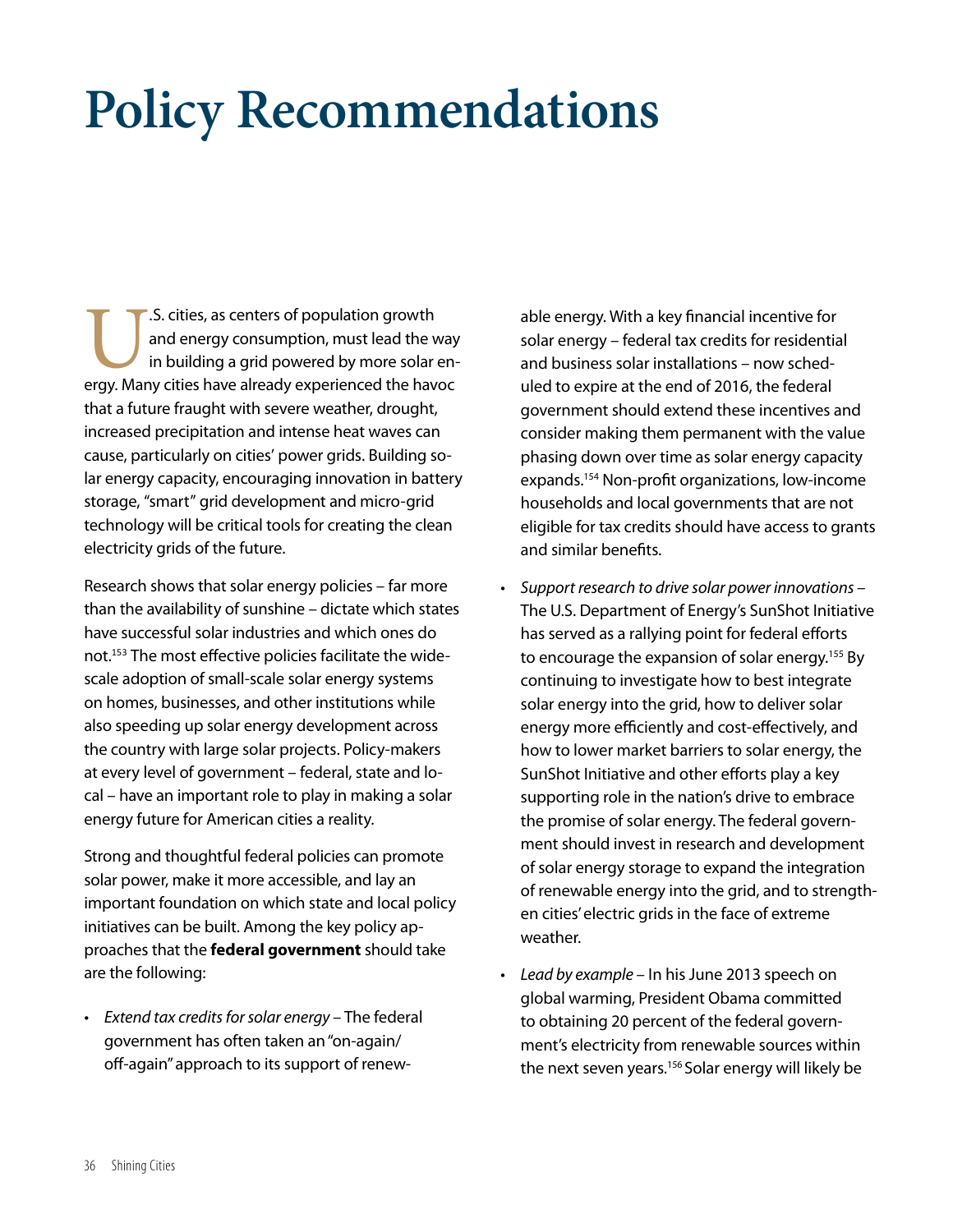a major contributor to reaching that goal. The federal government consumes vast amounts of energy and manages thousands of buildings. If the government put solar installations on every possible rooftop, it would set a strong example for what can be done to harness the limitless and pollution-free energy of the sun. The U.S. military has committed to getting one-quarter of its energy from renewable sources by 2025 and has already installed more than 130 megawatts of solar energy capacity.<sup>157</sup> Federal agencies should continue to invest in solar energy, and agencies such as the Department of Housing and Urban Development and Department of Education should work to expand access to solar energy for schools and in subsidized housing through system installations or community solar projects. Programs designed to provide fuel assistance to low-income customers, such as the Low Income Home Energy Assistance Program (LIHEAP), should be expanded to include solar energy as an energy and cost saving option. In addition, the federal government should continue to work for environmentally responsible expansion of solar energy on federal lands.

• *Finalize and strengthen the requirements of the Clean Power Plan* – The federal government should adopt a strong Clean Power Plan to reduce global warming emissions by at least 30 percent below 2005 levels by 2030. Renewable energy can play the dominant role in helping the United States achieve these pollution reductions.

**State governments** should set high goals for solar energy adoption, implement net metering policies that allow residents to realize the full benefits of solar power, and use public policies to incentivize continued innovation and growth in the solar industry.

• *Set mandatory renewable energy standards with a strong solar carve-out* – States should adopt renewable energy standards with solar carve-outs that require a significant and growing share of that state's electricity to come from the sun. State

governments should lead the way toward meeting these goals by installing solar power on all available government buildings.

- • *Adopt and preserve strong statewide interconnection and net metering policies* – These critical policies ensure that individuals and businesses are appropriately compensated for the electricity that they export to the grid, and allow them to move seamlessly between producing their own electricity and using electricity from the grid. In states without strong net metering programs, carefully implemented CLEAN contracts (also known as feed-in tariffs) and value-of-solar payments can play an important role in ensuring that consumers receive a fair price for solar energy, so long as the payments fully account for the benefits of solar energy and are sufficient to spur participation in the market. Policies such as virtual or aggregate net metering or shared solar allow the solar market to expand to low-income households, renters, and apartment dwellers and allow community financing and ownership of solar.
- • *Reform Public Utilities Commissions* Provide utility regulators with guidance on valuing the ratepayer and societal benefits of solar and other distributed energy resources, and require them to consider those benefits in their ratemaking proceedings.
- • *Establish public benefits charges on utility bills, or other sustainable financing mechanisms*, to fund solar energy for low income households, non-profits, small businesses, and local municipalities to ensure that all categories of customers have access to the benefits of solar power.
- • *Enable third-party sales of electricity*  Financing rooftop solar energy systems through third-party electricity sales significantly lowers the up-front cost of installing solar PV systems for commercial consumers. The state should allow companies that install solar panels to sell electricity to their customers without subjecting them to the same regulations as large public utilities.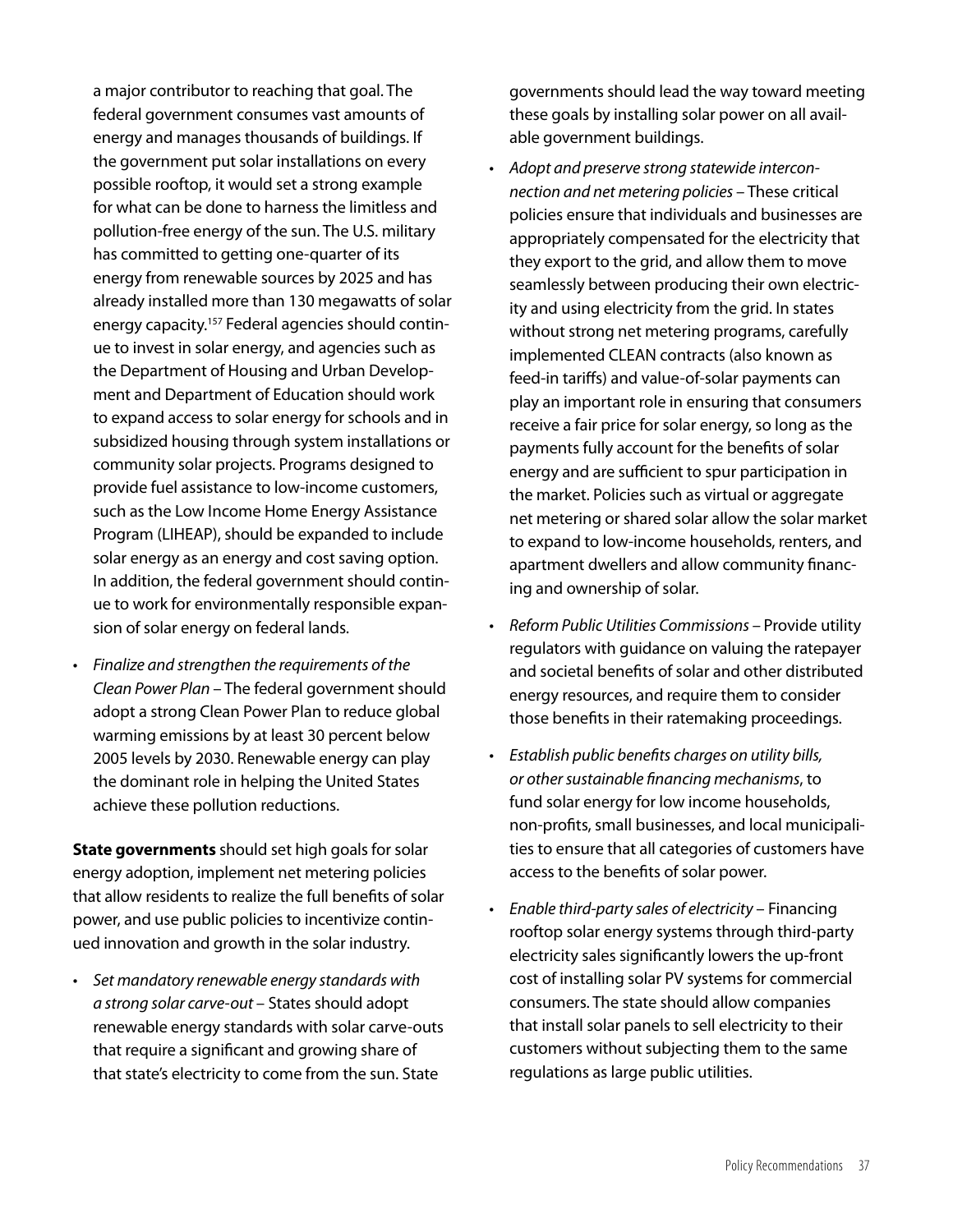- • *Implement policies that support energy storage, electric vehicle smart charging and microgrids* – As solar power comes to supply an increasing share of the nation's energy, state governments will need to be at the forefront of designing policies that transition the nation from a power grid reliant on large, centralized power plants to a "smart" grid where electricity is produced at thousands of locations and shared across an increasingly nimble and sophisticated infrastructure. In order to begin planning for that future, states should develop policies that support the expansion of energy storage technologies, electric vehicle smart charging networks and microgrids, including those offered by third parties.<sup>158</sup>
- • *Adopt the goals of the Clean Power Plan* States should set effective plans for meeting or surpassing the goals of the federal Clean Power Plan, with clean and renewable sources of energy such as solar playing a leading role.

**Local governments** should adopt strong solar goals, enact local initiatives to help make solar power available to all residents and eliminate red tape that makes solar power more expensive and less accessible to customers.

- • *Implement solar access ordinances* These critical protections guard homeowners' right to generate electricity from the sunlight that hits their property, regardless of the actions of neighbors or homeowners' associations. Local governments should also offer clear zoning regulations that allow solar energy installations on residential and commercial rooftops, which will help unlock new solar markets in communities.<sup>159</sup> The Delaware Valley Regional Planning Commission offers a model ordinance guide that cities can apply to their own local laws.<sup>160</sup>
- • *Eliminate red tape by reforming permitting processes* Reducing fees, making permitting rules clear and readily available, speeding up the permitting

process, and making inspections convenient for property owners can help residents "go solar."161 The Department of Energy's SunShot Initiative helps cities to fund programs that work toward this goal, and The Vote Solar Initiative has laid out a series of best practices that local governments can follow to ensure that their permitting process is solar-friendly.<sup>162</sup>

- • *Expand access to solar energy* "Solarize" programs and community solar programs have been successful at lowering the cost of solar energy systems for communities, and allowing more people to receive the benefits of solar energy.<sup>163</sup> Solarize programs, like that in Portland, Oregon, allow communities to bulk purchase solar energy systems in order to receive volume discounts.<sup>164</sup> In Washington, D.C., local officials passed a community solar act in 2013 that allows residents to buy ownership of off-site panels and receive credit for the solar energy produced on their electricity bills.165
- Help reduce the cost of solar power Cities can also provide financial or zoning incentives to encourage the construction of green buildings that incorporate small-scale renewable energy technologies such as solar power. Solar ready construction and building guidelines (or in a few cases solar mandates) can also reduce the cost of solar and encourage solar development in new construction.
- • *Install solar panels on public buildings* Local governments can promote clean energy, boost their local solar energy markets, and cut air pollution by installing solar panels and signing solar PPAs for public buildings like public schools and municipal offices. According to a report from The Solar Foundation for the U.S. Department of Energy, schools across the country have 3,727 PV systems installed that currently host 490 MW of solar capacity.<sup>166</sup> Not only do these panels save money on electricity bills, they also serve as a public example of a smart, clean-energy investment.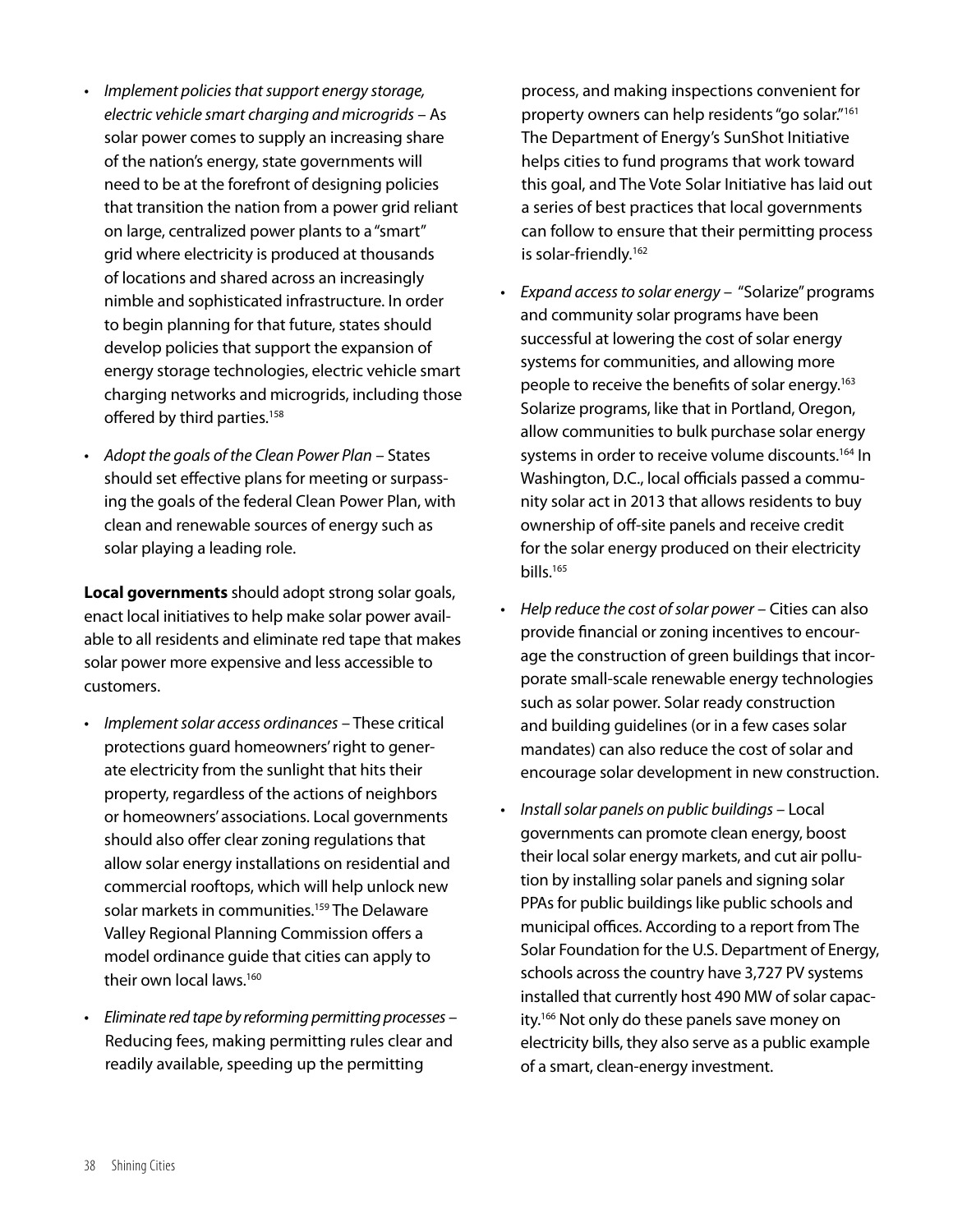# **Methodology**

There is no uniform national data source that tracks solar energy by municipality and there are only a handful of states that compile this information in a comparable format. As a result, the data for this report come from a wide variety of sources – municipal and investor-owned utilities, city and state government agencies, operators of regional electric grids and non-profit organizations. These data sources have varying levels of comprehensiveness, with varying levels of geographic precision, and often use different methods of quantifying solar photovoltaic capacity (e.g. alternating current (AC) versus direct current (DC) capacity).

We have worked to obtain data that are as comprehensive as possible, to resolve discrepancies in various methods of estimating solar PV capacity, to limit the solar facilities included to only those within the city limits of the municipalities studied, and, where precise geographic information could not be obtained, to use reasonable methods to estimate the proportion of a given area's solar energy capacity that exists within a particular city. The data are sufficiently accurate to provide an overall picture of a city's adoption of solar power and to enable comparisons with its peers. Readers should note, however, that the data-related challenges described here could have minor impacts on individual cities' rankings. We look forward to building on and further developing

our methodology and data sources in future reports and encourage other researchers to do the same. The full list of sources of data for each city is provided in Appendix B along with the details of any data manipulations made.

Readers should also be aware that we were able to obtain more specific and reliable data this year than we were able to find for the first edition of *Shining Cities*, released in 2014. In Appendix B, we noted the cases in which it is unreliable to compare city data between this report and the first edition.

#### **Selecting the Cities**

The list of cities to be surveyed started with the primary cities in the top 50 most populous Metropolitan Statistical Areas in the United States, according to the U.S. Census Bureau's 2013 American Community Survey 1-Year Estimates. If a state did not have a city included in that list, its largest city – according to the U.S. Census Bureau's 2011-2013 American Community Survey 3-Year Estimates – was added to the list to be surveyed. For a complete list of cities, see Appendix A. If we were unable to find reliable data for a city, we dropped it from our list. Cities for which we were unable to find reliable data are: Cheyenne, Wyoming; Little Rock, Arkansas; Jackson, Mississippi; Sioux Falls, South Dakota; and Wichita, Kansas.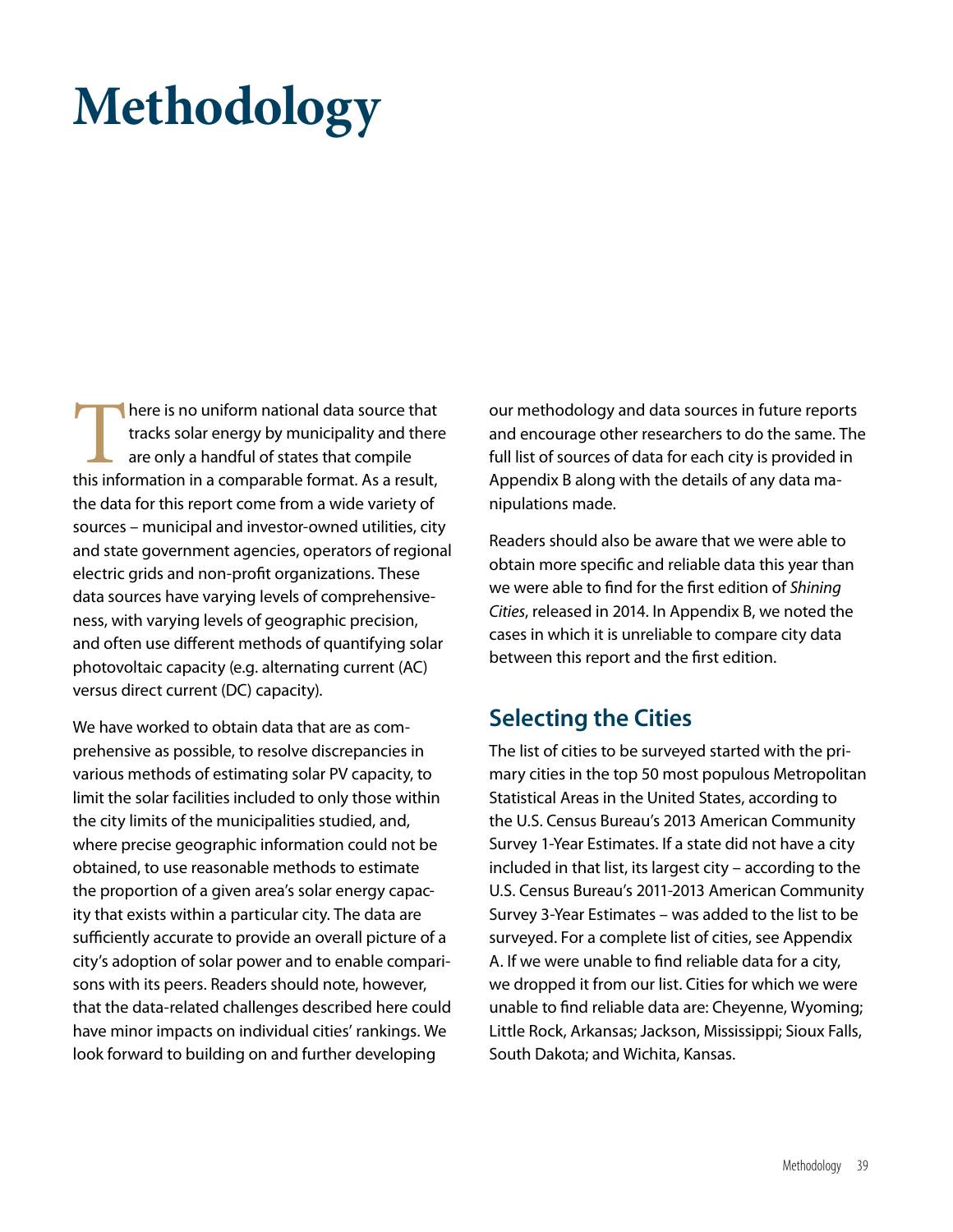### **Collecting Data on Installed Solar PV Capacity**

This report compares the capacity of all solar PV installations within the city limits of the chosen 64 cities as of the end of 2014. See Appendix B for a detailed account of the sources of data for each city, which vary between cities.

#### **Converting from AC watts to DC watts**

Jurisdictions and agencies often use different methods of quantifying solar photovoltaic capacity (e.g. alternating current (AC) and direct current (DC)). Solar PV panels produce energy in DC, which is then converted to AC in order to enter the electric grid. Solar capacity reported in AC watts accounts for the loss of energy that occurs when DC is converted to AC.<sup>167</sup>

We attempted to convert all data to DC watts for the sake of accurate comparison. When we could not determine whether the data were reported in AC watts or DC watts, we made the conservative estimate that the data were in DC watts.

To convert the numbers from AC to DC megawatts (MW), we used NREL's PV watts default derate factor of 0.77. See NREL's website for a detailed explanation of this conversion factor: http://rredc.nrel.gov/solar/ calculators/pvWatts/system.html.

#### **Converting Data on Solar PV Capacity by Zip Code into Estimates of Solar PV Capacity Within City Limits**

In some cases, we were unable to locate data on solar PV capacity delimited by the city limits, but we were able to find data on solar PV capacity installed in zip codes in and around the city in question. Zip codes do not necessarily confirm to city boundaries; in many cases, a zip code will fall partially inside and partially outside of a city's boundaries. In these cases, we used ArcMap to determine which zip codes were centered within the city limits; it was those zip codes for which we included their corresponding solar PV capacity in the city's total.

We used the "Zip Code Points" layer in ArcMap to produce a map of zip codes in the U.S. as points. These points mark the center of a zip code area, or for Post Office Box Zip Codes or Residential Post Offices with no delivery area, as single points at a building or organization.<sup>168</sup> We overlaid this zip code layer with a map of "USA Census Populated Places Areas," which includes the boundaries of the cities that we included in our report. We applied a "spatial join" to link the zip code points with the city in which they fall. This provided us with a list of zip codes centered in the city limits, which we used to select the zip codes that we should include in our definition of each city.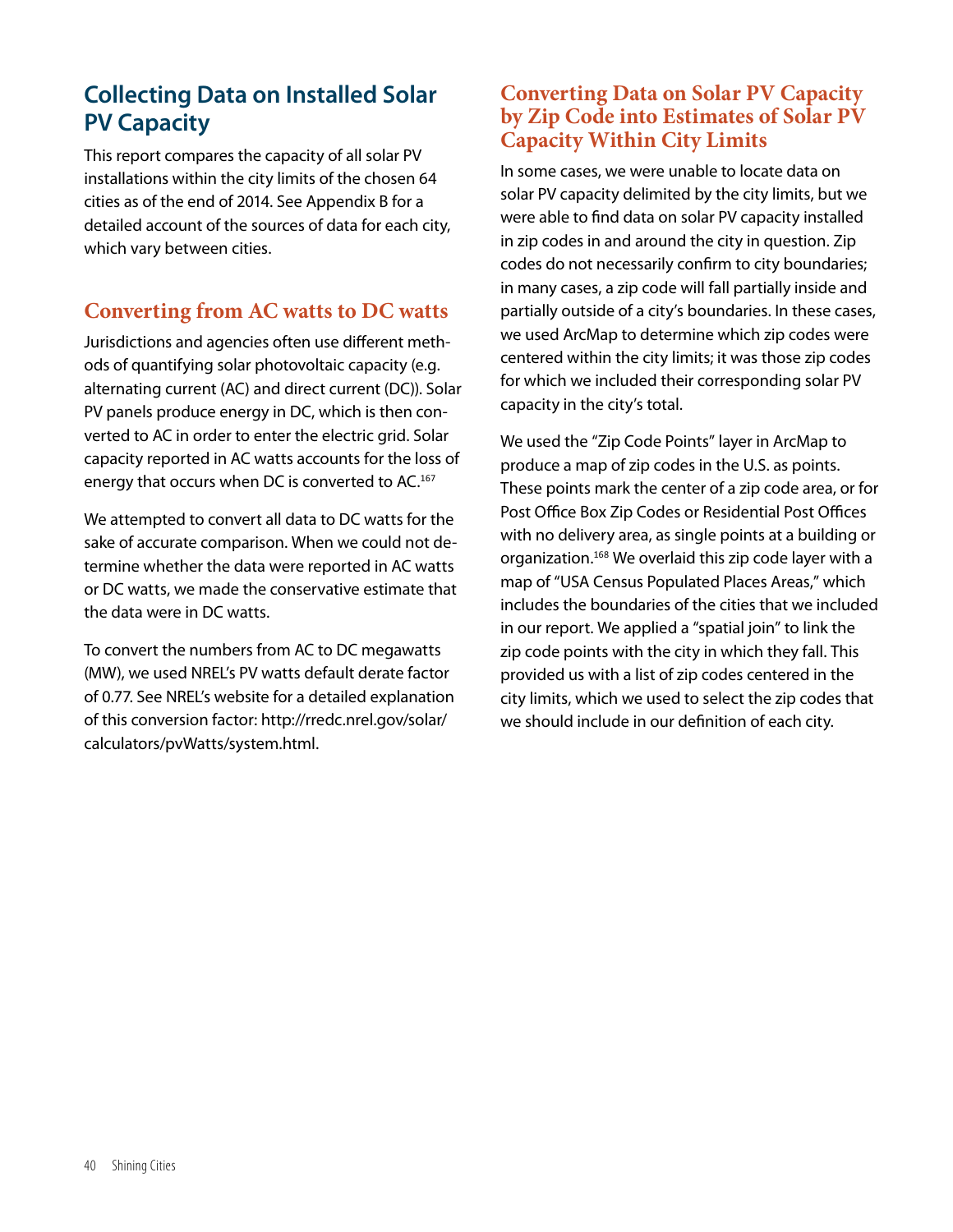## **Appendix A: Solar Energy in Major U.S. Cities**

**Table A-1: Installed Cumulative Solar PV Capacity by City, End of 2014 (Ranked Alphabetically)**

| <b>City</b>      | <b>State</b>   | <b>Region</b>             | <b>Total Solar</b><br><b>PV Installed</b><br>$(MW-DC)$ | <b>Total</b><br><b>Solar PV</b><br><b>Rank</b> | <b>Per Capita Solar</b><br><b>PV Installed</b><br>(Watts-DC/Person) | Per<br><b>Capita</b><br><b>Rank</b> |
|------------------|----------------|---------------------------|--------------------------------------------------------|------------------------------------------------|---------------------------------------------------------------------|-------------------------------------|
| Albuquerque      | <b>NM</b>      | Mountain                  | 28                                                     | 12                                             | 50                                                                  | 14                                  |
| Anchorage        | AK             | Pacific                   | < 1                                                    | 63                                             | < 1                                                                 | 65                                  |
| Atlanta          | GA             | South Atlantic            | 3                                                      | 39                                             | 6                                                                   | 39                                  |
| Austin           | <b>TX</b>      | <b>West South Central</b> | 21                                                     | 17                                             | 24                                                                  | 23                                  |
| <b>Baltimore</b> | <b>MD</b>      | South Atlantic            | 5                                                      | 34                                             | 8                                                                   | 35                                  |
| Billings*        | MT             | Mountain                  | < 1                                                    | 61                                             | $\overline{2}$                                                      | 54                                  |
| Birmingham       | AL             | <b>East South Central</b> | < 1                                                    | 64                                             | < 1                                                                 | 64                                  |
| <b>Boise</b>     | ID             | Mountain                  | $\mathbf{1}$                                           | 52                                             | 4                                                                   | 46                                  |
| <b>Boston</b>    | <b>MA</b>      | New England               | 13                                                     | 20                                             | 20                                                                  | 24                                  |
| <b>Buffalo</b>   | <b>NY</b>      | Middle Atlantic           | 3                                                      | 38                                             | 12                                                                  | 31                                  |
| Burlington       | VT             | New England               | $\overline{2}$                                         | 44                                             | 39                                                                  | 17                                  |
| Charleston       | <b>WV</b>      | South Atlantic            | < 1                                                    | 62                                             | 3                                                                   | 47                                  |
| Charlotte        | <b>NC</b>      | South Atlantic            | 5                                                      | 36                                             | 6                                                                   | 42                                  |
| Chicago          | IL             | <b>East North Central</b> | 12                                                     | 21                                             | 4                                                                   | 45                                  |
| Cincinnati       | OH             | <b>East North Central</b> | 5                                                      | 35                                             | 17                                                                  | 28                                  |
| Cleveland        | OH             | <b>East North Central</b> | 1                                                      | 55                                             | 1                                                                   | 58                                  |
| Columbia         | <b>SC</b>      | South Atlantic            | $<$ 1                                                  | 59                                             | $\overline{2}$                                                      | 49                                  |
| Columbus         | <b>OH</b>      | <b>East North Central</b> | $\overline{2}$                                         | 43                                             | $\overline{2}$                                                      | 51                                  |
| <b>Dallas</b>    | <b>TX</b>      | <b>West South Central</b> | $\overline{2}$                                         | 45                                             | $\mathbf{1}$                                                        | 60                                  |
| Denver           | CO             | Mountain                  | 58                                                     | 8                                              | 89                                                                  | $\overline{7}$                      |
| Des Moines       | IA             | <b>West North Central</b> | < 1                                                    | 60                                             | $\mathbf{1}$                                                        | 57                                  |
| Detroit          | MI             | <b>East North Central</b> | $\mathbf{1}$                                           | 48                                             | $\overline{2}$                                                      | 53                                  |
| Fargo            | <b>ND</b>      | <b>West North Central</b> | < 1                                                    | 65                                             | 1                                                                   | 63                                  |
| Hartford         | <b>CT</b>      | New England               | $\overline{2}$                                         | 42                                             | 18                                                                  | 26                                  |
| Honolulu         | H <sub>l</sub> | Pacific                   | 96                                                     | 6                                              | 276                                                                 | $\mathbf{1}$                        |
| Houston          | <b>TX</b>      | <b>West South Central</b> | 5                                                      | 32                                             | $\overline{2}$                                                      | 50                                  |
| Indianapolis     | IN             | <b>East North Central</b> | 107                                                    | $\overline{4}$                                 | 127                                                                 | $\overline{2}$                      |

*Continued on page 42*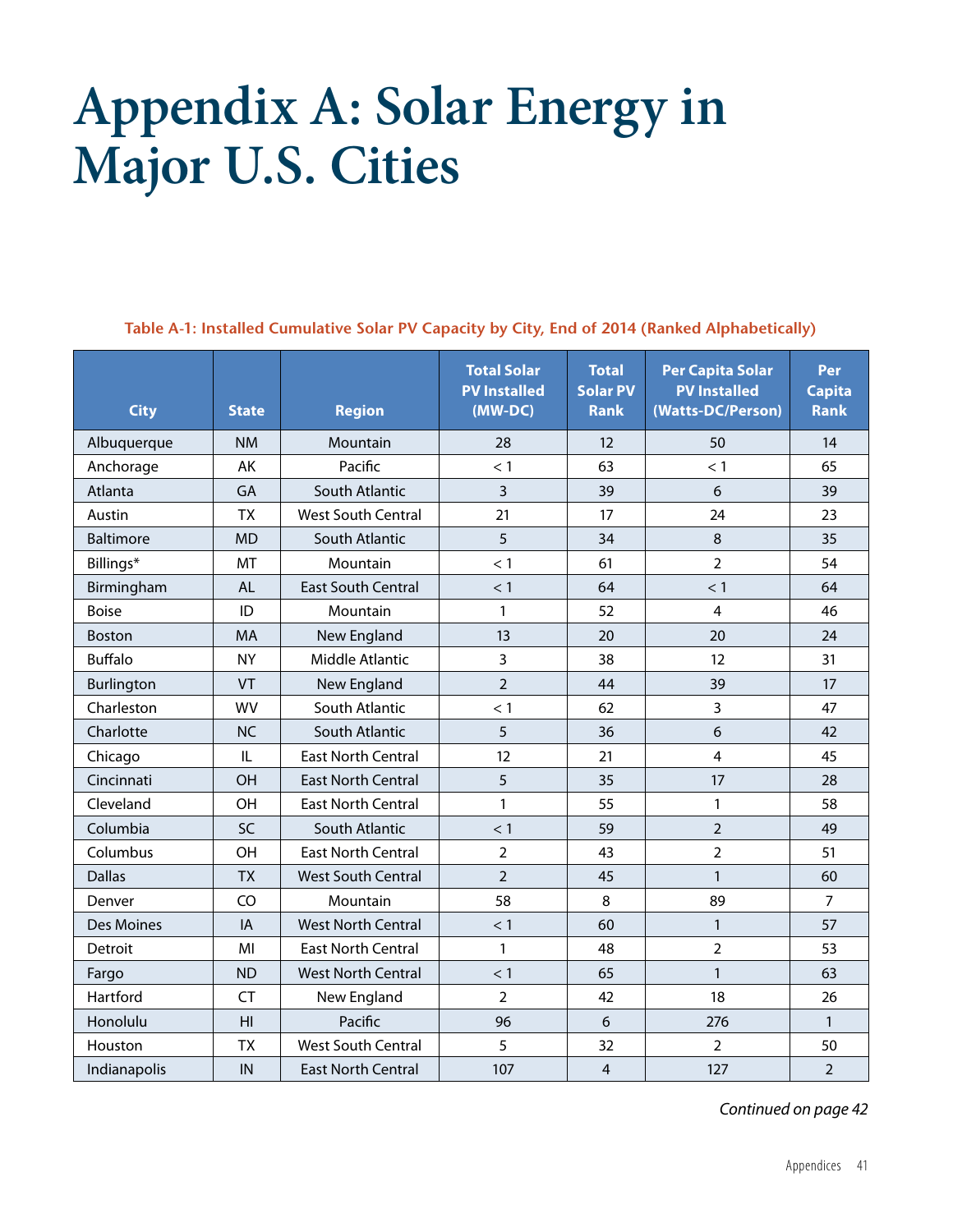#### *Continued from page 41*

| <b>City</b>        | <b>State</b>   | <b>Region</b>             | <b>Total Solar</b><br><b>PV Installed</b><br>(MW-DC) | <b>Total</b><br><b>Solar PV</b><br><b>Rank</b> | <b>Per Capita Solar</b><br><b>PV Installed</b><br>(Watts-DC/Person) | Per<br><b>Capita</b><br><b>Rank</b> |
|--------------------|----------------|---------------------------|------------------------------------------------------|------------------------------------------------|---------------------------------------------------------------------|-------------------------------------|
| Jacksonville       | FL             | South Atlantic            | 14                                                   | 19                                             | 17                                                                  | 27                                  |
| <b>Kansas City</b> | <b>MO</b>      | <b>West North Central</b> | 11                                                   | 22                                             | 25                                                                  | 22                                  |
| Las Vegas          | <b>NV</b>      | Mountain                  | 24                                                   | 15                                             | 40                                                                  | 16                                  |
| Los Angeles        | CA             | Pacific                   | 170                                                  | $\mathbf{1}$                                   | 44                                                                  | 15                                  |
| Louisville         | <b>KY</b>      | <b>East South Central</b> | 1                                                    | 51                                             | $\mathbf{1}$                                                        | 56                                  |
| Manchester*        | <b>NH</b>      | New England               | $\mathbf{1}$                                         | 50                                             | $\mathsf 9$                                                         | 34                                  |
| Memphis            | ΤN             | East South Central        | $\overline{4}$                                       | 37                                             | 6                                                                   | 43                                  |
| Miami              | FL.            | South Atlantic            | < 1                                                  | 56                                             | $\mathbf{1}$                                                        | 61                                  |
| Milwaukee          | WI             | <b>East North Central</b> | $\overline{2}$                                       | 46                                             | 3                                                                   | 48                                  |
| Minneapolis*       | <b>MN</b>      | <b>West North Central</b> | $\overline{2}$                                       | 41                                             | 6                                                                   | 40                                  |
| Nashville          | <b>TN</b>      | <b>East South Central</b> | 5                                                    | 33                                             | 8                                                                   | 36                                  |
| <b>New Orleans</b> | LA             | <b>West South Central</b> | 36                                                   | 10                                             | 94                                                                  | 6                                   |
| New York           | <b>NY</b>      | Middle Atlantic           | 41                                                   | 9                                              | 5                                                                   | 44                                  |
| <b>Newark</b>      | <b>NJ</b>      | Middle Atlantic           | 22                                                   | 16                                             | 78                                                                  | 8                                   |
| Oklahoma City      | OK             | <b>West South Central</b> | 1                                                    | 49                                             | $\overline{2}$                                                      | 55                                  |
| Omaha              | <b>NE</b>      | <b>West North Central</b> | $\mathbf{1}$                                         | 54                                             | $\mathbf{1}$                                                        | 59                                  |
| Orlando            | FL             | South Atlantic            | 3                                                    | 40                                             | 10                                                                  | 33                                  |
| Philadelphia       | PA             | Middle Atlantic           | 9                                                    | 26                                             | 6                                                                   | 41                                  |
| Phoenix            | AZ             | Mountain                  | 115                                                  | 3                                              | 76                                                                  | 9                                   |
| Pittsburgh*        | PA             | Middle Atlantic           | $\mathbf{1}$                                         | 53                                             | $\overline{2}$                                                      | 52                                  |
| Portland           | ME             | New England               | < 1                                                  | 57                                             | $\overline{7}$                                                      | 37                                  |
| Portland           | OR             | Pacific                   | 21                                                   | 18                                             | 34                                                                  | 21                                  |
| Providence         | R <sub>l</sub> | New England               | $\overline{7}$                                       | 29                                             | 39                                                                  | 18                                  |
| Raleigh            | <b>NC</b>      | South Atlantic            | 27                                                   | 13                                             | 62                                                                  | 11                                  |
| Richmond           | VA             | South Atlantic            | 1                                                    | 47                                             | 7                                                                   | 38                                  |
| Riverside          | CA             | Pacific                   | 11                                                   | 23                                             | 35                                                                  | 20                                  |
| Sacramento         | CA             | Pacific                   | 25                                                   | 14                                             | 53                                                                  | 12                                  |
| Salt Lake City     | UT             | Mountain                  | 10 <sup>°</sup>                                      | 24                                             | 50                                                                  | 13                                  |
| San Antonio        | TX             | West South Central        | 88                                                   | $\overline{7}$                                 | 63                                                                  | 10                                  |
| San Diego          | CA             | Pacific                   | 149                                                  | $\overline{2}$                                 | 110                                                                 | $\overline{4}$                      |
| San Francisco      | CA             | Pacific                   | 30                                                   | 11                                             | 36                                                                  | 19                                  |
| San Jose           | CA             | Pacific                   | 105                                                  | 5                                              | 110                                                                 | $\overline{3}$                      |
| Seattle            | <b>WA</b>      | Pacific                   | 8                                                    | 27                                             | 12                                                                  | 32                                  |
| St. Louis          | <b>MO</b>      | <b>West North Central</b> | $\boldsymbol{6}$                                     | 30                                             | 19                                                                  | 25                                  |
| Tampa              | FL             | South Atlantic            | 5                                                    | 31                                             | 15                                                                  | 29                                  |
| Virginia Beach     | VA             | South Atlantic            | < 1                                                  | 58                                             | $\mathbf{1}$                                                        | 62                                  |
| Washington         | DC             | South Atlantic            | 9                                                    | 25                                             | 14                                                                  | 30                                  |
| Wilmington         | DE             | South Atlantic            | $\boldsymbol{7}$                                     | 28                                             | 101                                                                 | 5                                   |

\* City data through 2013 only. See Methodology.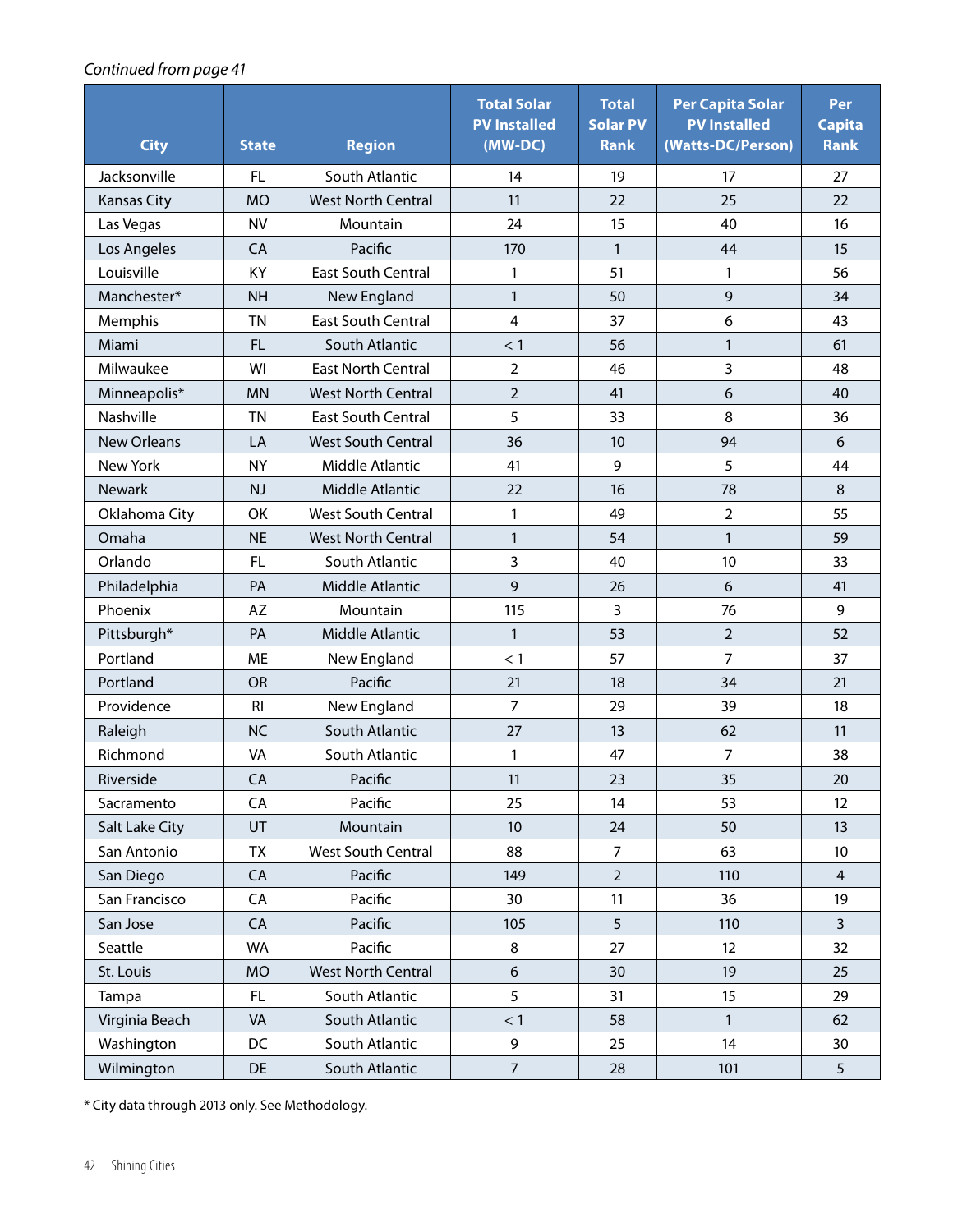# **Appendix B: City-by-City Data Sources**

In the descriptions below, we detail the sources<br>of our solar PV capacity totals for each city. We<br>note when the data were reported in AC watts<br>and converted to DC watts. Unless otherwise menn the descriptions below, we detail the sources of our solar PV capacity totals for each city. We note when the data were reported in AC watts tioned, the data were either reported in DC watts, or we made the conservative assumption that the data were in DC watts.

Where we or our data source used zip codes, postal addresses or the city name to determine what amount of solar capacity fell within the city limits, the result may be a small overestimation or underestimation of the total solar capacity within the city limits. Estimates based on zip codes, postal addresses or the city name may contain a small number of installations that are not within the city limits or miss some installations that are within the city limits.

#### **Albuquerque, New Mexico**

The Public Service Company of New Mexico (PNM), which serves the city of Albuquerque, provided us with an estimate of solar PV capacity in DC watts installed in the city limits as of December 31, 2014.<sup>169</sup>

#### **Anchorage, Alaska**

Two electric utilities serving the city of Anchorage – Chugach Electric and Anchorage Municipal Power and Light – provided us with summary information on the solar PV capacity installed in the city limits as of December 31, 2014.<sup>170</sup> These data were provided in AC watts and converted to DC watts.

#### **Atlanta, Georgia**

Southface (http://www.southface.org/) provided us with a list of solar PV installations in DeKalb and Fulton counties through December 31, 2014, with latitude and longitude information for each installation.171 Southface maintains a map of "Georgia Energy Data" at www.georgiaenergydata. org/solarmap, which is believed to be the most comprehensive source of data on solar energy installations in the state of Georgia. These data are believed to be largely in DC watts, but some sources of data relied on by Southface did not specify whether capacity was in DC or AC watts. The information provided by Southface allowed us to map the solar PV installations using ArcMap, and isolate the capacity within the city limits of Atlanta.

#### **Austin, Texas**

Data were provided by zip code from Austin Energy in DC watts, as of December 31, 2014.<sup>172</sup>

Austin Energy, the municipal utility serving Austin, also generates solar power at a 30-MW solar facility that exists partially in Austin's "extraterritorial jurisdiction" (ETJ). Austin's ETJ includes unincorporated land within five miles of Austin's city limits.<sup>173</sup> Because this solar farm lies outside what are technically the city limits of Austin, we did not include it in Austin's solar total.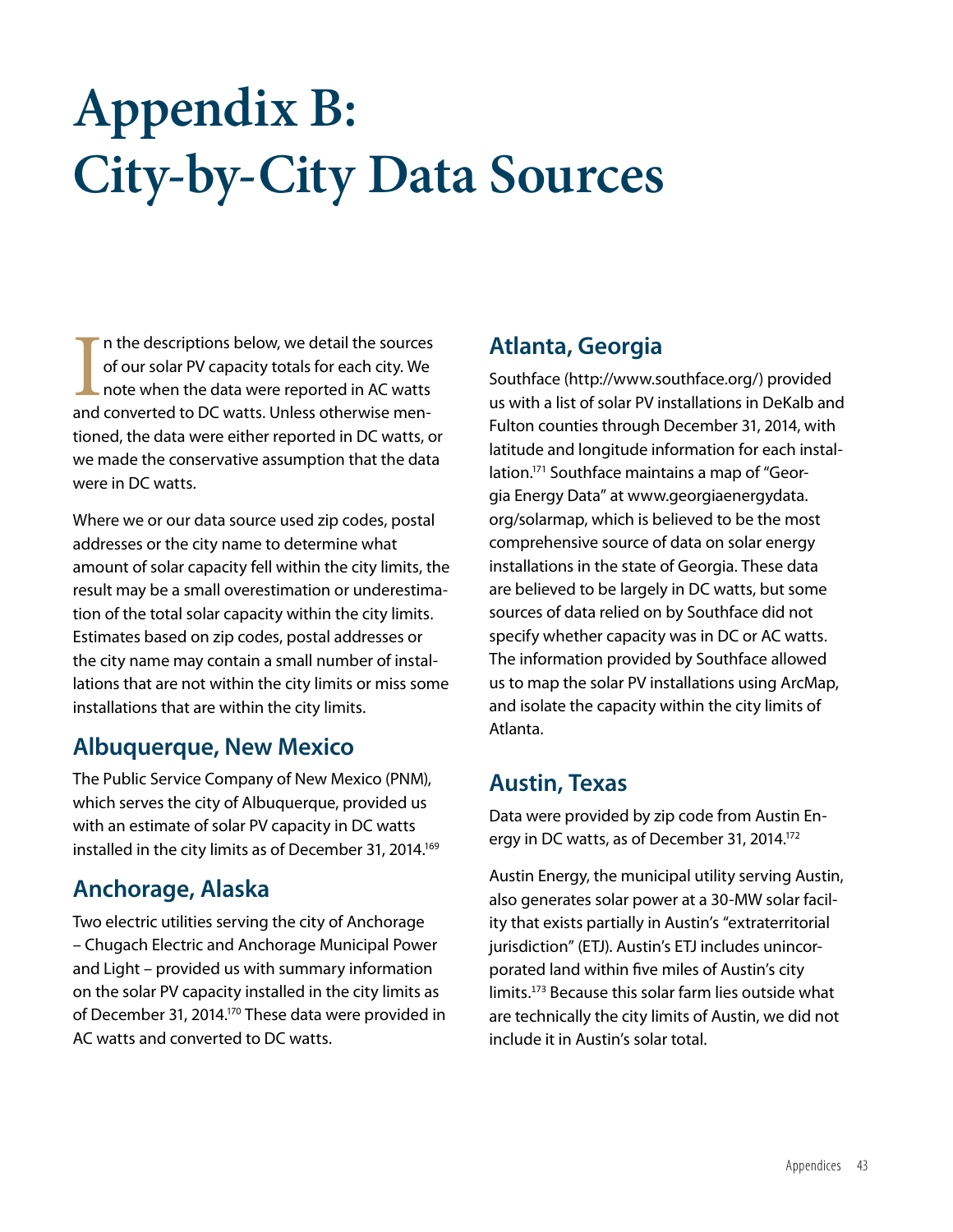### **Baltimore, Maryland**

Data on solar PV installed in the city of Baltimore was taken from the SREC registry PJM-GATS.<sup>174</sup> These data only include solar PV installations that are registered in the system before December 31, 2014 and the capacity provided is in DC watts.

#### **Billings, Montana**

Northwestern Energy, the utility serving Billings, provided the known amount of solar PV capacity installed in Billings as of December 31, 2012 (0.191 MW), and an estimate of the solar PV capacity installed in Billings during 2013 (0.016 MW).<sup>175</sup> No new information was available for 2014.<sup>176</sup>

#### **Birmingham, Alabama**

Data were provided by Alabama Power, the electric utility serving the city of Birmingham, as of December 31, 2014 in DC watts.177

#### **Boise, Idaho**

Data were provided by Idaho Power, the electric utility serving Boise, via the city of Boise.<sup>178</sup> Data were provided in DC watts and current as of December 31, 2014.

#### **Boston, Massachusetts**

Data on solar PV installed in the city of Boston before 2010 were taken from NREL's Open PV database.<sup>179</sup> Data on solar PV installed in the city of Boston between 2010 and December 31, 2014 were taken from two different spreadsheets maintained by the state of Massachusetts. The first spreadsheet, titled "Solar Carve-out Qualified Units," contains solar PV installations qualified for the RPS Class 1 solar carve-out program, and can be found at http://www.mass.gov/ eea/energy-utilities-clean-tech/renewable-energy/ solar/rps-solar-carve-out/current-status-of-the-rpssolar-carve-out-program.html. These installations are those installed in the city of Boston with a Commercial Operation Date by December 31, 2014, and the capacity is measured in DC watts with the Nameplate rating. The second spreadsheet contains solar PV installations qualified for the Solar Carve-Out II program. The spreadsheet is titled "Solar Carve-Out II Qualified Units," and can be found at http://www. mass.gov/eea/energy-utilities-clean-tech/renewableenergy/solar/rps-solar-carve-out-2/current-statissolar-carve-out-ii.html. These installations are those installed in Boston with a Commercial Operation Date by December 31, 2014, and the capacity is measured in DC watts.

#### **Buffalo, New York**

Data on solar PV installed in the city of Buffalo was taken from the Open NY Database titled "Solar Photovoltaic (PV) Incentive Program: Beginning 2003," which can be found at data.ny.gov/Energy-Environment/Solar-Photovoltaic-PV-Incentive-Program-Beginning-/3x8r-34rs. These data include solar PV installations registered in the system before December 31, 2014 located in Buffalo city, and are in DC watts with the Nameplate rating.

#### **Burlington, Vermont**

Data were obtained from the Vermont Energy Atlas (http://www.vtenergyatlas.com) a project of the Vermont Sustainable Jobs Fund, the Vermont Center for Geographic Information, Fountains Spatial and Overit Media. Data for the map are provided by the Vermont Clean Energy Development Fund, the Vermont Public Service Board and other sources. Installations were sorted by town name, and we totaled the installations labeled with "Burlington." The data were last updated January 12, 2015. A review of several of the installations found them to be reported in AC watts, so we assumed the total was in AC watts and converted it to DC watts.

## **Charleston, West Virginia**

The Appalachian Power Company provided an aggregate sum of solar PV capacity within a Charleston mailing address. These data were provided through January 12, 2015, so solar PV capacity installed in the first twelve days of 2015 may be included.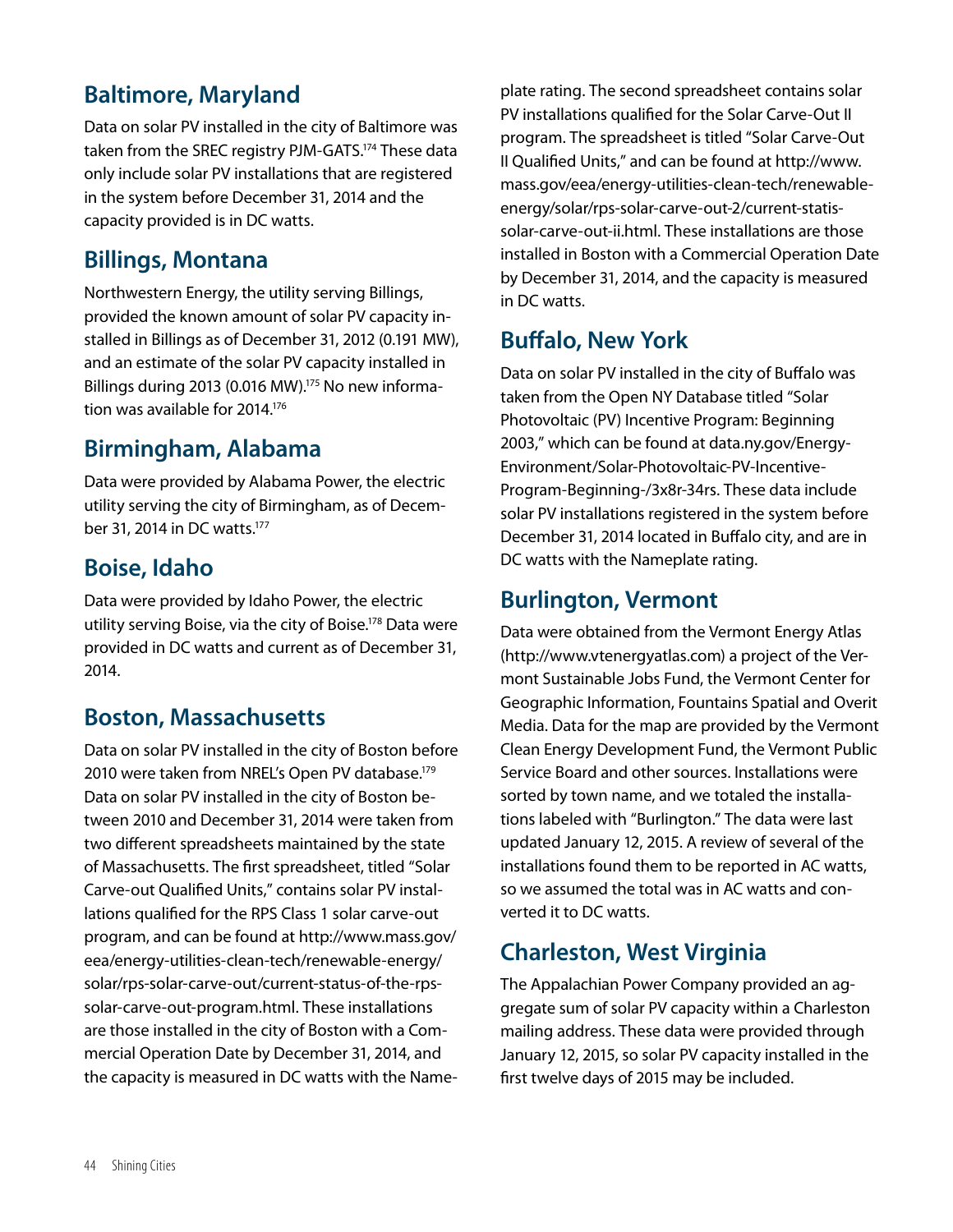### **Charlotte, North Carolina**

Solar PV capacity within Charlotte was determined by identifying solar PV projects in North Carolina from the North Carolina Utilities Commission (NCUC) worksheet, "New Renewable Energy Facility Registrations Accepted by the North Carolina Utilities Commission, 2008-2013," last updated September 2013.<sup>180</sup> The NCUC docket for each registered solar PV installation was then reviewed, using the NCUC's electronic docket, to determine whether the location of the system was within the city of Charlotte.

Although we used the same methodology to calculate Charlotte's total in our 2014 report, our solar PV capacity total for Charlotte is lower this year than last year. Last year, the NCUC docket for several of the projects referred to their capacity in terms of AC watts, and we therefore assumed that this held true for the other projects as well. This year, the docket for the new project in Charlotte did not designate whether the capacity was in AC or DC watts. We thus decided to use the conservative number, DC watts, which gave us a lower number than last year.

#### **Chicago, Illinois**

Data were provided by ComEdison, the electric utility serving the city of Chicago, as of December 31, 2014 in DC watts.181

#### **Cincinnati, Ohio**

Data were provided by Duke Energy, the electric utility serving the city of Cincinnati, as of December 31, 2014.<sup>182</sup> These data were provided in AC watts and converted to DC watts. The estimate we used from Duke Energy in this edition of the report is not precisely comparable to the data used in last year's report.

#### **Cleveland, Ohio**

The Public Utilities Commission of Ohio provided us with a list of certified renewable energy installations, with city name information, updated as of December 31, 2014.<sup>183</sup> We took the sum of the capacity of installations listed with the city name "Cleveland." Because this was a list of "certified" installations, this is possibly an overestimate of installed solar PV capacity as of December 31, 2014; some installations may have completed the certification process but are not yet online.

Because we used city name to identify which installations fell into Cleveland this year, the capacity total for the city is lower than the total we reported in the previous edition of this report, using a different methodology.

#### **Columbia, South Carolina**

Solar PV capacity within Columbia was provided to us in a spreadsheet compiled by the South Carolina Energy Office.184 The spreadsheet includes solar PV installations in the city limits as of December 31, 2014. The capacity was provided in AC watts and we converted it to DC watts.

#### **Columbus, Ohio**

The Public Utilities Commission of Ohio provided us with a list of certified renewable energy installations, with city name information, updated as of December 31, 2014.<sup>185</sup> We took the sum of the capacity of installations listed with the city name "Columbus." Because this was a list of "certified" installations, this is possibly an overestimate of installed solar PV capacity as of December 31, 2014; some installations may have completed the certification process but are not yet online.

Because we used city name to identify which installations fell into Columbus this year, the capacity total for the city is not comparable to the total we reported in the previous edition of this report, using a different methodology.

#### **Dallas, Texas**

We were unable to obtain a city-specific estimate of solar PV capacity in Dallas from Oncor Electric, the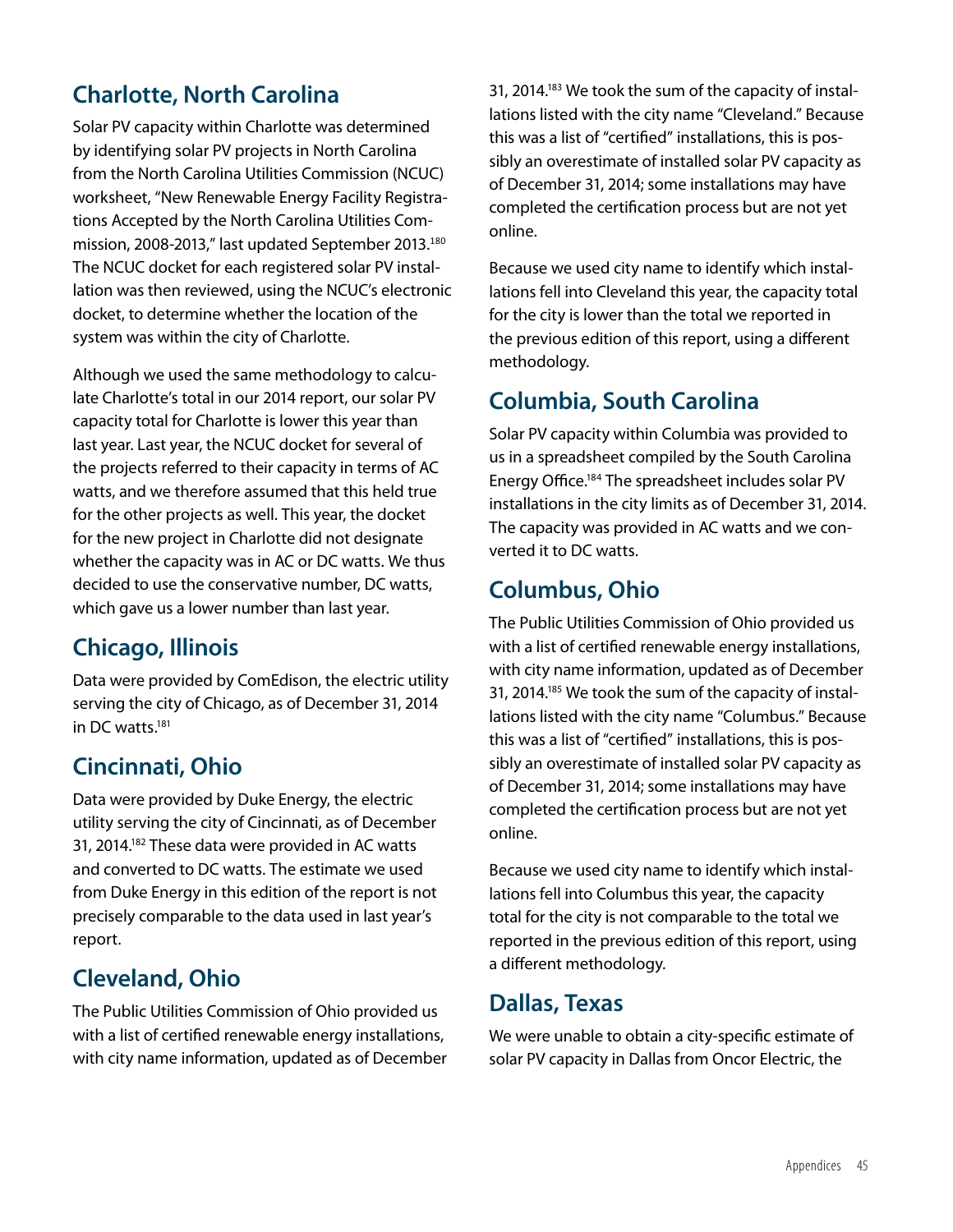electric utility serving the city and administering the city's solar incentive program.<sup>186</sup> The Northern Texas Renewable Energy Group is working on a city analysis of solar installations, but their analysis does not lend itself to an estimate of solar capacity at this stage. We used an estimate of solar PV capacity from the National Renewable Energy Laboratory's OpenPV Database.<sup>187</sup>

### **Denver, Colorado**

Data were provided by Xcel Energy, the electric utility serving the city, as of December 31, 2014. The city of Denver's Office of Sustainability assisted us in finding the correct information.<sup>188</sup> The capacity was provided in AC watts and converted to DC watts. The estimate we used from Xcel Energy in this edition of the report is not precisely comparable to the data used in last year's report.

#### **Des Moines, Iowa**

Data were provided by the city of Des Moines.<sup>189</sup> Nine projects were reported between 2010 and 2014, but only three of those projects had capacity information. Data were reported in AC watts and converted to DC watts.

## **Detroit, Michigan**

DTE Energy Company provided us with the solar PV capacity within the city limits of Detroit as of December 31, 2014.<sup>190</sup> The capacity was provided in DC watts.

#### **Fargo, North Dakota**

An estimate of solar PV capacity in Fargo was provided by the Cass County Electric Cooperative, which serves part of the city.<sup>191</sup> We assumed that this capacity was in DC watts. Xcel Energy, which serves the other part of Fargo, did not have any known solar PV capacity to report.<sup>192</sup>

### **Hartford, Connecticut**

This total is the sum of the solar PV capacities of solar facilities listed as approved under Connecticut's Renewable Portfolio Standard, based on a worksheet obtained from the Connecticut Public Utilities Regulatory Authority (PURA) labeled "RPS," obtained from http://www.ct.gov/pura/lib/pura/rps/rps.xls, and last updated on 12 November 2014.

#### **Honolulu, Hawaii**

We estimated the amount of solar PV capacity in urban Honolulu from county-level data released by Hawaiian Electric, the company serving the county of Honolulu (which is coterminous with the island of Oahu).193 Within the island of Oahu, the census designated place "urban Honolulu" is the place most comparable with other U.S. cities.<sup>194</sup> Data that would allow for more precise identification of PV facilities within urban Honolulu were requested from the Hawaii State Energy Office, but they could not provide data more geographically specific than the county level.

We used the total capacity of solar PV installations within Honolulu County to estimate what percent of this capacity would fall in urban Honolulu.<sup>195</sup>

**Solar PV Capacity in urban Honolulu Estimate (MW)** = Total Solar PV Capacity in Honolulu County\*(Urban Honolulu Households/Honolulu County Households)

**Solar PV Capacity in Honolulu Estimate (MW) =**  221 MW \*(127,652/308,490)

#### **Houston, Texas**

Data were provided by CenterPoint Energy, the electric utility serving the city, as of December 31, 2014.196 The capacity was provided in AC watts and we converted it to DC watts.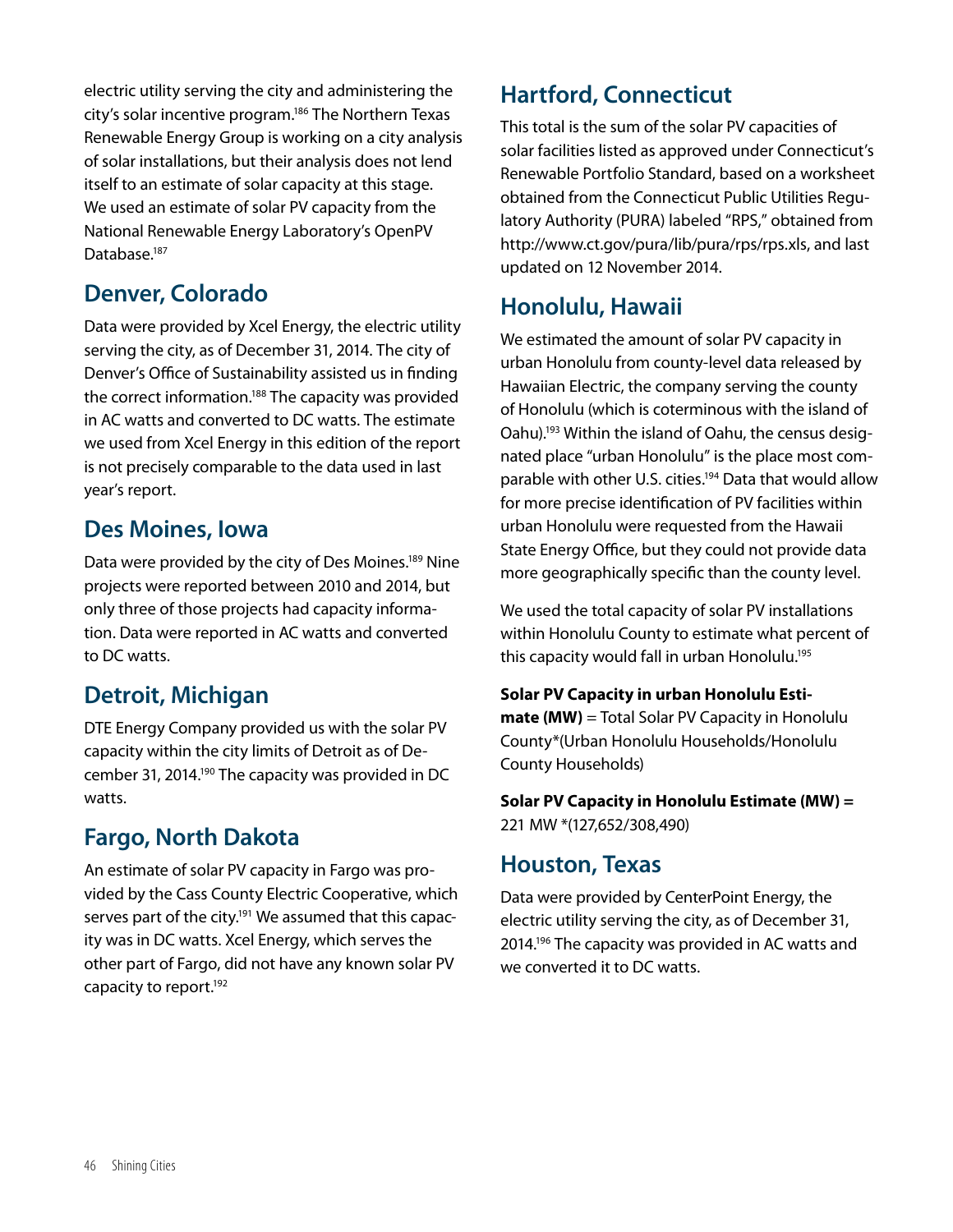### **Indianapolis, Indiana**

Data were provided by Indianapolis Power and Light, the electric utility serving the city, as of December 31, 2014.197

### **Jacksonville, Florida**

Data were provided by Jacksonville Electric Authority (JEA), the utility serving the city, as of December 31, 2014 in DC watts.<sup>198</sup>

In the last edition of this report, data were provided by JEA by zip code, leading to a higher city total than we report this year. Our estimate using ArcGIS yielded a city total of 16 MW as of the end of 2013. The data we use this year were summarized by city by JEA, and are therefore more accurate than our estimate last year.

#### **Kansas City, Missouri**

Data were provided by Kansas City Power & Light, the electric utility serving the city, as of December 31, 2014 in DC watts.<sup>199</sup>

#### **Las Vegas, Nevada**

Data were provided by the City of Las Vegas, as of December 31, 2014 (in a spreadsheet compiled for the city by NV Energy, the city's electric utility).<sup>200</sup> The capacity was provided in AC watts and we converted it to DC watts. NV Energy also produces solar energy at a 3.3 MW installation on its wastewater treatment facility just outside of the city limits.

#### **Los Angeles, California**

Data were provided by the Los Angeles Department of Water & Power, the city's municipal electric utility, as of December 31, 2014.<sup>201</sup> The capacity was provided in AC watts and we converted it to DC watts.

#### **Louisville, Kentucky**

Data were provided by Louisville Gas & Electric, the electric utility serving the city, as of December 31, 2014.202 The capacity was provided in AC watts and we converted it to DC watts.

#### **Manchester, New Hampshire**

Public Service of New Hampshire, the electric utility company serving the city of Manchester, provided us with an aggregate total of installed solar PV capacity within the city limits of Manchester, through 31 December 2013.<sup>203</sup> These data were reported in AC watts and were converted to DC watts. We were unable to obtain data for 2014.

#### **Memphis, Tennessee**

Data were provided by Memphis Light, Gas and Water, the city's municipal electric utility, as of December 31, 2014 in DC watts.<sup>204</sup>

#### **Miami, Florida**

Florida Power & Light provided us with solar PV installed in their service area, broken down by zip code, as of 31 December 2014 in DC watts.<sup>205</sup> We used ArcMap to isolate those zip codes that are centered within the city limits of Miami and counted only solar PV installations in those Miami zip codes in the solar PV capacity total for the city.

#### **Milwaukee, Wisconsin**

Data were received from the office of Renew Wisconsin. The data are up to date as of December 31, 2014 in DC megawatts.<sup>206</sup>

#### **Minneapolis, Minnesota**

Xcel Energy, the utility serving the city, provided us with data on the solar PV capacity of installations within Minneapolis. They declined to give us the data from 2014, therefore, the data are up to date as of 2013. These data were reported in DC watts.

#### **Nashville, Tennessee**

Data were provided by Nashville Electric, the electric utility serving the city, as of December 31, 2014 in DC watts.<sup>207</sup>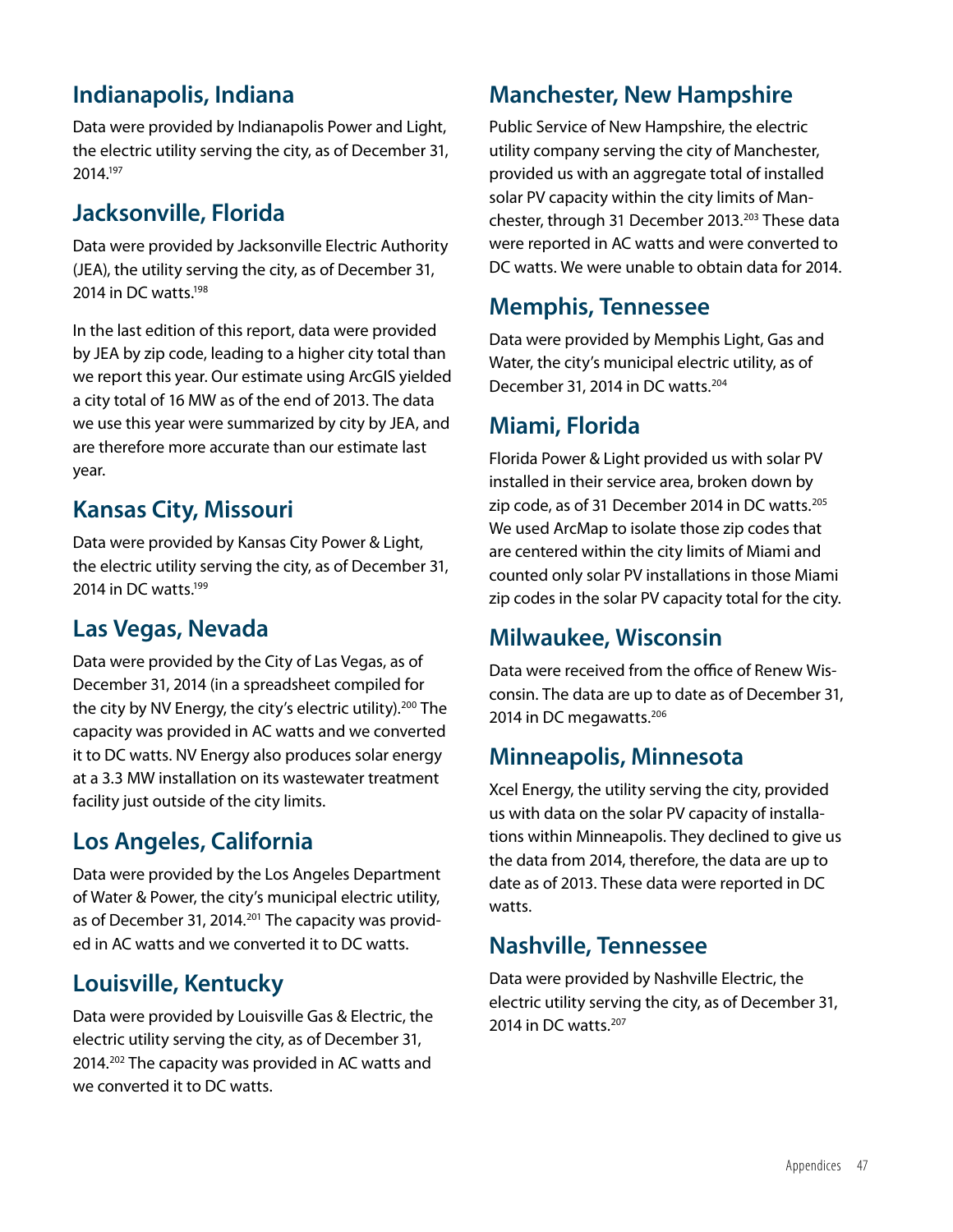#### **New Orleans, Louisiana**

Entergy New Orleans, the electric utility serving New Orleans, provided us with this solar PV capacity total, as of December 31, 2014. These data were reported in AC watts, and were converted to DC watts (see Methodology).<sup>208</sup>

#### **New York, New York**

Data on solar PV capacity in the city limits of New York as of December 31, 2014 were provided by Con Edison, the utility serving New York City. These data were reported in DC watts (see Methodology).<sup>209</sup>

#### **Newark, New Jersey**

The solar PV installations supported by New Jersey's Clean Energy Program (NJCEP) are made available online in the "NJCEP Solar Installations Report" with city and zip code information. When we collected the data, information was available through December 31, 2014. We found the Newark solar PV total by filtering "city name" for Newark.<sup>210</sup>

#### **Oklahoma City, Oklahoma**

Data were provided by Oklahoma Gas & Electric (OGE) and by the City of Oklahoma City as of December 31, 2014.<sup>211</sup> OGE only has a list tracking solar PV installations less than 300 kW; we added a known 1 megawatt installation at the Veteran's Hospital to the 312 kW of solar PV capacity reported by OGE. We assumed the data were in DC watts.

#### **Omaha, Nebraska**

Estimated solar PV capacity in Omaha was provided by Omaha Public Power District, the electric utility serving the city of Omaha, as of December 31, 2014.<sup>212</sup> These data were reported in AC watts and were converted to DC watts.

#### **Orlando, Florida**

Jennifer Szaro, the Renewable Energy Manager at the Orlando Utilities Commission (the municipal utility serving the city of Orlando) provided us with a spreadsheet of solar installations listed as being in "Orlando" and updated as of 31 December 2014. The capacity numbers were provided in DC watts.

### **Philadelphia, Pennsylvania**

The data were obtained from the SREC registry PJM-GATS.<sup>213</sup> These data only include solar PV installations that are registered in the system before December 31, 2014 and the capacity provided is in DC watts.

#### **Phoenix, Arizona**

Phoenix is served by two electric utilities, Arizona Public Service (APS) and Salt River Project (SRP). Data from APS's service territory were provided by APS via the City of Phoenix as of December 31, 2014 in DC watts.<sup>214</sup> Data from SRP's service territory was downloaded by zip code from the Arizona "Go Solar" website, managed by the Arizona Corporation Commission with information provided by regulated electric utilities.215 We downloaded SRP's spreadsheet of installations and selected those installations that were assigned the status of "installed," were listed as "PV," were installed before December 31, 2014, and fell into zip codes centered in the Phoenix city limits. We added this estimate of solar PV capacity in SRP's service territory to APS's total to estimate the capacity installed in Phoenix at the end of 2014.

#### **Pittsburgh, Pennsylvania**

PennFuture provided us with data on Solar PV installations in Pittsburgh. This data is updated only through the middle of December 2013 and was obtained in DC watts.<sup>216</sup> We were unable to obtain data for 2014.

#### **Portland, Maine**

The solar PV capacity installed in Portland was provided by Central Maine Power. These data are up to date through December 31, 2014.<sup>217</sup> It was unknown whether the capacity given was in AC or DC watts. We therefore used the more conservative estimate of DC watts.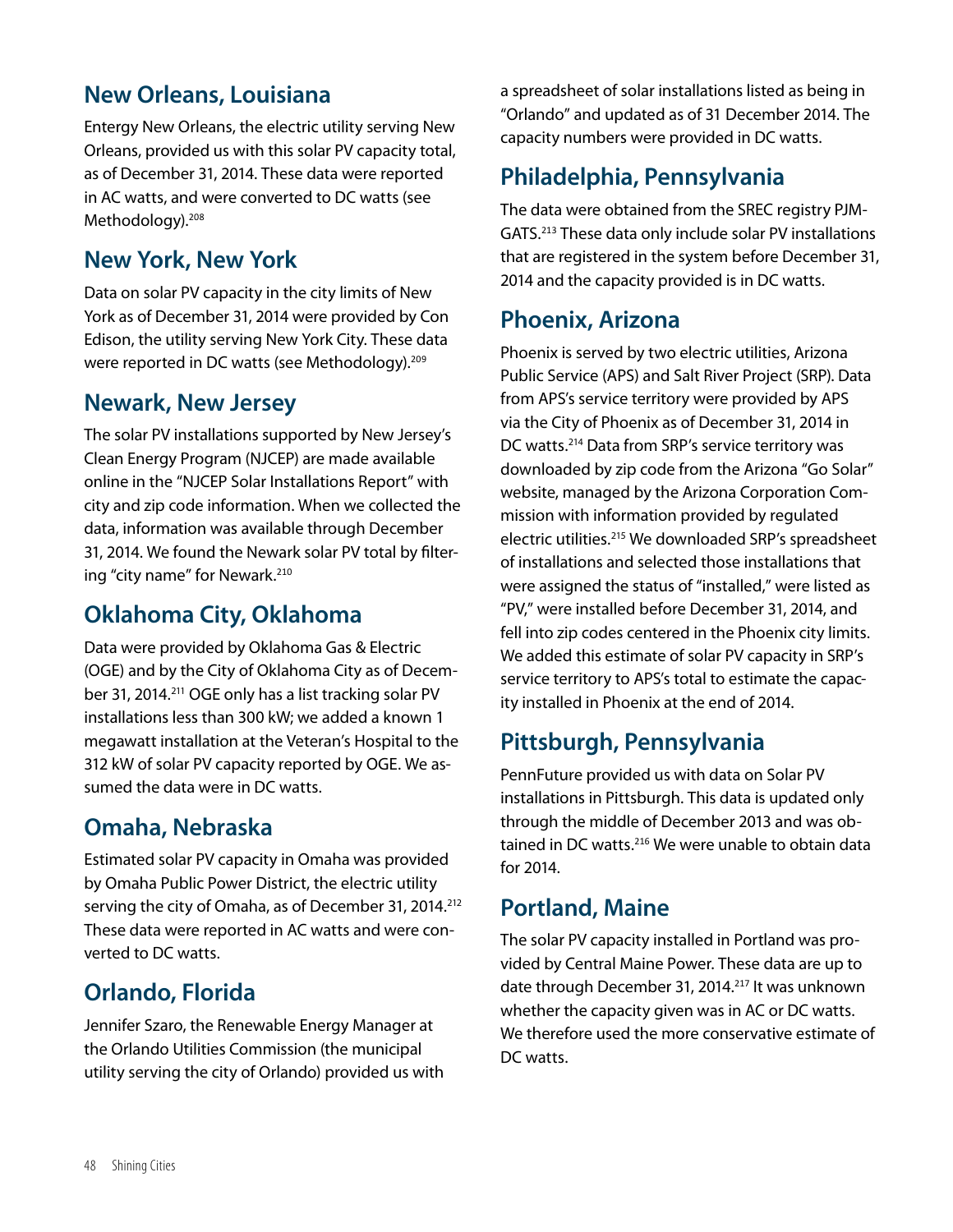### **Portland, Oregon**

The city of Portland is served in part by Portland General Electric and in part by Rocky Mountain Power (RMP). Data on solar PV capacity installed in Portland General Electric's service were provided by Portland General Electric via the City of Portland's Bureau of Planning and Sustainability as of December 31, 2014 in DC watts.218 Data on capacity installed in RMP's service territory were provided by RMP's net metering department as of December 31, 2014 in DC watts.219

#### **Providence, Rhode Island**

Data were provided from the Rhode Island Office of Energy Resources as of December 31, 2014 in DC watts.<sup>220</sup>

#### **Raleigh, North Carolina**

The City of Raleigh provided us with data on solar PV installations in the city limits of Raleigh as of 31 December 2014. We filtered projects to those only labeled "PV". Some of the data was reported in DC watts, and some was reported in AC watts. For those projects reported in AC watts, we converted them to DC watts (see Methodology).<sup>221</sup>

#### **Richmond, Virginia**

A list of net metered solar PV installations was obtained from the Virginia Department of Mines, Minerals and Energy as of December 2014 in DC watts. We used installations listed with the "city name" of Richmond. These data only include projects that are net-metered.222

#### **Riverside, California**

The installed solar PV capacity total for Riverside was taken from a solar map maintained by the Riverside Power District: http://www.greenriverside.com/ Green-Map-9. This map is updated daily, and the total we used was recorded on December 30, 2014; therefore, solar PV capacity from December 30 and 31, 2014 may be missing.<sup>223</sup>

#### **Sacramento, California**

Data were provided by Sacramento Municipal Utility District, the city's publically-owned electric utility, as of December 31, 2014.<sup>224</sup> The capacity was provided in AC watts and we converted it to DC watts.

#### **Salt Lake City, California**

Data were provided by Rocky Mountain Power, the electric utility serving the city, as of December 31, 2014 in DC watts.<sup>225</sup>

#### **San Antonio, Texas**

Data were provided by zip code by CPS Energy, the electric utility serving the city, as of December 31, 2014.226 Solar San Antonio, a non-profit organization in San Antonio, provided us with information on utility-scale installations that fall within the city limits of San Antonio: Alamo 1, Blue Wing and William R. Sinkin Centennial Solar Farms 1 and 2.<sup>227</sup> We verified that these fell within the city limits using Google maps.

#### **San Diego, California**

Data were provided by San Diego Gas & Electric, the electric utility serving the city, as of December 31, 2014.<sup>228</sup> The capacity was provided in AC watts and we converted it to DC watts.

#### **San Francisco, California**

Data were provided by the San Francisco Department of the Environment as of December 31, 2014 in DC watts.<sup>229</sup>

#### **San Jose, California**

Data were provided by Pacific Gas & Electric via the City of San Jose's Environmental Services Department as of December 31, 2014.<sup>230</sup> The capacity was provided in AC watts and we converted it to DC watts.

In the previous edition of our report, we reported that San Jose had 72 MW-AC of solar PV capacity as of the end of 2013 (94 MW-DC). In our research this year, the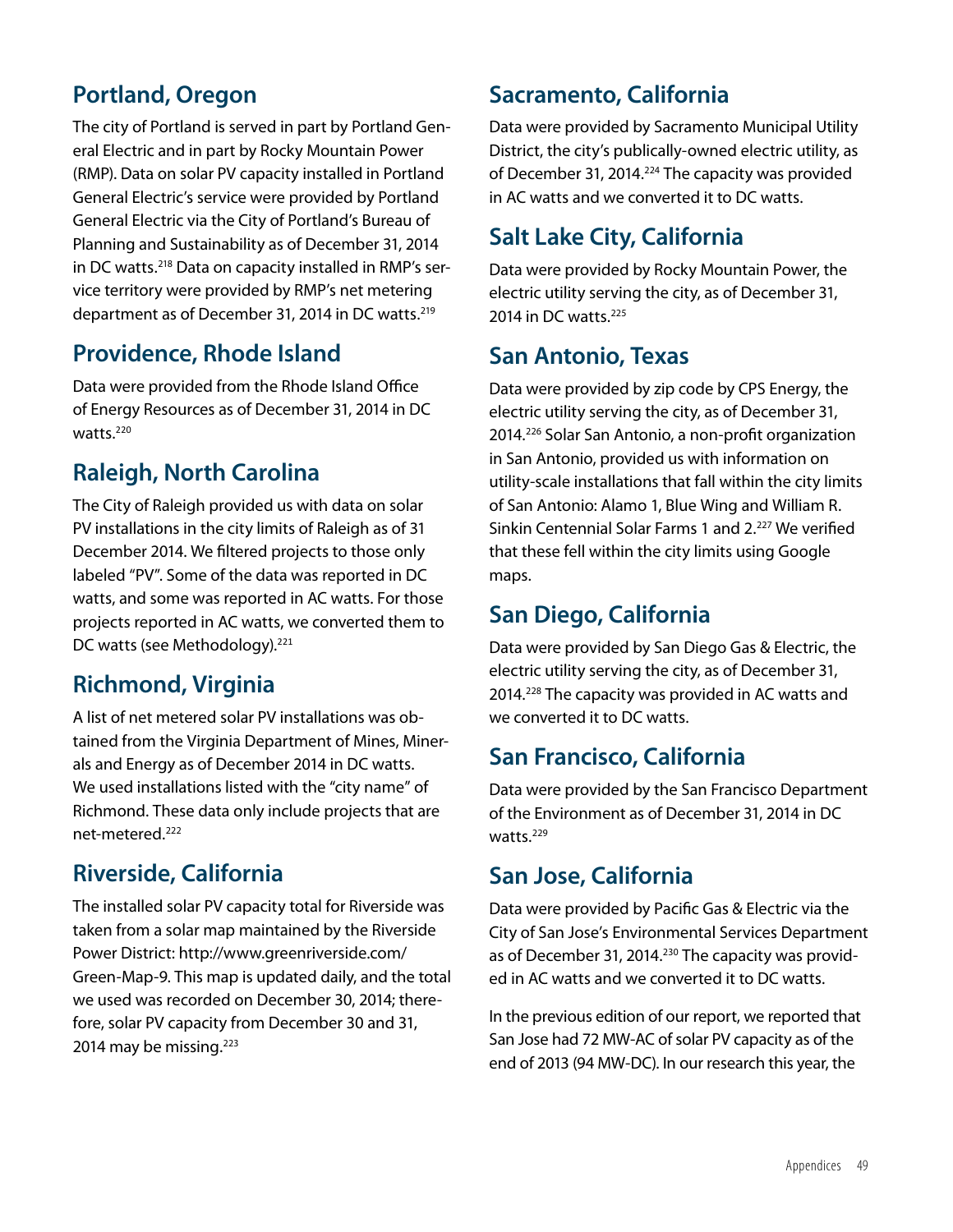city received different information and informed us that this was an overestimate – San Jose had 62.6 MW of solar PV capacity installed as of the end of 2013.

### **Seattle, Washington**

An estimate of installed solar PV capacity as of December 31, 2014 was provided by the Seattle Department of Planning and Development (obtained from Seattle City Light, the city's municipal utility).<sup>231</sup>

#### **St. Louis, Missouri**

Ameren Missouri, the utility serving the city of St. Louis, provided us with a total capacity number updated as of March 3, 2015, in DC watts, for the city of St. Louis.232 The utility totaled installed solar PV capacity in the following St. Louis zip codes to estimate how much solar PV fell within the city limits: 63101, 63102, 63103, 63104, 63106, 63107, 63108, 63109, 63110, 63111, 63112, 63113, 63115, 63116, 63118, 63139, 63147 and 63155.

#### **Tampa, Florida**

TECO Energy, the utility serving the city of Tampa, provided us with a total capacity number updated as of December 31, 2014, in DC watts, for the city of Tampa.<sup>233</sup>

## **Virginia Beach, Virginia**

Dominion Virginia Power provided us with data on solar PV installed in the city limits of Virginia Beach as of December 31, 2014. These data were reported in AC watts, and were converted to DC watts (see Methodology).<sup>234</sup>

### **Washington, D.C.**

Data for solar PV capacity for installations in Washington, D.C. were found on the Public Service Commission of the District of Columbia website. We downloaded the Excel file titled "List of Eligible Renewable Generators" and filtered for projects titled "Solar PV". These data are up to date through December 8, 2014 and are reported in DC watts.<sup>235</sup>

### **Wilmington, Delaware**

The Delaware Public Service Commission maintains a downloadable spreadsheet of certified renewable energy facilities. We used this spreadsheet to find the solar PV capacity in Wilmington, based on postal address, as of December 31, 2014 in DC watts.<sup>236</sup>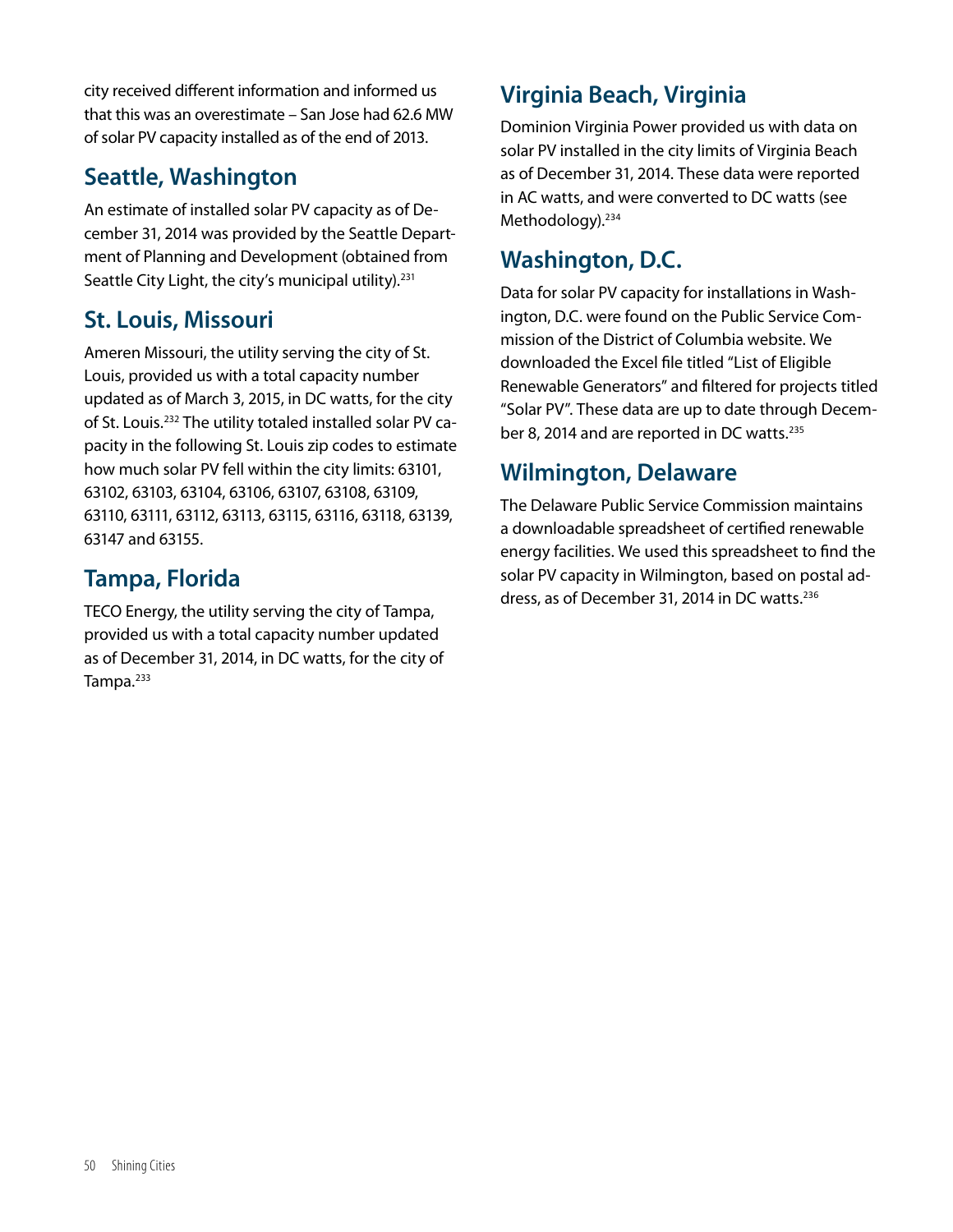## **Notes**

1. Katharine Hayhoe et al., *Climate Change and Chicago,* 7 November 2007.

2. City of Chicago Office of the Mayor, *2015 Sustainable Chicago Action Agenda: Year Two Progress Report*, Fall 2014.

3. Lynn Adams and Patty Bigner, "A Utility for the 21st Century – Creating a Path toward Sustainability*,*" *Journal AWWA,* May 2010.

4. Solar Friendly Communities, *About Us,* accessed at solarcommunities.org/about-us, 18 February 2015.

5. City of Fort Collins, *Cumulative Installed PV Capacity,*  accessed at www.fcgov.com/utilities/img/site\_specific/uploads/PV\_Installed\_Capacity.pdf, 18 February 2015.

6. The City of Houston, *Mayor Annise Parker Launches Mayors National Climate Action Agenda with Los Angeles and Philadelphia* (press release), 22 September 2014.

7. Matthew Tresaugue, "Houston Takes Lead with Climate Plan," *Houston Chronicle,* 22 September 2014.

8. For current solar and wind generation percentages: United States Environmental Protection Agency, *Top 30 Local Government*, 26 January 2015; For 2016 generation predictions: See Note 7.

9. Alex Dews and Sarah Wu, Mayor's Office of Sustainability, *2013 Progress Report: Greenworks Philadelphia,* 2014, accessed at www.phila.gov/green/PDFs/Greenworks2013ProgressReport\_Web.pdf.

10. Ibid.

11. PennEnvironment, *Philadelphia City Council Commits to Goal of 20,000 Solar Roofs* [news release], 20 March 2014.

12. Solar Energy Industries Association, *Solar Industry Data,* accessed at www.seia.org/research-resources/solarindustry-data, 22 January 2015.

13. This includes potential solar power generation from rooftop solar panels, large utility-scale solar installations, and concentrating solar power plants. Judee Burr and Lindsey Hallock, Frontier Group, Rob Sargent, Environment America Research & Policy Center, *Star Power: The Growing Role of Solar Energy in America*, November 2014.

14. Ibid.

15. Ibid.

16. Mapdwell, *Boston, MA,* accessed at www.mapdwell.com/en/boston/stats, 5 March 2015.

17. Magdalena Mis, "New-generation Solar Panels Far Cheaper, More Efficient: Scientists," *The Washington Post,*  27 January 2015.

18. Solar Energy Industries of America, *U.S. Installs 6.2 GW of Solar PV in 2014, Up 30% Over 2013* [press release]*,*  10 March 2015.

19. Solar panel efficiency: Kevin Bullis, "A Cheap Material Boosts Solar Cells by 50 Percent*," MIT Technology Review,* 30 January 2015; Storage: Katherine Tweed, "4 Things to Watch For in the 2015 Energy Storage Market," *GreenTech Media,* 20 January 2015.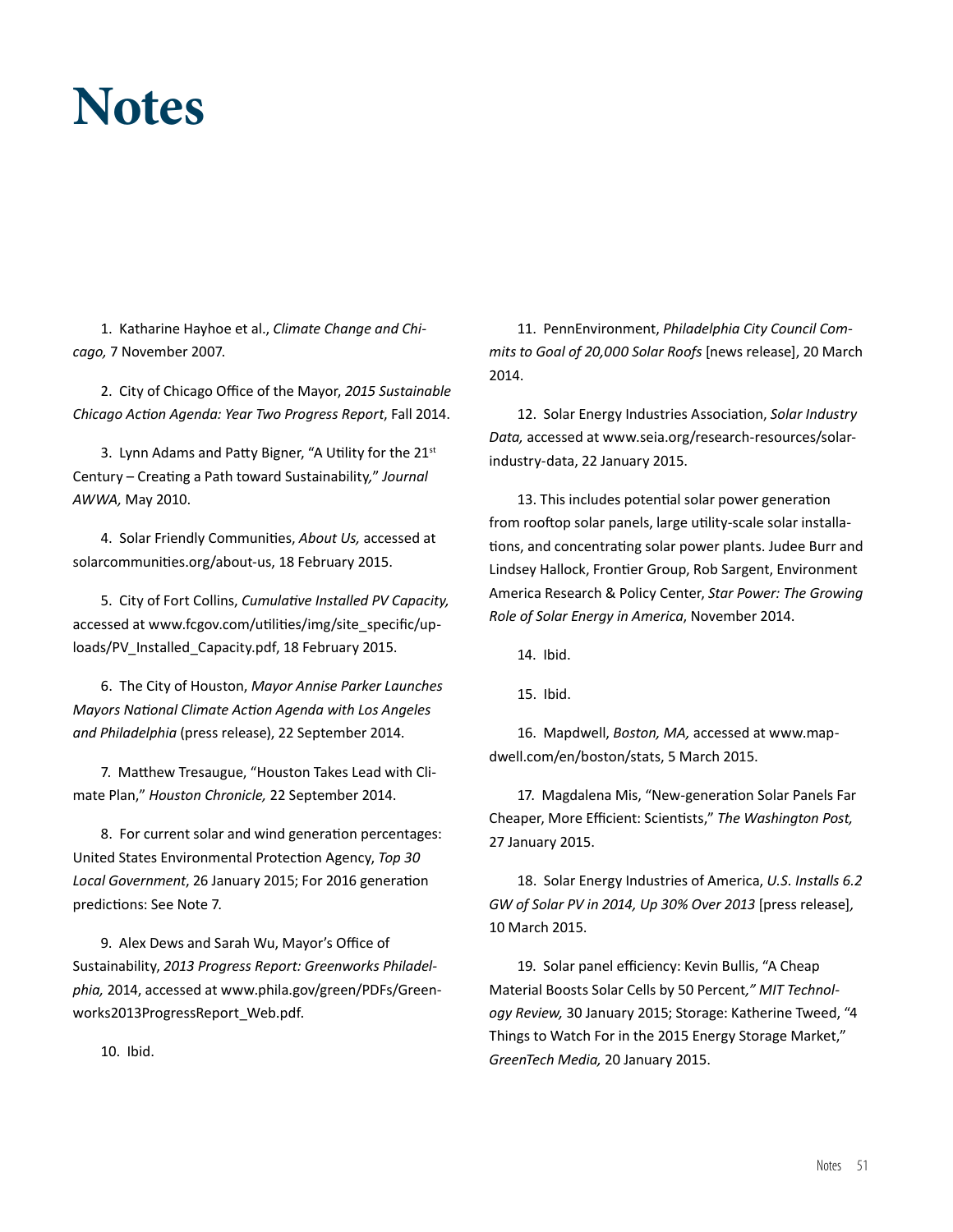20. Matt Safford, "This Clear Plastic Material Harvests Solar Energy Without You Even Knowing It's There," *Smithsonian*, 30 September 2014.

21. Bill Chappell, "Solar Bike Path Opens This Week in the Netherlands," *National Public Radio,* 10 November 2014.

22. Hal Bernton, "How to Store Solar Energy for a Rainy Day? A Really Big Battery," *The Seattle Times,* 15 January 2015.

23. United States Department of Energy, *Alternative Fuels Data Center,* accessed at www.afdc.energy.gov/vehicles/electric\_batteries.html, 2 March 2015.

24. Jeff St. John, "SCE Chooses Ice Energy for 25MW of Rooftop Thermal Energy Storage," GreenTech Media, 13 November 2014.

25. Stephen Lacey, "Storage is the New Solar: Will Batteries and PV Create an Unstoppable Hybrid Force?" *Greentech Media,* accessed at www.greentechmedia.com/ articles/featured/Storage-Is-the-New-Solar-Will-Batteriesand-PV-Create-an-Unstoppable-Hybri, 29 January 2015.

26. Eric Wesoff, "Milestone: 10 Gigawatts of Solar Panels in 2010, Part 1," *GreenTechSolar,* 6 October 2010.

27. See Note 18.

28. Solar Energy Industries Association and GTM Research, *Solar Market Insight Report 2014 Q3,* accessed at www.seia.org/research-resources/solar-market-insightreport-2014-q3, 1 February 2015.

29. See Note 18.

30. The Global Commission on the Economy and Climate, *The New Climate Economy,* 2014.

31. Urbanization rates 2000-2010: United States Census Bureau, *Growth in Urban Population Outpaces Rest of Nation, Census Bureau Reports* (press release), 26 March 2012. For future urban growth: United Nations, *World Urbanization Prospects 2014,* 2014.

32. Jordan Schneider, Frontier Group, and Julian Boggs, Environment America Research & Policy Center, *America's Dirtiest Power Plants: Polluters on a Global Scale*, September 2014.

33. Global Carbon Atlas, *Emissions,* accessed at www. globalcarbonatlas.org/?q=en/emissions, 22 January 2015.

34. Definition of Nuisance Flooding: National Oceanic and Atmospheric Administration, *NOAA Establishes 'Tipping Points' For Sea Level Rise,* 18 December 2014.

35. National Oceanic and Atmospheric Association, *NOAA: 'Nuisance Flooding' an Increasing Problem as Coastal Sea Levels Rise,* 28 July 2014.

36. Ibid.

37. Union of Concerned Scientists, *Early Warning Signs of Global Warming: Downpours, Heavy Snowfalls, and Flooding,* accessed at www.ucsusa.org/global\_warming/ science and impacts/impacts/early-warning-signs-of-global-3.html#.VME\_1dLF-ug, 22 January 2015.

38. Kevin E. Trenberth, National Center for Atmospheric Research, "Changes in Precipitation with Climate Change," *Climate Research,* 47:123-138, doi: 10.3354/cr00953, March 2011.

39. National Climatic Data Center, *Billion-Dollar Weather and Climate Disasters: Table of Events,* accessed at www. ncdc.noaa.gov/billions/events, 22 January 2015.

40. Ibid.

41. Noah S. Diffenbaugh and Martin Scherer, Stanford University, Robert J. Trapp, Purdue University, "Robust Increases in Severe Thunderstorm Environments in Response to Greenhouse Forcing," *Proceedings of the National Academy of Sciences,* 110(41):16361-16366, 8 October 2013.

42. United States Environmental Protection Agency, *Heat Island Effect,* accessed at www.epa.gov/heatisland/, 9 February 2015.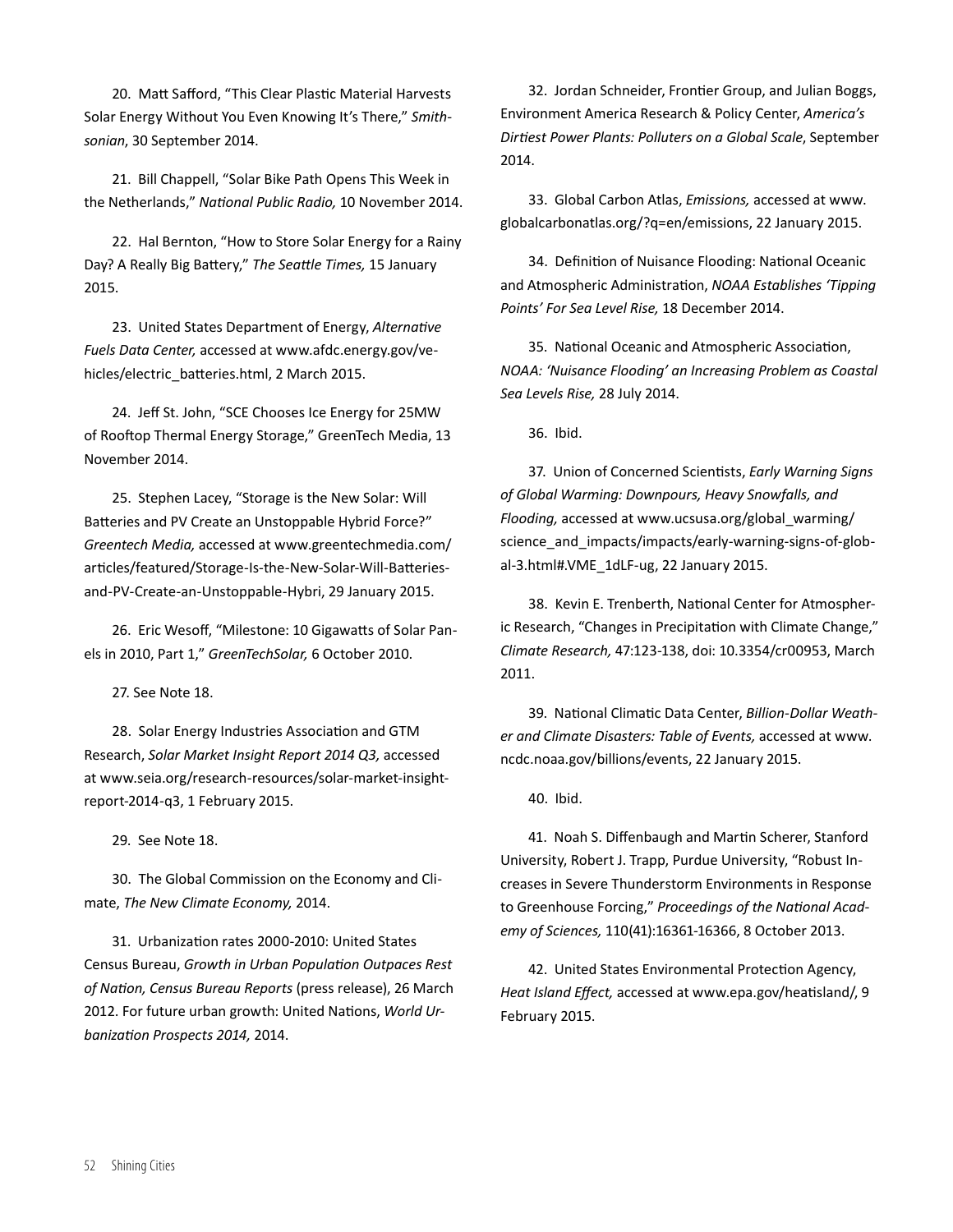43. Intergovernmental Panel on Climate Change, *Working Group II: Impacts, Adaptation and Vulnerability: Thermal Stress (Heat Waves, Cold Spells),* accessed at: www.ipcc.ch/ ipccreports/tar/wg2/index.php?idp=353#941, 20 January 2015.

44. United States Forest Service, *National Climate Assessment Executive Summary,* accessed at www.fs.fed. us/research/docs/climate-change/assessment/national-climate-assessment-executive-summary.pdf, 22 January 2015.

45. California Emergency Management Agency, *My-Hazards: Fire,* accessed at myhazards.calema.ca.gov/, 22 January 2015.

46. Headwater Economics, *Local Responses to Wildfire Risks and Costs: Case Studies and Lessons Learned,* April 2014.

47. Based on harmonized data for all energy sources other than natural gas (for which published data were used) from National Renewable Energy Laboratory, *LCA Harmonization,* accessed at www.nrel.gov/analysis/sustain\_lcah. html, 15 February 2015.

48. Rani Molla, "Coal Still Is Top Source of Electricity in U.S.; Where Does Your State Stand?," *The Wall Street Journal,* 14 August 2014.

49. United States Environmental Protection Agency, *Clean Energy,* accessed at www.epa.gov/cleanenergy/energy-and-you/affect/air-emissions.html, 9 February 2015.

50. American Lung Association, *Ozone Pollution,* accessed at www.stateoftheair.org/2013/health-risks/healthrisks-ozone.html#\_edn23, 20 January 2015.

51. Fabio Caiazzo et al., "Air pollution and Early Deaths in the United States. Part I: Quantifying the Impact of Major Sectors in 2005", *Atmospheric Environment,* 79:198-208, 31 May 2013.

52. Ibid.

53. Chris Mooney, "It's Official: 2014 was the Hottest Year in Recorded History," *The Washington Post,* 16 January 2015.

54. For relationship between heat and electricity demand: See Note 42; For peaker plant information: Jeff St. John, "Dueling Charts of the Day: Peaker Plants vs. Green Power," *GreenTech Media,* 17 January 2014.

55. Robert G. Sanders and Lewis Milford, Clean Energy Group, *Clean Energy for Resilient Communities: Expanding Solar Generation in Baltimore's Low-Income Neighborhoods,*  February 2014.

56. New York: The City of New York, *A Stronger, More Resilient New York,* 11 June 2013; Chicago: City of Chicago, *Chicago Climate Action Plan: Progress Report (2008-2009),* 2010.

57. The City of New York, *A Stronger, More Resilient New York,* 11 June 2013.

58. Report recommendations: The City of New York, *A Stronger, More Resilient New York,* 11 June 2013; Definition of a microgrid: Untited States Department of Energy, *How Microgrids Work,* 17 June 2014.

59. Union of Concerned Scientists, *The Energy- Water Collision: 10 Things You Should Know,* September 2010.

60. Kristen Averyt, et al., Union of Concerned Scientists, *Freshwater Use by U.S. Power Plants: Electricity's Thirst for a Precious Resource*, November 2011.

61. Go Solar California, *Cost by Quarter,* accessed at www.californiasolarstatistics.ca.gov/reports/quarterly\_ cost per watt/, 27 January 2015.

62. Ibid.

63. Keyes, Fox and Wiedman, LLP, Interstate Renewable Energy Council, *Unlocking DG Value: A PURPA-Based Approach to Promoting DG Growth,* May 2013.

64. The National Academies, *Sources and Uses,* accessed at www.nap.edu/reports/energy/sources.html, 9 February 2015.

65. Ibid.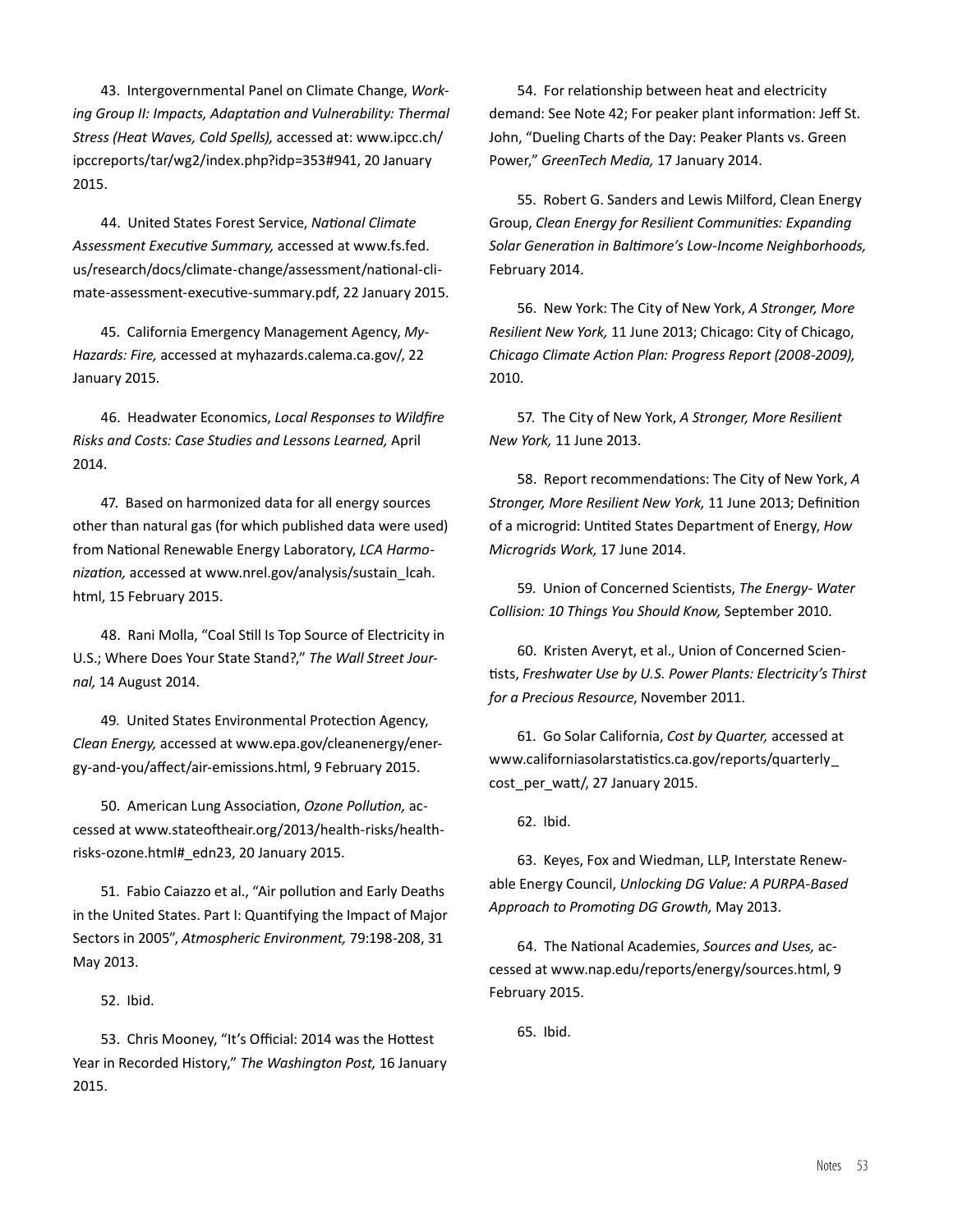66. "Massachusetts Closes Out Landmark Solar Rebate Program," *Solar Industry Magazine,* 22 January 2015.

67. Emily Hois, Clean Energy Collective, *Virtual Net Meterina and the Future of Community Solar,* 30 December 2013.

68. Alison Kemper and Roger Martin, "Volatile Fossil Fuel Prices Make Renewable Energy More Attractive," The Guardian, 21 March 2013.

69. The Solar Foundation, *National Solar Jobs Census 2014,* 2014.

70. Ibid.

71. Ibid.

72. Ibid.

73. David Robinson, "'Historic Day for Buffalo' Zemsky says of SolarCity RiverBend Plans," *The Buffalo News,* 23 September 2014.

74. After requesting data from a number of sources and finding ourselves unable to procure reliable information, we did not include Birmingham, Alabama; Cheyenne, Wyoming; Jackson, Mississippi; Little Rock, Arkansas; Sioux Falls, South Dakota; or Wichita, Kansas.

75. Galen Barbose, Samantha Weaver, and Naïm Darghouth, Lawrence Berkeley National Laboratory, *Tracking the Sun VII: An Historical Summary of the Installed Price of Photovoltaics in the United States from 1998 to 2013*, 2014.

76. See Note 18.

77. Land area was calculated using the city land areas provided by the United States Census Bureau's City Quickfacts. They define land area as the size of all areas designated as land in the Census Bureau's national geographic database. United States Census Bureau, *Land Area and Persons per Square Mile,* accessed at quickfacts.census.gov/ qfd/meta/long\_LND110210.htm, 3 March 2015.

78. Of the top 20 solar cities, 11 of them were recipients of the Solar America Cities award given in 2008 by the Department of Energy: Austin, Boston, Denver, New Orleans, New York City, Portland, Sacramento, San Antonio, San Diego, San Francisco and San Jose. National Renewable Energy Laboratory, *Solar America Award Initiative Factsheet,* March 2008.

79. U.S. Census Bureau, U.S. Department of Commerce Economics and Statistics Administration, *Census Regions and Divisions of the United States*, downloaded from https:// www.census.gov/geo/maps-data/maps/pdfs/reference/ us regdiv.pdf, 5 March 2015.

80. This refers to the census designated place "urban Honolulu." In an analysis by the National Renewable Energy Laboratory, researchers assume an average residential solar PV system size of 5 kW on detached homes: Paul Denholm and Robert Margolis, National Renewable Energy Laboratory, *Supply Curves for Rooftop Solar PV-Generated Electricity for the United States*, November 2008, 13.

81. In an analysis by the National Renewable Energy Laboratory, researchers assume an average residential solar PV system size of 5 kW on detached homes: Paul Denholm and Robert Margolis, National Renewable Energy Laboratory, *Supply Curves for Rooftop Solar PV-Generated Electricity for the United States*, November 2008, 13.

82. Ibid.

83. Ibid.

84. During our research this year, we discovered that Denver had 23.5 MW of solar PV capacity at the end of 2013, instead of the 25 MW figure we used in the 2014 *Shining Cities* report. See Appendix B for details.

85. Solar Energy Industries Association, *RPS Solar Fact Sheet CO,* accessed at www.seia.org/sites/default/files/ resources/RPS%20Solar%20Fact%20Sheet%20CO.pdf, 2 February 2015.

86. Ibid.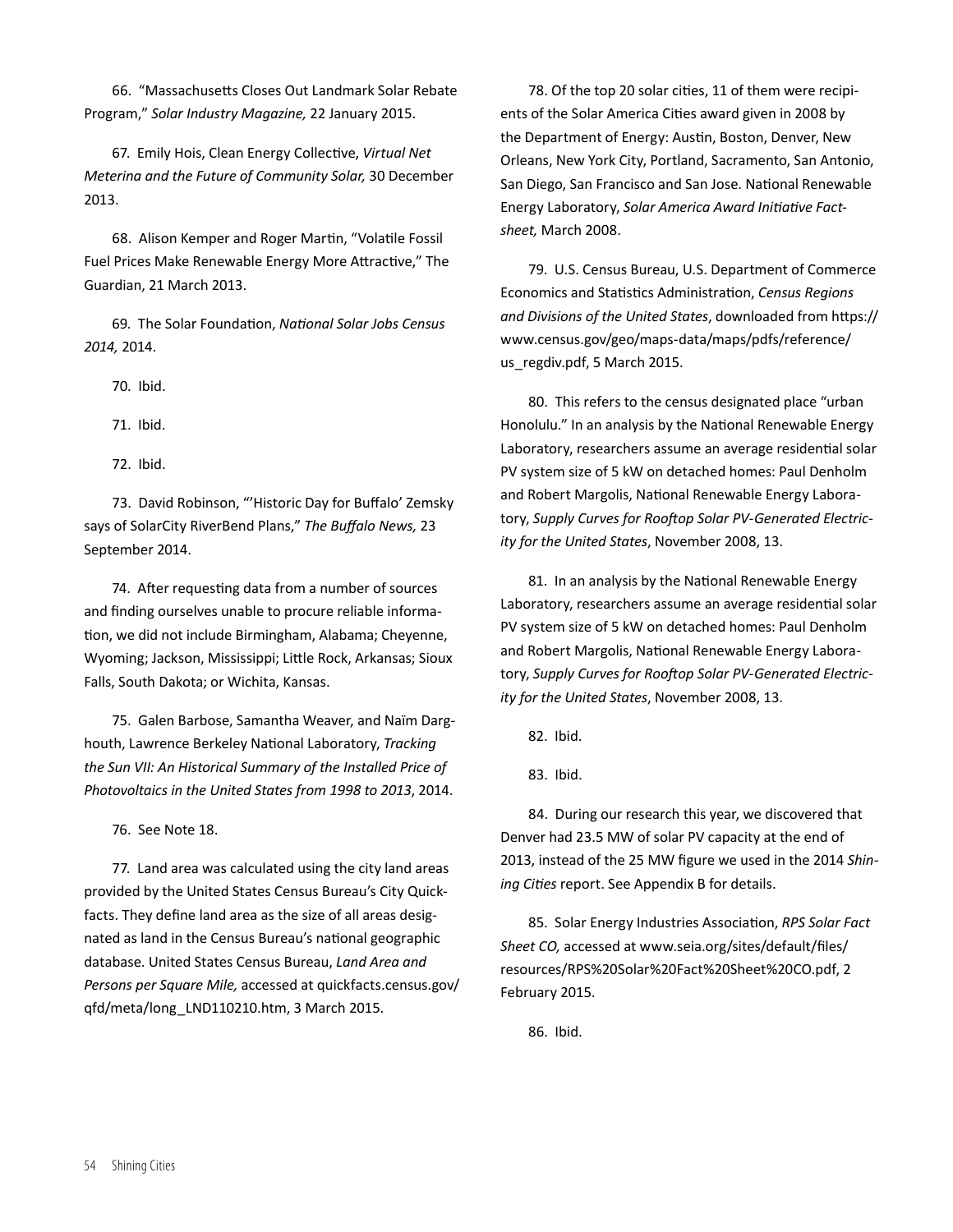87. Database of State Incentives for Renewables & Efficiency, *Net Metering Summary Map,* accessed at www. dsireusa.org/documents/summarymaps/net\_metering\_ map.pdf, 2 February 2015, last updated September 2014.

88. For more information on "soft costs" associated with solar energy: Barry Friedman et al., National Renewable Energy Laboratory, *Benchmarking Non-Hardware Balance-of-System (Soft) Costs for U.S. Photovoltaic Systems, Using a Bottom-Up Approach and Installer Survey – Second Edition,* October 2013.

89. Dropped 60 percent: Solar Energy Industries Association, *Solar Energy Facts: 2013 Year in Review* (factsheet), 5 March 2014; 64 percent: U.S. Department of Energy, Sun-Shot Initiative, *Reducing Non-Hardware Costs*, 14 November 2013, available at www1.eere.energy.gov/solar/sunshot/ nonhardware\_costs.html.

90. Additional "walk-through" construction fees for large projects or high value projects may apply. For information on Colorado permit cost limit: Database of State Incentives for Renewables & Efficiency, *Colorado: Solar Construction Permitting Standards,* accessed at dsireusa.org/incentives/incentive.cfm?Incentive\_ Code=CO45R&re=0&ee=0, last updated 1 August 2014; For cost of permits in Denver: City and County of Denver, *Project Guide for Solar Panels,* accessed at www.denvergov.org/ developmentservices/DevelopmentServices/HomeProjects/ OutsidetheHome/SolarPanels/tabid/441392/Default.aspx, 2 February 2015.

91. Elizabeth Babcock, Manager of Air, Water and Climate, City of Denver, personal communication, 3 February 2015.

92. Denver Energy Challenge, *About the Challenge,* accessed at www.denverenergy.org/about, 2 February 2015.

93. Ibid.

94. Kansas City Chiefs Installation: James Dornbrook, "Chiefs add solar array to Arrowhead Stadium," *Kansas City Business Journal,* 19 August 2014.

95. Database of State Incentives for Renewables & Energy, *Kansas City Power & Light: Solar Photovoltaic Rebates,* accessed at dsireusa.org/incentives/incentive. cfm?Incentive\_Code=MO94F&re=0&ee=0, 10 February 2015.

96. Kansas City Power & Light, *Solar Power Rebate,*  accessed at www.kcpl.com/save-energy-and-money/forhome/home-rebates/mo/solar-power-rebate, 10 February 2015.

97. Mid-American Regional Council, *Solar Ready II,*  accessed at marc.org/Environment/Energy/Renewable-Energy/Solar-Ready-II, 10 February 2015.

98. "First PACE Financed Project Launches in Kansas City," *MetroWire Media,* 12 December, 2014.

99. Database of State Incentives for Renewables & Energy, *Missouri Clean Energy District,* accessed at dsireusa.org/incentives/incentive.cfm?Incentive\_ Code=MO123F&re=0&ee=0, 10 February 2015.

100. City of Kansas City, *Clean Energy Loan Granted to Wornall Plaza Condominiums in Kansas City* (press release)*,* 21 November 2014.

101. The "cities" measured in this U.S. Census Bureau report were principal cities inside U.S Census designated metropolitan statistical areas. Carmen DeNavas-Walt and Bernadette D. Proctor, U.S. Census Bureau, *Income and Poverty in the United States: 2013*, September 2014.

102. GRID Alternatives, *We're in the Mid-Atlantic!,* accessed at www.gridalternatives.org/midatlantic, 17 February 2015.

103. This is based on the Five Year American Community Survey (2008-2013) from the United States Census Bureau. The numbers are in 2013 dollars, adjusted for inflation. United States Census Bureau, *American Community Survey: Baltimore City,* accessed at factfinder.census.gov/ faces/tableservices/jsf/pages/productview.xhtml?src=bkmk, 18 February 2015.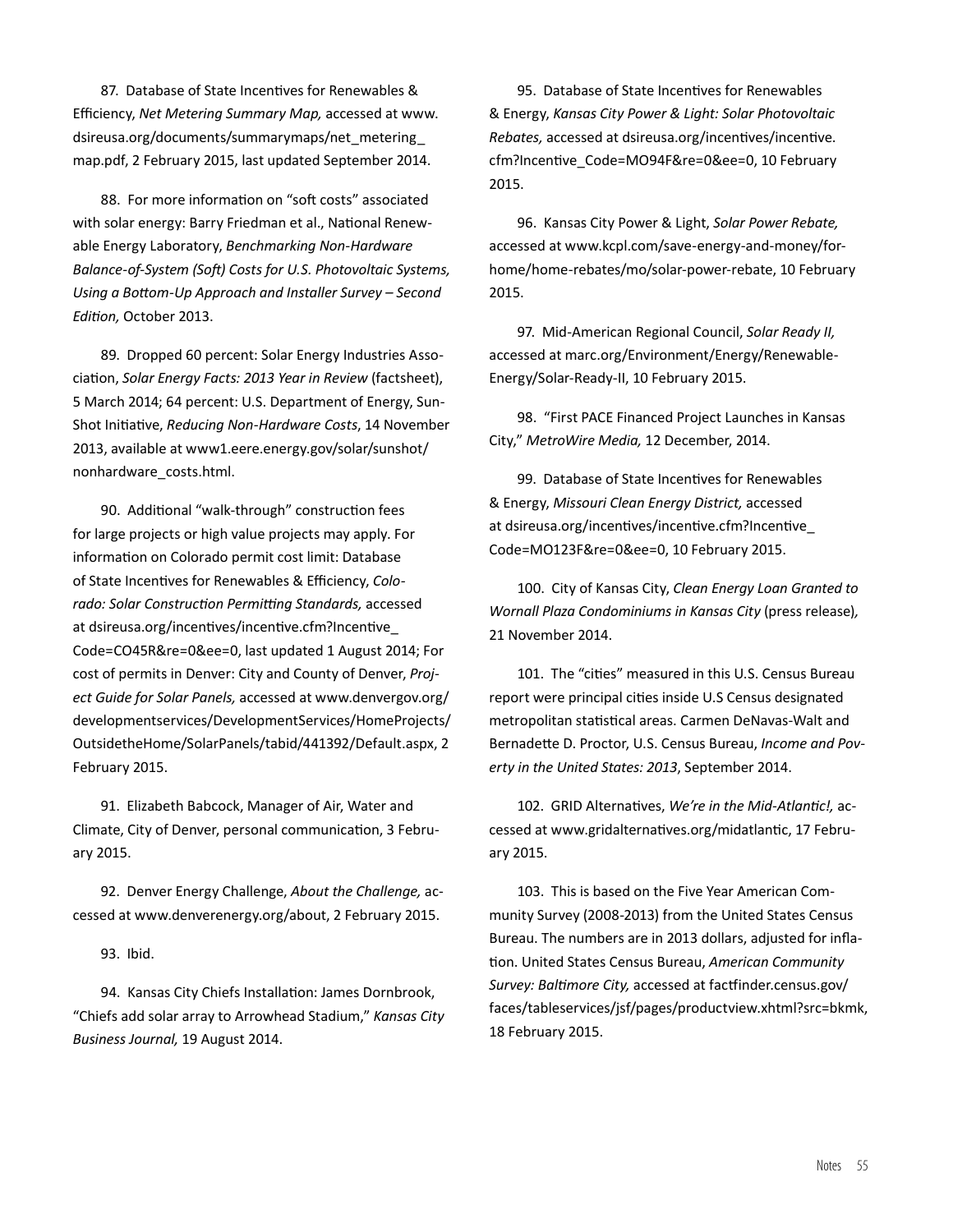104. Barbara Push, "Coalition brings solar energy coops to Baltimore area," *Baltimore Sun,* 25 July 2014.

105. GRID Alternatives, *About GRID Alternatives Mid-Atlantic,* accessed at www.gridalternatives.org/regions/ midatlantic/learn, 18 February 2015.

106. Maryland Department of Labor, Licensing and Regulation, *Civilian Labor Force, Employment & Unemployment by Place of Residence (LAUS) - Baltimore City*, accessed at www.dllr.state.md.us/lmi/laus/baltimorecity.shtml, 18 February 2015.

107. Solar Energy Industries Association, *Third-Party Solar Financing*, accessed at www.seia.org/policy/financetax/third-party-financing, 17 February 2015.

108. Ibid.

109. Ibid.

110. David Feldman and Travis Lowder, National Renewable Energy Laboratory, *Banking on Solar: An Analysis of Banking Opportunities in the U.S. Distributed Photovoltaic Market,* November 2014.

111. Ibid.

112. Population of Las Vegas: United States Census Bureau, *State & County QuickFacts: Las Vegas (city), Nevada,* accessed at http://quickfacts.census.gov/qfd/ states/32/3240000.html, 9 February 2015.

113. National Weather Service, *The Las Vegas NV Climate Summary for the Year 2014,* 6 January 2015.

114. United States Global Change Research Program, 2014 *National Climate Assessment*, October 2014.

115. Hashem Akbari, Lawrence Berkeley National Laboratory, *Energy Saving Potentials and Air Quality Benefits of Urban Heat Island Mitigation,* 23 August 2005.

116. The City Council of Las Vegas, *RESOLUTION ADOPTING A SUSTAINABLE ENERGY STRATEGY FOR THE CITY OF LAS VEGAS,* accessed at www5.lasvegasnevada.gov/sirepub/cache/2/mgu4ypjvqk33awiuik515wn3/16325860204201512364999.PDF, 4 February 2015.

117. Ibid.

118. City of Las Vegas, *EPA RECOGNIZES CITY OF LAS VEGAS WITH A GREEN POWER LEADERSHIP AWARD* (press release), 18 November 2014.

119. Ibid.

120. Solar America Board for Codes and Standards, *Expedited Permit Process for PV Systems,* accessed at www. lasvegasnevada.gov/files/Expedited\_Permit\_Process\_for\_ PV Systems.pdf, 4 February 2015.

121. NVEnergy, *Net Metering,* accessed at www.nvenergy.com/renewablesenvironment/renewablegenerations/ NetMetering.cfm, 11 March 2015.

122. Mark Velotta, Office of Sustainability, The City of Las Vegas, personal communication, 15 January 2015.

123. New York State Government, *Governor Cuomo Announces Comprehensive NY-Sun Initiative to Expand Solar Development in New York* (press release), 19 April 2012.

124. Solar Energy Industries of America, *Gov. Cuomo's Successful NY-Sun Solar Program Will Shine Through 2023*, accessed at www.seia.org/news/gov-cuomo-s-successfulny-sun-solar-program-will-shine-through-2023, 24 April 2014.

125. The City University of New York, *Sustainable CUNY: Strategic Zones*, accessed at www.cuny.edu, 7 March 2014.

126. Governor Andrew M. Cuomo, *2015 Opportunity Agenda p. 143,* accessed at www.governor.ny.gov/sites/ governor.ny.gov/files/atoms/files/2015\_Opportunity\_Agenda\_Book.pdf, 2 February 2015.

127. United States Department of Energy, *Virtual Net-Metering Now Available to Washington D.C. Residents* (press release), accessed at apps3.eere.energy.gov/greenpower/ news/news\_template.shtml?id=1871, 2 February 2015.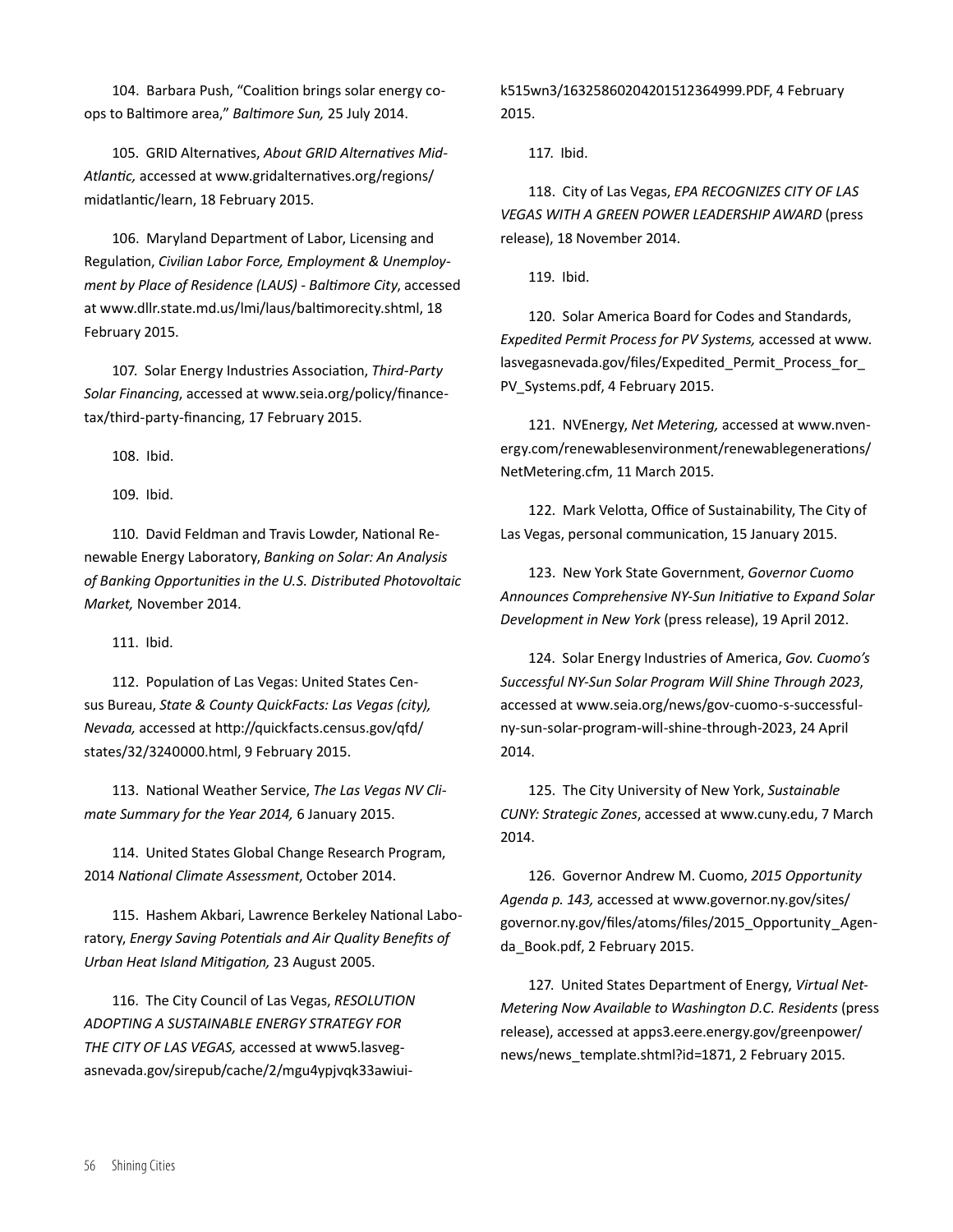128. Ibid.

129. Allan Drury, Public Affairs Manager at Con Edison, personal communication, 13 February 2015.

130. Microgrids are electricity "systems that have at least one distributed energy resource and associated loads, and can form intentional islands in the electrical distribution system to operate independently of the power grid": E. Hotchkiss, et al., National Renewable Energy Laboratory, *Alternative Energy Generation Opportunities in Critical Infrastructure New Jersey*, November 2013.

131. Eric Wesoff, "New Jersey Begins the Process of Deploying Grid-Scale Energy Storage," *Greentech Media,* 23 October 2014.

132. Matthew L. Wald, "Nuclear Power Plant in Limbo Decides to Close," *The New York Times,* 7 June 2013.

133. Eric Wesoff and Jeff St. John, "Breaking: SCE Announces Winners of Energy Storage Contracts Worth 250MW," *Greentech Media,* 5 November 2014.

134. See Note 25.

135. Con Edison, *Demand Management Incentives,* accessed at www.coned.com/energyefficiency/demand\_management incentives.asp, 3 February 2015.

136. Data on solar capacity by state were obtained from: Larry Sherwood, Interstate Renewable Energy Council, U.S. Solar Market Trends 2012, July 2013.

137. Dependent on coal at the time: John Haselden, Indianapolis Power and Light, Corporate Affairs, personal communication, 4 February 2014.

138. Kari Lydersen, "Indianapolis Solar Shines, but Will the Boom Continue," Midwest Energy News, 23 April 2013

139. Justin L. Mack, "World's Largest Solar Farm Complete at Indianapolis Airport," *INDYSTAR,* 23 December 2014.

140. See Note 138.

141. Tim Evans, "Solar Bill Appears to be in Trouble," *INDYSTAR,* 24 February 2015.

142. Indianapolis Power & Light, *Renewable Energy Incentive Program*, downloaded from www.iplpower.com,

14 March 2014..

143. Permanent jobs created were not available, but 220 people were employed during construction of Indy I, II, and III: Dan Genest, Media Relations, Dominion, personal communication, 6 February 2014.

144. Jon Hasledon, Indianapolis Power & Light, personal communication, 15 January 2015.

145. Edison Electric Institute, an electric utility trade group, produced a report detailing their concerns with distributed energy generation, like rooftop solar power: Peter Kind, Energy Infrastructure Associates, *Disruptive Challenges: Financial Implications and Strategic Responses to a Changing Retail Electric Business*, January 2013.

146. Database of State Incentives for Renewable Energy, *Net Metering,* accessed at programs.dsireusa.org/system/ program/detail/271, 3 March 2015.

147. Lucy Woods, "Battle Lines Drawn Over Colorado Net Metering Dispute," *PVTECH,* 9 October 2014.

148. Mark Jaffe, "Battle over Xcel's Net-Metering Credit Starts Thursday," *The Denver Post,* 23 July 2014.

149. Rosana Francescato, "Wisconsin: the Latest Solar Battleground," *PV Solar Report*, 19 September 2014.

150. Ryan Randazzo, "SRP Board OKs Rate Hike, New Fees for Solar Customers," *AZ Central,* 27 February 2015.

151. Patrick O'Grady, "SolarCity Sues Salt River Project Over New Rate Hikes on Potential Solar Customers," *Phoenix Business Journal,* 3 March 2015.

152. Rosana Francescato, "Wisconsin: the Latest Solar Background," *PV Solar Report,* 19 September 2014.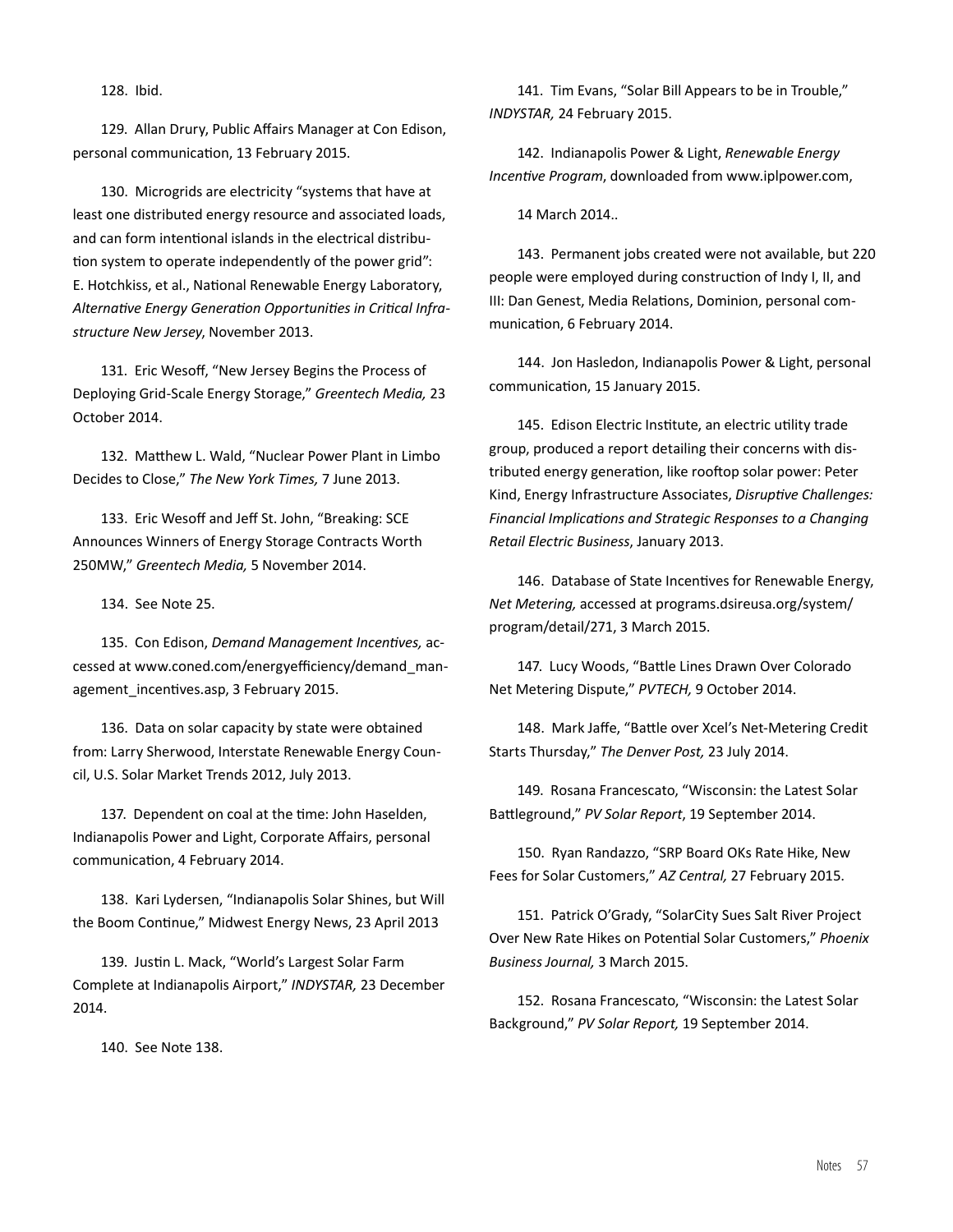153. Elizabeth Doris and Rachel Gelman, National Renewable Energy Laboratory, *State of the States 2010: The Role of Policy in Clean Energy Market Transformation*, January 2011, and Jordan Schneider, Frontier Group, and Rob Sargent, Environment America Research & Policy Center, *Lighting the Way: The Top Ten States that Helped Drive America's Solar Energy Boom in 2013*, August 2014.

154. Solar Energy Industries Association, *Solar Investment Tax Credit (ITC)*, accessed at www.seia.org, 10 February 2015.

155. More information about the U.S. Department of Energy's Sunshot Initiative available at U.S. Department of Energy, *Sunshot Initiative*, accessed at energy.gov/eere/ sunshot/sunshot-initiative, 10 February 2015.

156. Tom Randall, "We Need to Act,' Transcript of Obama's Climate Change Speech," Bloomberg, 25 June 2013.

157. Solar Energy Industries Association, *Enlisting the Sun: Powering the U.S. Military with Solar Energy*, 17 May 2013.

158. See Note 130.

159. North Carolina Sustainable Energy Association and North Carolina Solar Center, *Template Solar Energy Development Ordinance for North Carolina: Executive Summary*, accessed at www.ncsc.ncsu.edu, 10 July 2014.

160. Delaware Valley Regional Planning Commission, *Renewable Energy Ordinance Framework-Solar,* accessed at www.dvrpc.org/energyclimate/ModelOrdinance/solar. htm, 3 March 2015.

161. Vote Solar Initiative and Interstate Renewable Energy Council, *Project Permit: Best Practices in Solar Permitting*, May 2013.

162. Department of Energy SunShot Initiative: The United States Department of Energy, *Soft Costs,* accessed at energy.gov/eere/sunshot/soft-costs, 3 March 2015. The Vote Solar Initiative: Vote Solar Initiative and Interstate Renewable Energy Council, *Project Permit: Best Practices in Solar Permitting*, May 2013.

163. Linda Irvine, Alexandra Sawyer and Jennifer Grover, Northwest Sustainable Energy for Economic Development, *THE SOLARIZE GUIDEBOOK: A Community Guide to Collective Purchasing of Residential PV Systems*, May 2012.

164. Ibid.

165. DC Solar United Neighborhoods, *Community Renewables Energy Act of 2013,* accessed at www.dcsun. org/community-renewables-energy-act-of-2013/, 11 March 2015.

166. The Solar Foundation, *Brighter Future: A Study on Solar in US Schools*, September 2014.

167. National Renewable Energy Laboratory, *PVWatts: Changing System Parameters*, downloaded from http:// rredc.nrel.gov/solar/calculators/pvWatts/system.html, 4 February 2014.

168. ESRI, *ArcGIS Discussion Forums*, accessed at http://forums.esri.com/Thread.asp?c=93&f=982&t=146645, 16 February 2015.

169. Kumiko Styes, Manager of Retail Renewable Energy Programs, Public Service of New Mexico, personal communication, 18 February 2015.

170. William Klatt, Chugach Electric, personal communication, 26 January 2015; Steve McElroy, Anchorage Municipal Power & Light, personal communication, 27 January 2015.

171. Shan Arora, Southface, personal communication, January 2015.

172. Tim Harvey, Austin Energy, personal communication, 29 January 2015.

173. AustinTexas.gov, Planning and Development Review Department, *Extraterritorial Jurisdiction: What Is It?*, downloaded from http://www.austintexas.gov/faq/extraterritorial-jurisdiction-etj-what-it, 5 March 2014.

174. PJM Environmental Information Services, *Public Reports: Renewable Generators Registered in GATS,* downloaded from https://gats.pjm-eis.com/gats2/PublicReports/ RenewableGeneratorsRegisteredinGATS, 7 January 2015.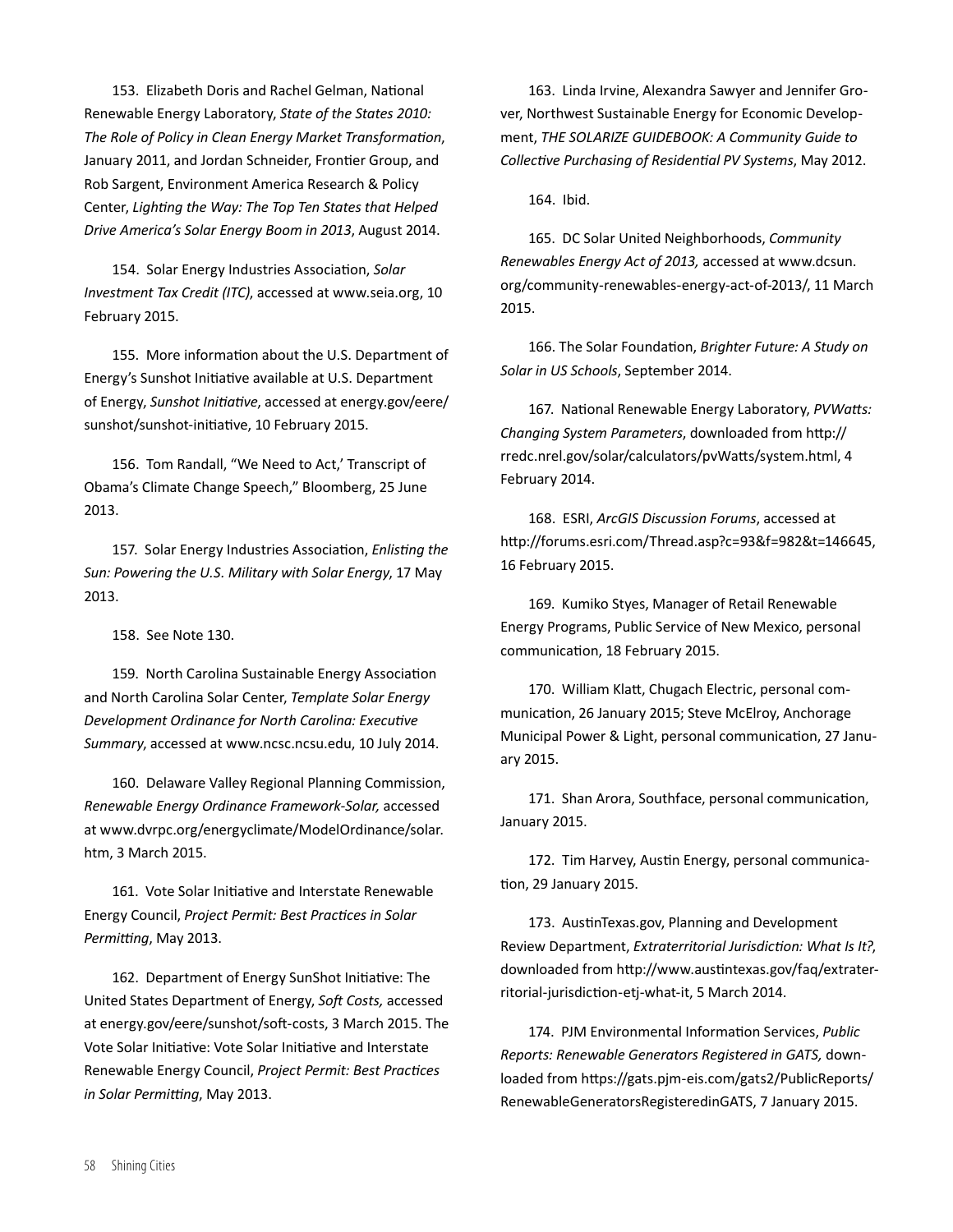175. June Pusich-Lester, Northwestern Energy, personal communication, 13 January 2014.

176. Ibid.

177. Michael Sznajderman, Alabama Power, personal communication, 6 February 2015.

178. Beth Baird, City of Boise, personal communication, 23 January 2015.

179. The Open PV database is an open online database of solar energy installations maintained by the National Renewable Energy Laboratory. There is only 5.6 GW of solar PV capacity reported in the database as of February 6, 2015 of the known 20.5 GW of installed solar PV capacity in the United States, so we know this database is missing information. The data in Open PV comes from a variety of sources, and NREL screens most of these data for obvious errors before uploading it. Data in the "Open PV" dataset are reported in DC watts. To calculate city totals from the "Open PV" dataset, we downloaded the full dataset from the website, selected only those installations installed prior to 2010, and used the latitude and longitude coordinates associated with each installation to map them in ArcMap. We then "joined" these installations with a layer of Census designated places provided by ESRI to calculate the total solar PV capacity for Boston. The vast majority of the data received by Open PV do not have an address, only a zip code. As a result, the totals for some cities may include some PV systems that are outside a city's boundaries but still within the boundaries of a zip code that includes part of a city. For 20.5 GW: See Note 18.

180. North Carolina Utilities Commission, *Registration Spreadsheet 2008-Present,* accessed at www.ncuc.net/reps/ RegistrationSpreadsheet2008-present.xls, 15 January, 2015.

181. Catherine Watkins, ComEdison, personal communication, 28 January 2015.

182. Nancy Connelly, Duke Energy, personal communication, 14 January 2015.

183. Sarah Parrot, Public Utilities Commission of Ohio, Legal Department, personal communication, 22 January 2014.

184. Jake Scoggins, South Carolina Energy Office, personal communication, January 2015.

185. See Note 183.

186. Stephen Blackburn and Jay Squyres, North Texas Renewable Energy Group, personal communication, 18 February 2015.

187. For an explanation of the Open PV Database, see note 179.

188. Jerry Tinianow, Chief Sustainability Officer, Mayor's Office of Sustainability, personal communication, 2 February 2015.

189. Laura Graham, Sustainability Coordinator, City of Des Moines, personal communication, 30 January 2015.

190. Scott Simons, DTE Energy, personal communication, January 2015.

191. Troy Knutson, Distributed Generation Engineer, Cass County Electric Cooperative, personal communication, 21 January 2015.

192. Mark Nisbet, Principal Manager, Xcel Energy, personal communication, 21 January 2015.

193. Hawaiian Electric Company, Quarterly Installed PV Data, *Cumulative Installed PV – As of December 31, 2014*, downloaded from http://www.hawaiianelectric.com/heco/ Clean-Energy/Going-Solar/More-Solar-Information, 4 February 2015.

194. "Honolulu" is defined as the census-designated place "urban Honolulu": U.S. Census Bureau State and County Quickfacts, *Urban Honolulu CDP, HI*, downloaded from http://quickfacts.census.gov, 11 March 2014.

195. Urban Honolulu and Honolulu County Population Figures: US Census Quickfacts, *2008-2012 Survey Household Estimates*, accessed at http://quickfacts.census.gov, 11 March 2014.

196. Timothy Sullivan, Lead Engineer, CenterPoint Energy Houston Electric, personal communication, 4 February 2015.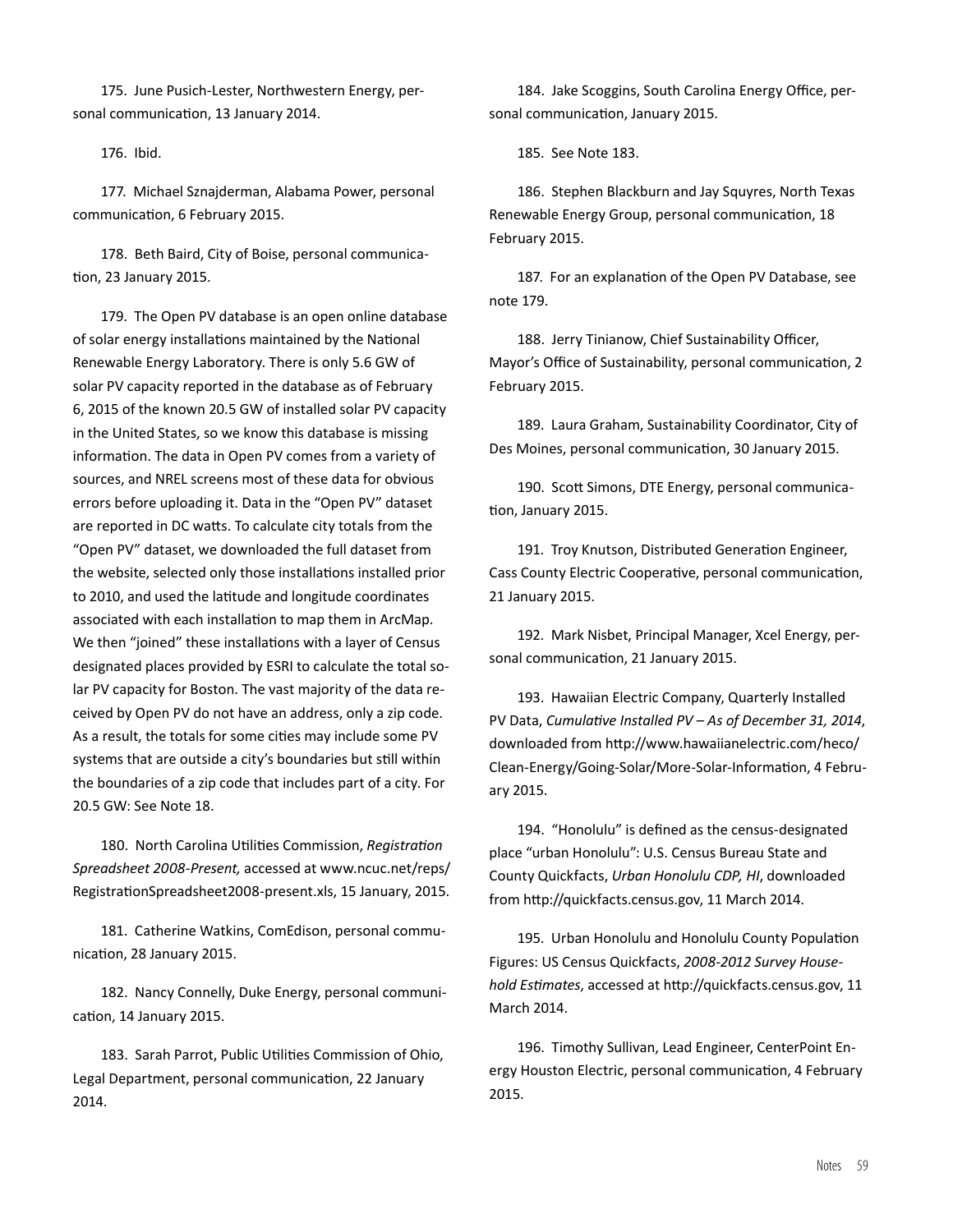197. Jon Hasledon, Indianapolis Power & Light, personal communication, 15 January 2015.

198. Edgar Gutierrez, Jacksonville Electric Authority, personal communication, January 2015.

199. Kristin Riggins, Kansas City Power & Light, persona communication, 2 February 2015.

200. Marco Velotta, Office of Sustainability, City of Las Vegas, personal communication, 14 January 2015.

201. Kimberly Hughes, Communications, Los Angeles Department of Water & Power, personal communication, 21 January 2015.

202. Timothy Melton, Manager Customer Commitment, Louisville Gas & Electric, personal communication, 16 January 2015

203. Martin Murray, Public Service of New Hampshire, Media Relations, personal communication, 14 January 2014.

204. Becky Williamson, Strategic Marketing Coordinator, Memphis Light, Gas and Water Division, personal communication, 22 January 2015.

205. John Mccomb, Florida Power & Light, personal communication, January 2015.

206. Amy Heart, Renew Wisconsin, personal communication, January 2015.

207. Marie Anderson, Engineering Supervisor, Nashville Electric, personal communication, 12 January 2015.

208. Albert D. Eiffert, Entergy New Orleans, personal communication, 19 January 2015.

209. Allan Drury, Public Affairs Manager at Con Edison, personal communication, 13 February 2015.

210. New Jersey's Clean Energy Program, *New Jersey Solar Installation Update,* accessed at www.njcleanenergy. com/renewable-energy/project-activity-reports/installation-summary-by-technology/solar-installation-projects, 18 February 2015.

211. T.O. Bowman, Office of Sustainability, City of Oklahoma City, personal communication, 13 January 2015; Aaron Hunsaker, Oklahoma Gas & Electric, personal communication, 13 January 2015.

212. Dean Mueller, Division Manager of Sustainability, Omaha Public Power District, personal communication, 4 February 2015. Dean reported data for OPPD's entire service territory but says that "at least 95% of these are in Omaha" and that there is no way to separate the ones that are not.

213. See Note 174.

214. Dimitrios Laloudakis, Energy Manager, City of Phoenix, personal communication, 17 February 2015.

215. Arizona Goes Solar, Utility Incentives, *Salt River Project: Installations*, downloaded from http://arizonagoessolar.org, 2 January 2015.

216. Evan R. Endres, Project Coordinator for Citizens for Pennsylvania's Future (PennFuture), personal communication, 20 January 2015.

217. Richard P. Hevey, Central Maine Power, personal communication, 29 January 2015.

218. Kyle Diesner, Bureau of Planning and Sustainability, City of Portland, personal communication, 26 January 2015.

219. John Sullivan, Net Metering Department, Rocky Mountain Power, personal communication, 20 January 2015.

220. Danny Musher, Rhode Island Office of Energy Resources, personal communication, 18 February 2015.

221. Robert C. Hinson, Renewable Energy Coordinator with the City of Raleigh, personal communication, 15 January 2015.

222. Ken Jurman, Virginia Department of Mines, Minerals and Energy, personal communication, 26 January 2015.